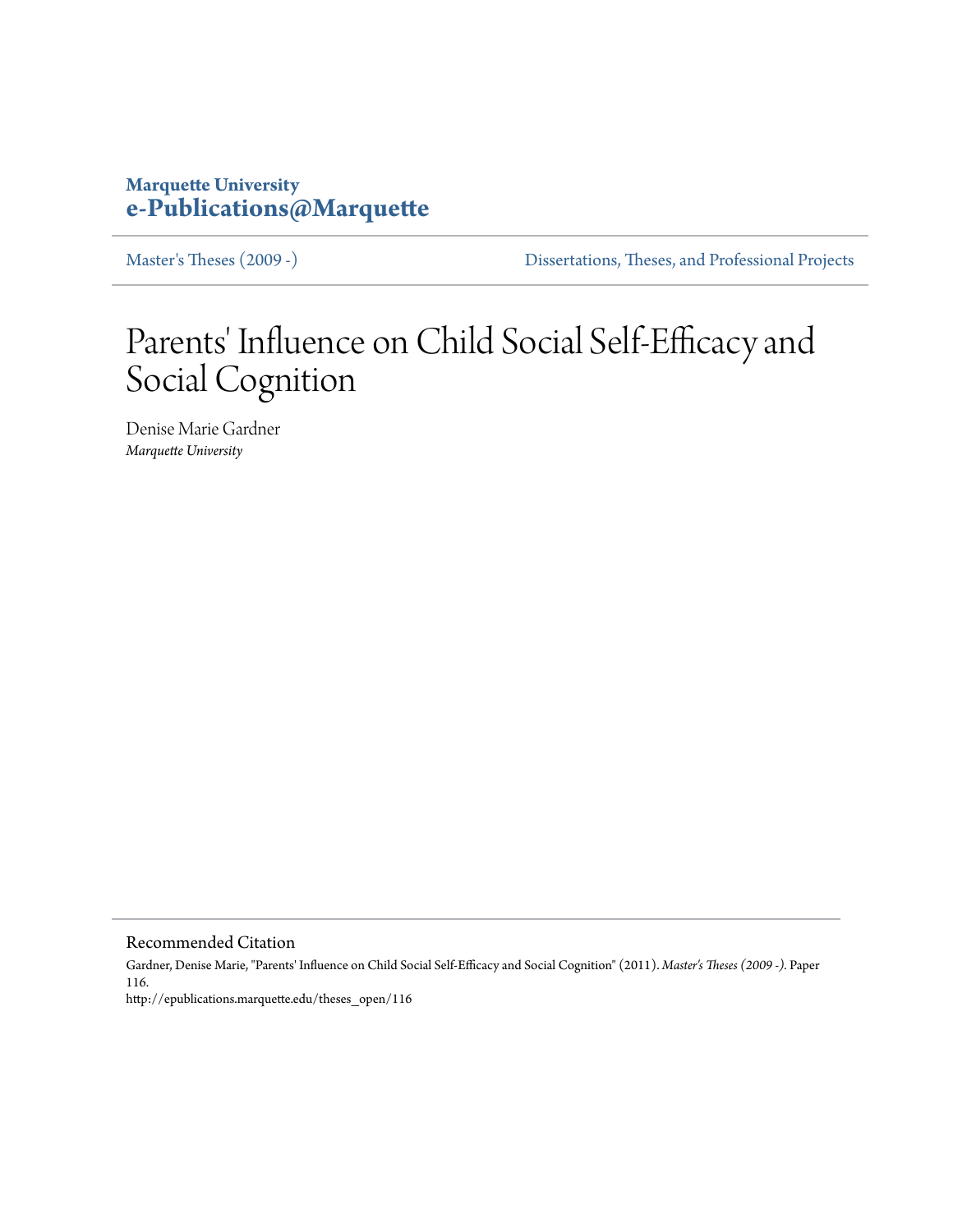# PARENTS' INFLUENCE ON CHILD SOCIAL SELF-EFFICACY AND SOCIAL **COGNITION**

by

Denise M. Gardner, B.A.

A Thesis submitted to the Faculty of the Graduate School, Marquette University, in Partial Fulfillment of the Requirements for the Degree Master of Science

Milwaukee, Wisconsin

December 2011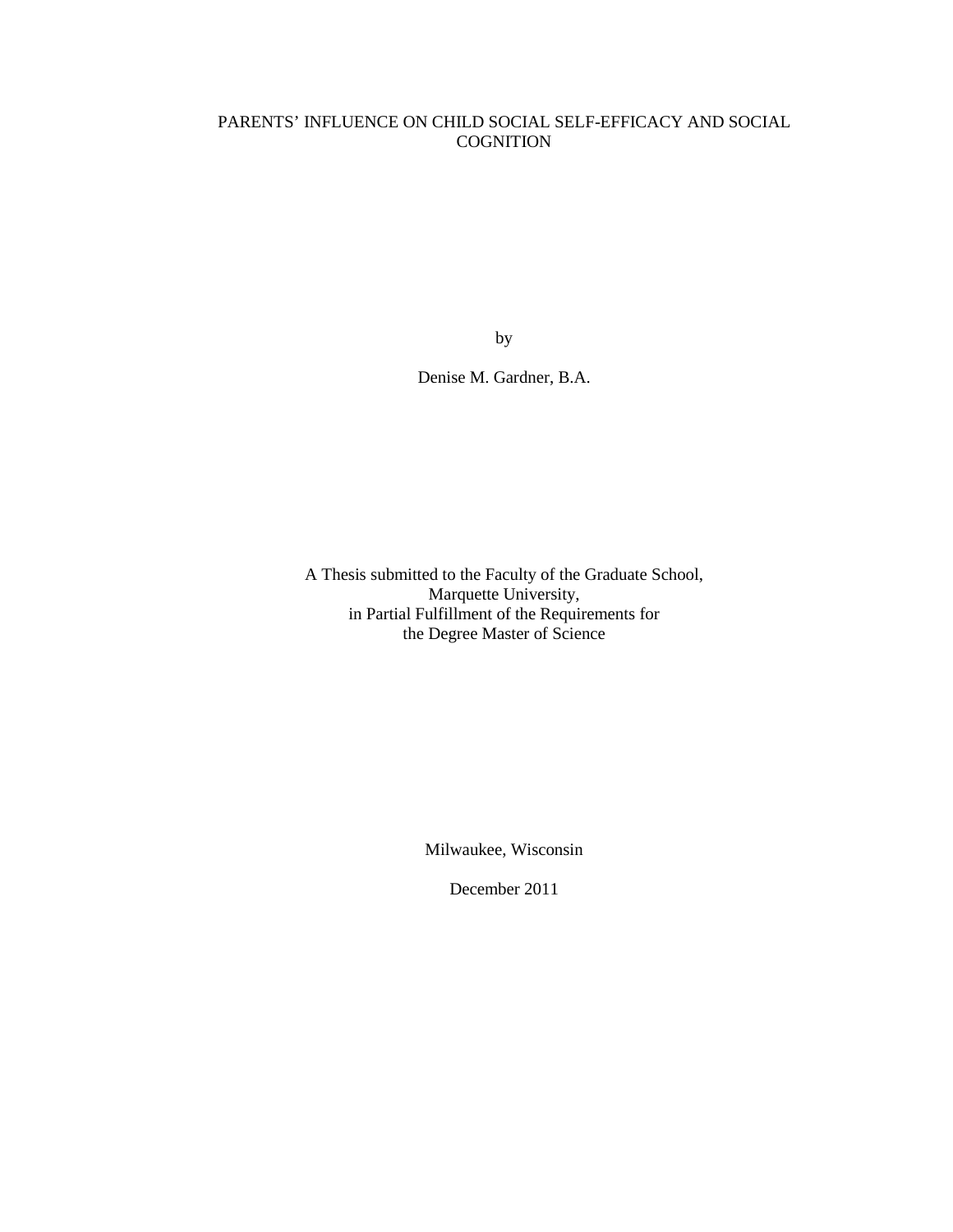# ABSTRACT PARENTS' INFLUENCE ON CHILD SOCIAL SELF-EFFICACY AND SOCIAL **COGNITION**

Denise M. Gardner, B.A.

Marquette University, 2011

Self-representations, such as self-efficacy, are salient factors in child development. Selfefficacy refers to the child's estimation of his/her ability to successfully complete a given task. Self-efficacy develops as children attempt various tasks and receive feedback about their performance. Social self-efficacy, one dimension of self-efficacy, refers to a child's estimation of his/her ability to form and maintain interpersonal relationships. Previous research has demonstrated a relationship between child self-efficacy and parent-child interaction variables. Social cognition refers to the manner in which children interpret and analyze social behavior. Social cognition develops through children's interactions with important others and may be related to social self-efficacy in that it allows children to create expectations about the reactions of others and the outcomes of their own behavior. The present study will examine the development of social self-efficacy and social cognition in the context of the parent-child relationship.

Children ages 8 to 10 and their parents participated in the present study. Parents and children completed self-report measures assessing social self-efficacy, parenting style, and selfesteem. Parent and child social cognition was measured using the Social Cognition and Object Relations Scale-Revised (SCORS-R), which is a structured method of coding responses to the Thematic Apperception Test (TAT). Ratings were made for four social cognitive scales: Complexity of Representations of People, Affective Quality of Relationships, Capacity for Emotional Investment in Relationships, and Understanding of Social Causality.

There was a moderate, positive correlation between parent social self-efficacy and child social self-efficacy. These effects were maintained while controlling for the influence of parent global self-esteem. Additionally, there was a strong, positive correlation between parent and child scores for Affective Quality of Relationships. A hierarchical multiple regression model containing child gender, age, and sociocognitive scores, and parent social self-efficacy scores predicted a significant amount of the variance in child social self-efficacy scores.

The current study demonstrates a statistically significant relationship between parent social self-efficacy and child social self-efficacy. Significant differences between parent and child sociocognitive scores suggest a developmental trajectory of sociocognitive skills. The results of the present study may contribute to a better understanding parental influence on child social self-efficacy and social cognition.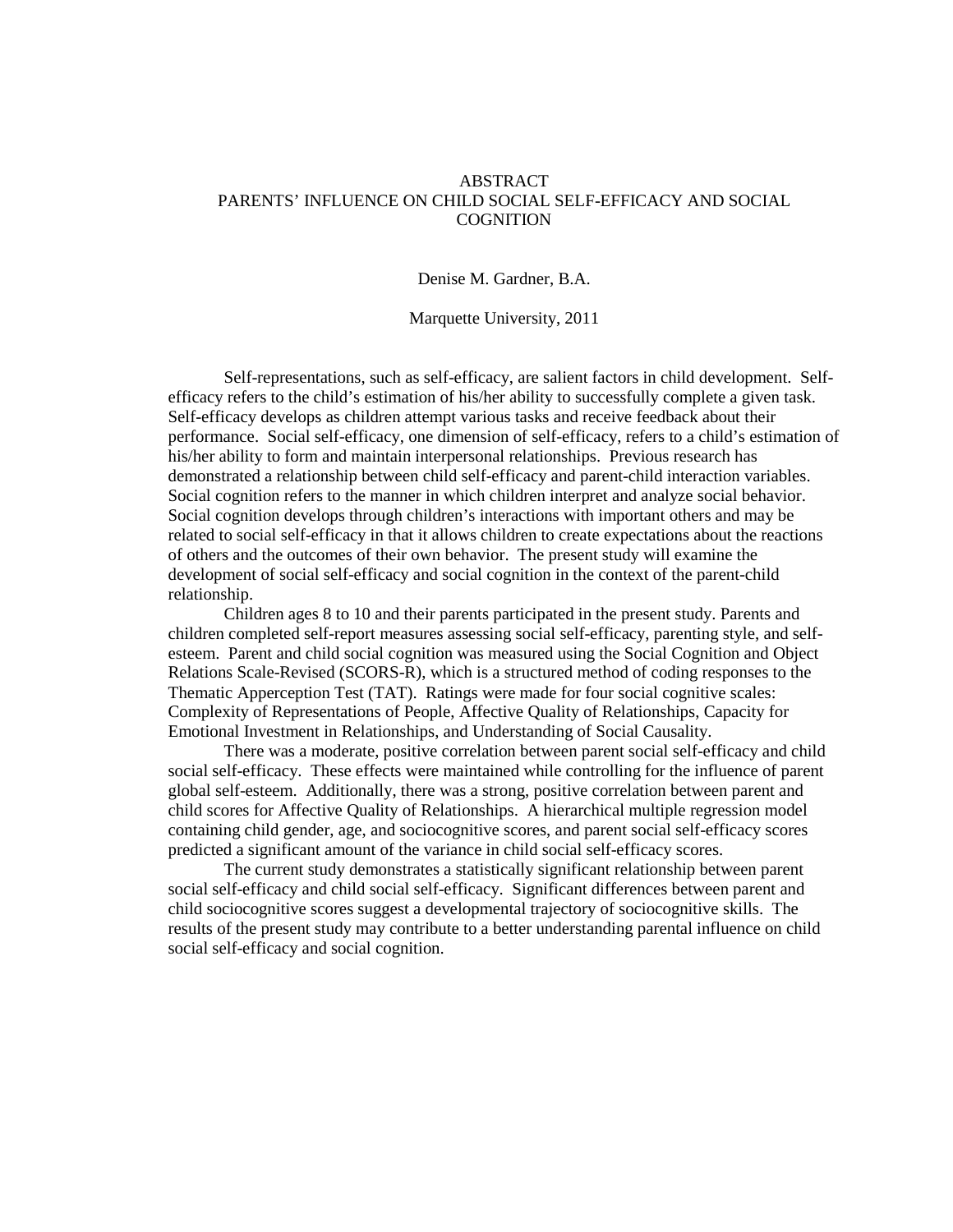#### ACKNOWLEDGMENTS

## Denise M. Gardner, B.A.

 I would like to thank all those who have supported this research project and my greater academic endeavors. First, I would like to thank the participating families and the staff members at the participating schools and parishes.

 I would like to extend my appreciation to my committee members, Dr. Astrida Kaugars, Dr. John Grych, and Dr. Stephen Franzoi, for their guidance and thoughtful feedback regarding this study. I would especially like to thank my thesis advisor, Dr. Kaugars, for her mentorship and guidance throughout the course of this project.

 I would like to thank several individuals who have supported me throughout this project and my graduate school career. I would like to thank my family, especially my parents and my sister, who have supported and encouraged me through the ups and downs of my graduate school career. I would like to thank Ben, who has supported me from both near and far in my quest to complete graduate school. Finally, I would like thank my classmates, who have provided support and companionship throughout all of my graduate school endeavors.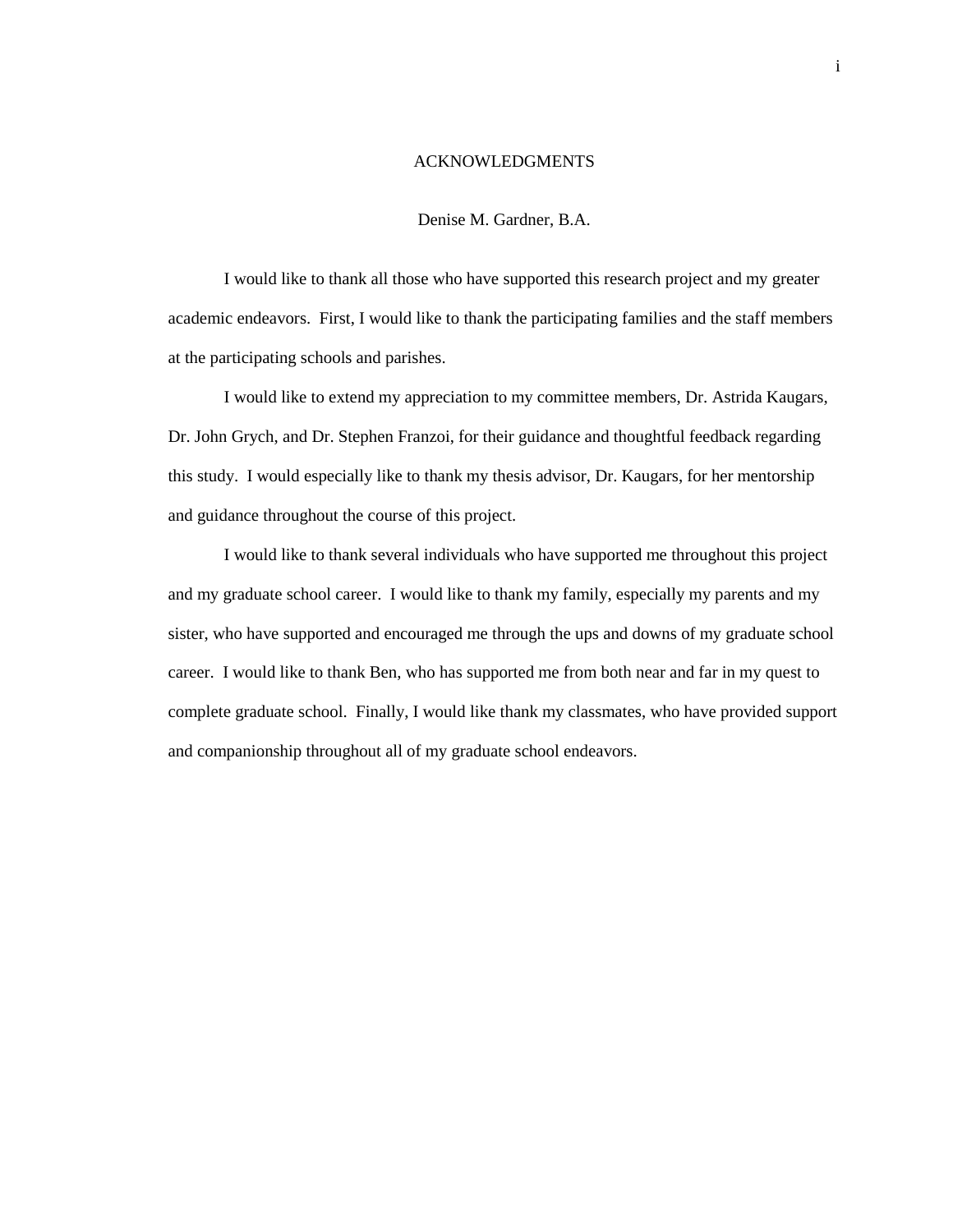# TABLE OF CONTENTS

| <b>CHAPTER</b> |                                                   |
|----------------|---------------------------------------------------|
|                |                                                   |
|                |                                                   |
|                |                                                   |
|                |                                                   |
|                |                                                   |
| Е.             |                                                   |
| E.             |                                                   |
|                |                                                   |
|                |                                                   |
| I.             |                                                   |
| J.             |                                                   |
|                |                                                   |
|                |                                                   |
|                |                                                   |
|                |                                                   |
|                |                                                   |
|                |                                                   |
|                |                                                   |
|                | C. Associations Among Demographic Characteristics |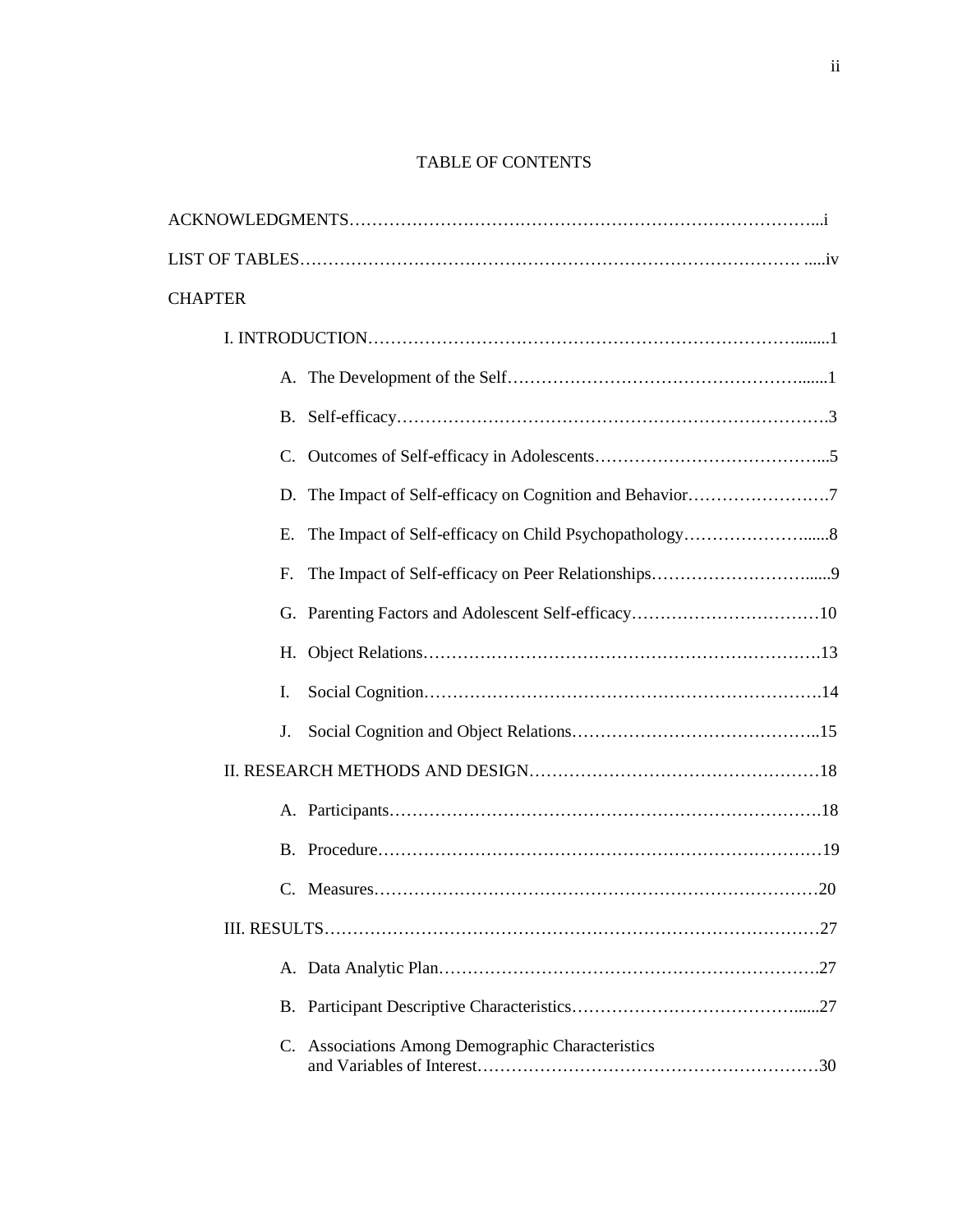| D. Associations Among Parenting Style and Child       |  |
|-------------------------------------------------------|--|
| E. Associations Among Parent Self-Perception Measures |  |
| F. Participant Gender and Ethnicity as Moderators of  |  |
| G. Associations Among Child Social Cognition          |  |
| H. Associations Among Parent Social Cognition         |  |
|                                                       |  |
|                                                       |  |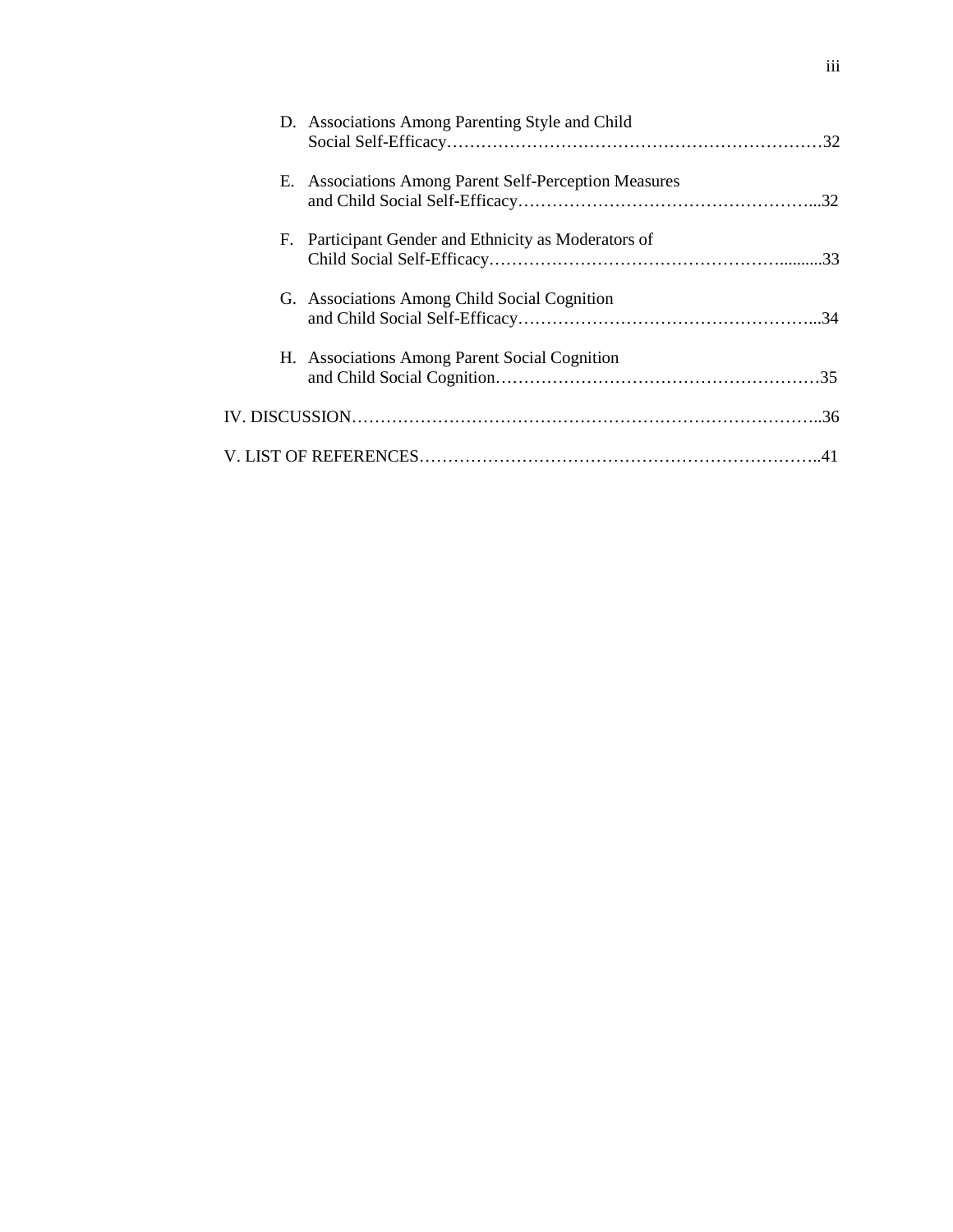# LIST OF TABLES

- I. Participating Schools and Parishes
- II. Interrater Reliabilities for SCORS-R Parent Protocols
- III. Interrater Reliabilities for SCORS-R Child Protocols
- IV. Parent Demographic Characteristics
- V. Child Demographic Characteristics
- VI. Means, Standard Deviations, and Ranges of Parent and Child Measures
- VII. Associations Among Parenting Style, Parent Self-Perception, and Child Social Self-Efficacy
- VIII. Associations Among Child Social Cognition and Child Social Self-Efficacy
- IX. Associations Among Parent and Child Social Cognition Scores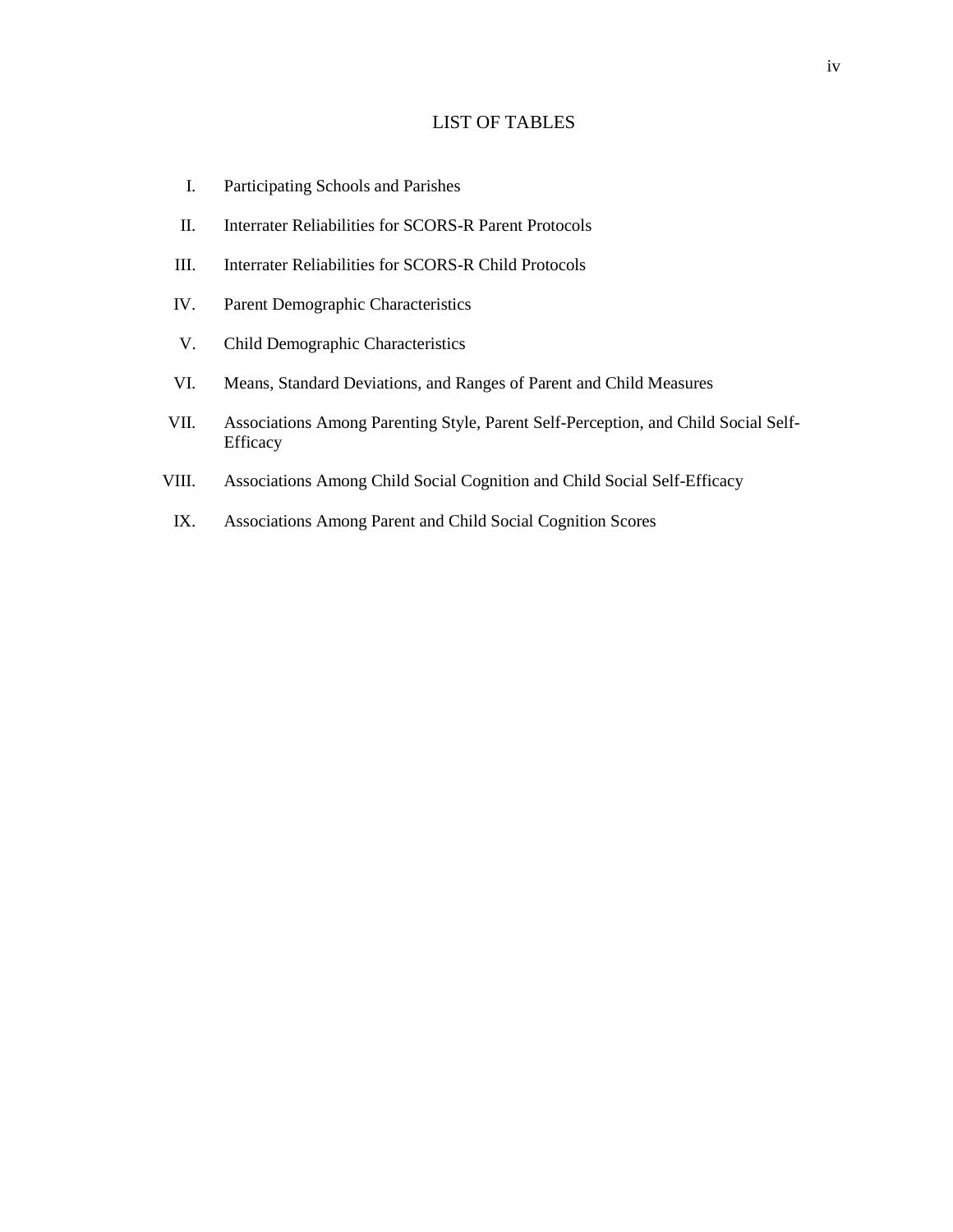# **INTRODUCTION**

Self-representations, such as self-efficacy, are a salient factor in child development. Selfefficacy refers to a child's estimation of his/her ability to successfully perform a domain-specific task (Bandura, 1977, 1997). Self-efficacy develops experientially and is influenced by feedback from important others (Bandura, 1997). Social self-efficacy is a dimension of self-efficacy that refers to a child's estimation of his/her ability to form and maintain interpersonal relationships (Hagedoorn & Molleman, 2006). Social cognition is an additional interpersonal interaction variable, which refers to the manner in which children analyze and interpret social behavior (Forrester, 1992). Similar to self-efficacy, social cognition develops experientially through interactions with important others in early childhood (Forrester, 1992). Both social self-efficacy and social cognition are considered to be important components of social interactions and are related to numerous interpersonal outcomes for children (Caprara et al., 1998; Caprara, Barbaranelli, Pastorelli, & Cervone, 2004; Caprara, Regalia, & Bandura, 2002; Caprara & Steca, 2007; Downey & Walker, 1989; Hala, 1997; Underwood & Moore, 1982). Previous research examining social self-efficacy has focused on the outcomes in adolescent populations, yet little is known about the development of social self-efficacy in younger child populations. Thus, the purpose of the present study is to examine the development of social self-efficacy in middle childhood in the context of the parent-child relationship. Additionally, the current study will explore the relationship between child social self-efficacy and social cognition. Finally, the current study will examine the relationship between parent social cognition and child social cognition to explore patterns and associated factors.

# The Development of the Self

Developmental theorists postulate that the self is a product of cognitive construction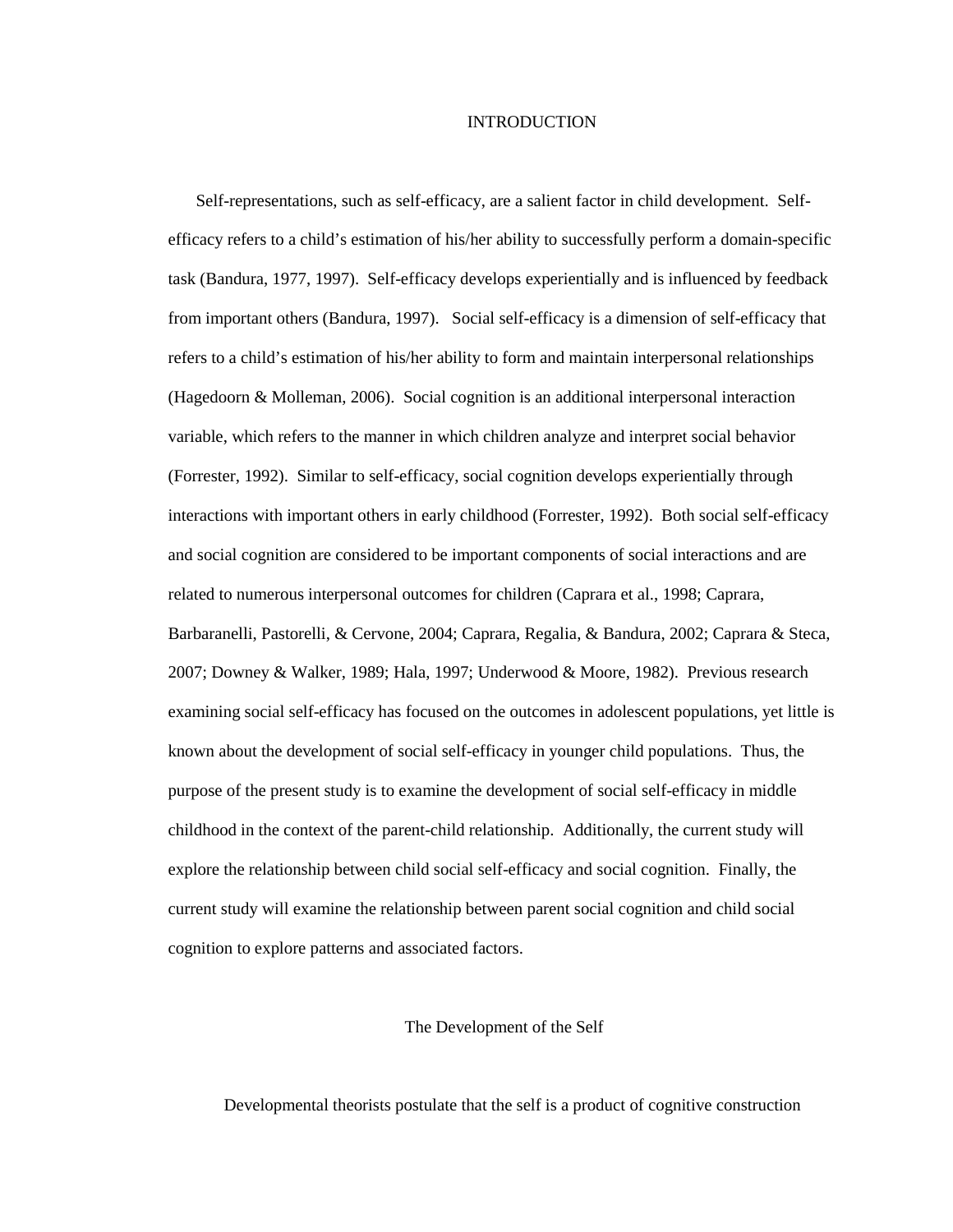(Harter, 1999). Cognitive representations of the self begin to develop at around 2 years of age and are based on child observations, expectations, and social comparisons (Harter, 1999). Selfrepresentations develop from basic, concrete descriptions in early childhood to complex, relational descriptions in late childhood (Harter, 1999; Damon & Hart, 1988; Rosenberg, 1979). The following review will focus on self-representations in middle childhood as this population is the focus of the current study. Self-representations in middle childhood are based on the child's perceived competencies and become increasingly interpersonal in nature (Harter, 1999). Selfrepresentations in middle childhood become more negative in comparison to self-representations of young children (Harter, 1999). Harter (1999) theorized that three emerging cognitive skills are related to the increase in negative self-representations: 1) the ability to use social comparison to modify and construct self-representations, 2) the ability to differentiate between the real and the ideal self, and 3) greater development of perspective-taking skills. Specifically, children demonstrate greater reliance on social comparisons with peers to evaluate themselves (Harter, 1999). If children find themselves less competent than others, particularly in domains that are important to the child, global self-representations may be negatively affected (Maccoby, 1980; Moretti & Higgins, 1990; Ruble & Frey, 1991). Similarly, if children find themselves deficient according to their own expectations, self-esteem may decrease (Harter, 1999). Greater development of perspective-taking skills increases the child's awareness of parent, teacher, and peer expectations for his/her competence, making it easier to find deficiencies in one's own competence (Harter, 1999). Interactions with socializing agents, particularly parents and peers, influence the development of the self (Harter, 1999). Interactions characterized by support, approval, and acceptance lead to internalizations of the self as acceptable, competent, and lovable (Harter, 1999). Positive interactions may take the form of reflected appraisals, encouragement, and support of mastery efforts (Harter, 1999). Thus, self-representations in middle childhood are increasingly interpersonally-focused and are greatly influenced by feedback from important others.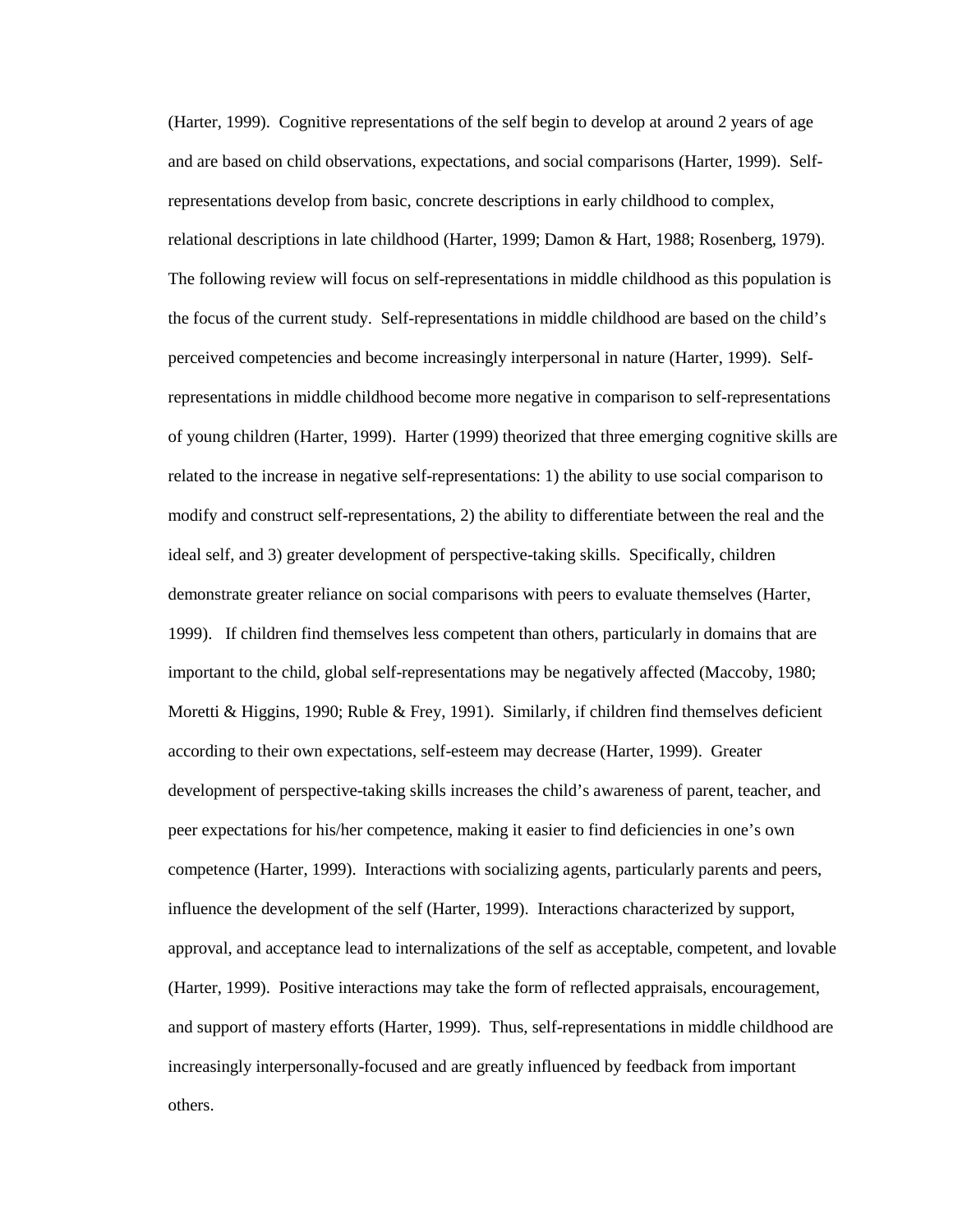The development of self-representations includes the development of self-efficacy, which was previously defined as a self-evaluative construct related to a particular domain (Bandura, 1977, 1997). A key component of self-efficacy is social self-efficacy, which was previously defined as a dimension of self-efficacy related to the formation of interpersonal relationships (Hagedoorn & Molleman, 2006). Self-efficacy develops similarly to other self-representations (i.e. through social comparisons and interactions with significant others) and is a particularly salient dimension of the self, especially in later childhood and adolescence (Bandura, 1997). Research examining self-efficacy has not focused specifically on the factors influencing the development of social self-efficacy and the outcomes related to the construct. The current study proposes to expand upon previous research by examining the impact of parent characteristics on the development of child self-efficacy and, more specifically, social self-efficacy. In addition to expansion upon previous research, the current study proposes to examine social cognition in parents and their children, an additional factor hypothesized to be related to self-efficacy. Previous research on the development of self-efficacy has focused on adolescents and their parents; therefore, the following review of the literature will focus on this population.

# *Self-Efficacy*

Self-efficacy, as described earlier, is a component of Bandura's social-cognitive theory (Bandura, 1977, 1997). Self-efficacy, as compared to other self-evaluative constructs, is a context- or domain-specific cognitive appraisal of capability, rather than an affective global judgment of self-worth (Pintrich & Schunk, 2002; Zimmerman & Cleary, 2006). According to Bandura's (1997) theory, self-efficacy is influenced by four factors: personal mastery experiences, vicarious experiences, verbal persuasion, and physiological reactions. Personal mastery experiences refer to an individual's previous successes or accomplishments with a given task and are considered to have the strongest and most consistent influence on self-efficacy (Schunk & Meece, 2006). Vicarious experiences, a form of social comparison, occur when other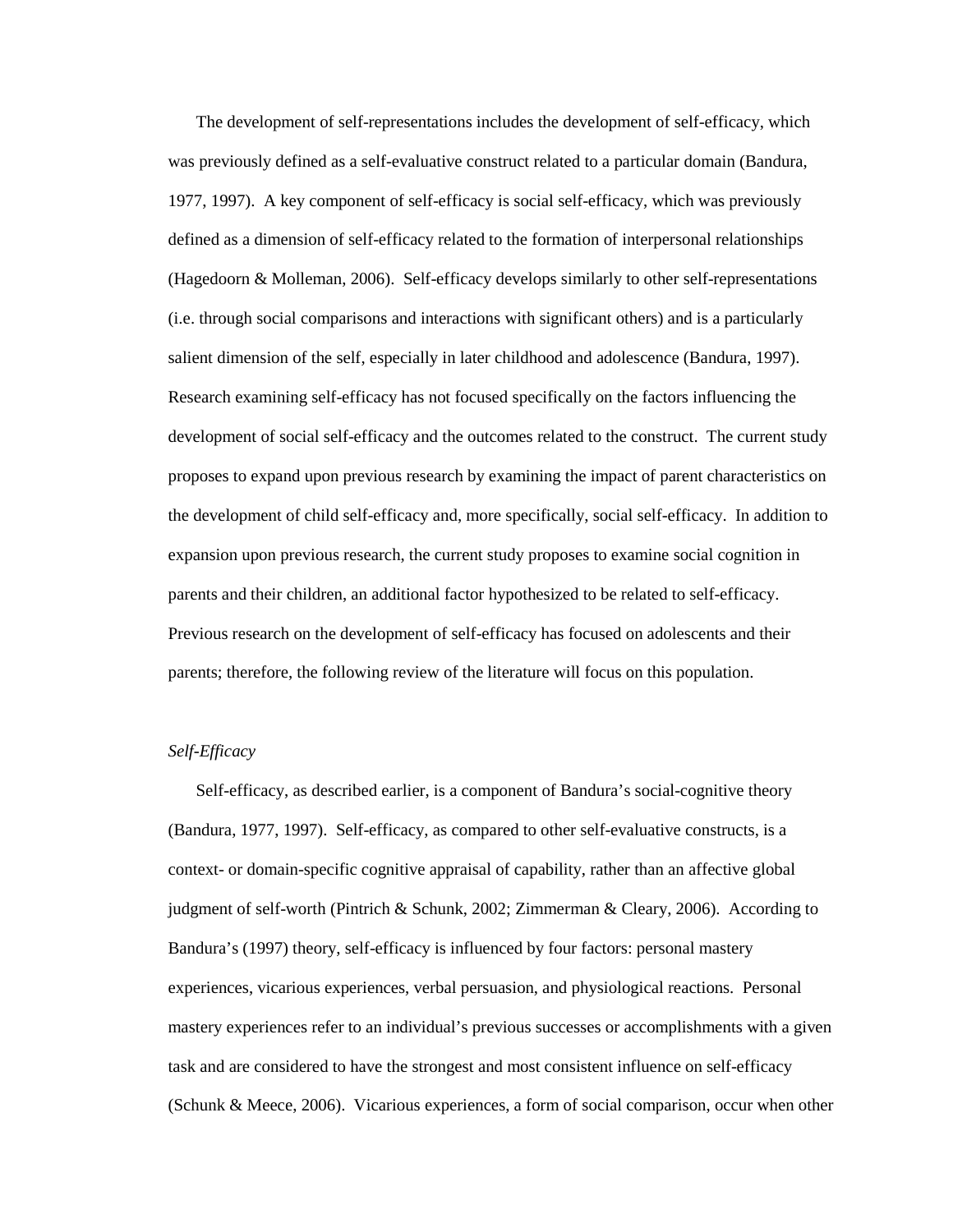individuals model or perform a specific behavior. Previous research indicates that modeling has the strongest impact on self-efficacy when the model is similar to the individual and demonstrates coping or adaptation when confronted with errors during task performance (Schunk, Hanson, & Cox, 1987; Schunk & Meece, 2006). Verbal persuasion in the form of encouraging feedback from important others, such as parents, teachers, and peers, has been found to positively impact self-efficacy if subsequent performance of the task is successful (Schunk & Meece, 2006). Finally, physiological indicators of anxiety, such as increased heart rate, may detract from selfefficacy by signaling to the individual that he/she lacks the capability to perform a task successfully (Schunk & Meece, 2006).

 The broad construct of self-efficacy is divided into a number of different dimensions. The primary focus of the current study is the dimension of social self-efficacy. While the development of the broad construct of self-efficacy has been examined extensively, information on the development of the specific dimension of social self-efficacy is limited. Similarly, research examining outcomes of social self-efficacy has been conducted, yet there is minimal research examining influences on the development of social self-efficacy. However, previous research examining similar constructs, such as social competence and social problem-solving, has been conducted. Social competence refers to the generalization of social skills and knowledge in social interactions, and social problem-solving refers to the negotiation of peer relationships issues (McDowell & Parke, 2009). These constructs refer to knowledge and ability in social interactions, and thus, differ from social self-efficacy, which refers to self-evaluative beliefs. Previous research has found that parenting behaviors are among the multiple influences impacting the development of children's social competence (McDowell & Parke, 2009). In a study by McDowell and Parke (2009), parent instruction directed toward social problem-solving was related to positive peer outcomes, particularly among younger children (McDowell & Parke, 2009). Additionally, the literature suggests that parent provision of social opportunities may influence child social competence. Specifically, children who participate in formal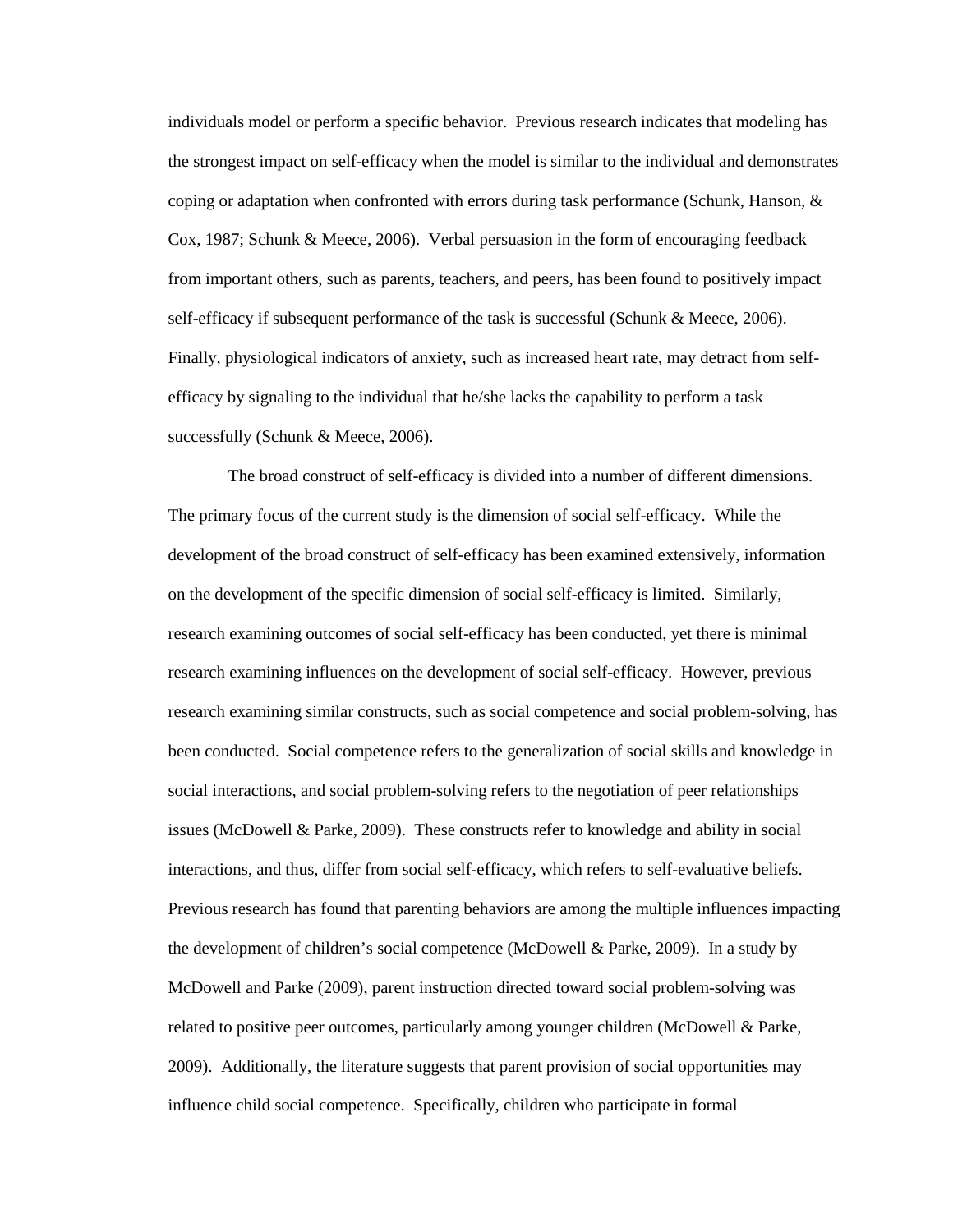extracurricular activities have better perspective-taking skills (McDowell & Parke, 2009). As noted earlier, perspective-taking skills are hypothesized to be related to self-representations (Harter, 1999). Parent instruction and provision of social opportunities may be likened to the vicarious experience and verbal persuasion elements related to the development of self-efficacy. In the same manner in which self-efficacy and social competence develop through vicarious experiences and verbal persuasion, so may social self-efficacy develop through parent modeling of social behaviors (in the form of direct instruction) and parent encouragement of social interaction and involvement. The current study will examine the associations between parent modeling of social behaviors and the development of children's social self-efficacy.

# Outcomes of Self-Efficacy in Adolescents

The self-efficacy literature indicates that self-efficacy is a dynamic construct that changes across the course of development (Baldwin & Hoffman, 2002; Davis-Kean et al., 2008). Selfefficacy is a particularly salient factor in adolescence as a result of the challenges and new experiences created by cognitive, physical, and social changes during this period (Schunk & Meece, 2006). Factors influencing self-efficacy may be related to age, gender, and culture. Previous research on developmental changes in self-efficacy has demonstrated that self-efficacy declines as children transition to junior high school (Wigfield et al., 1997; Wigfield, Eccles, Mac Iver, Reuman, & Midgley, 1991). Wigfield et al. (1997) found that the decline in children's academic, social, and athletic self-efficacy began in the  $7<sup>th</sup>$  grade and rebounded about one year later. Research conducted by Davis-Kean et al. (2008) demonstrated that self-efficacy beliefs become stronger predictors of behavior as children age, specifically in regards to academic achievement and social relationships.

Previous research examining gender differences in self-efficacy has yielded mixed results (Felson & Zielinski, 1989; Nielsen & Metha, 1994; Schunk & Lilly, 1984; Schunk & Meece,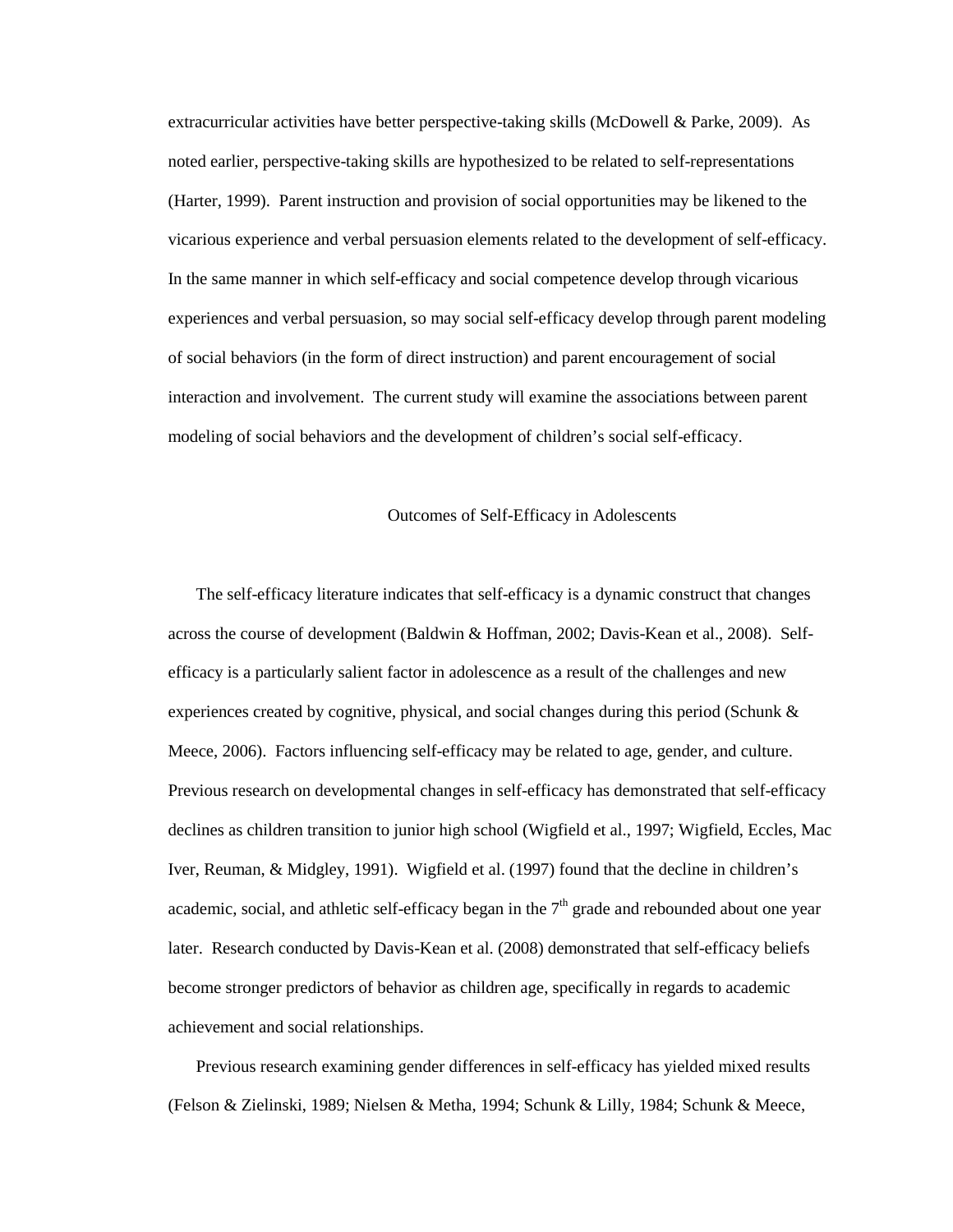2006). Research conducted by Christie and Segrin (1998) indicated that self-efficacy is influenced by perceived constraints faced in the successful completion of a task. Gender has been identified as one of the perceived constraints that may influence self-efficacy. Additionally, research conducted by Hackett & Betz (1981) hypothesized that sex-role stereotypes were influential in the development of self-efficacy. Specifically, sex-role stereotypes encourage boys to be assertive, effective, and task-oriented, while girls are encouraged to be sensitive and emotionally expressive. Further, researchers have hypothesized that the factors contributing to self-efficacy development have gender-specific influences (Christie & Segrin, 1998). For example, females may be exposed to fewer vicarious learning experiences of involving nontraditional roles and tasks. Specifically, females are provided with fewer role models, in the media and in their personal lives, engaging in nontraditional occupational and education tasks. Additionally, females may receive more verbal discouragement when engaging in malestereotyped activities, such as careers in mathematics and science, which may contribute to lower self-efficacy for those tasks (Christie & Segrin, 1998).

Previous research has examined the role of traditional masculine and feminine traits in the perception of self-efficacy (Christie & Segrin, 1998). Traditional masculine traits were identified as independence and competitiveness, whereas traditional feminine traits were identified as kindness and helpfulness. Researchers found that the presence of traditional masculine traits, regardless of participant biological sex, were predictive of perceived self-efficacy in both social and non-social tasks (Christie  $& Segrin, 1998$ ). Participant biological sex was not related to perceived self-efficacy in either task (Christie & Segrin, 1998). Additionally, researchers have postulated that gender differences in self-efficacy may be culturally-based. Specifically, a study conducted by Meece and Scantlebury (in press), as cited by Schunk & Meece (2006), found that self-efficacy may be related to the manner in which women are portrayed as less capable than men in specific cultures. Thus, it appears that gender influences societal perceptions of an individual's capabilities, which may influence vicarious experiences and verbal feedback.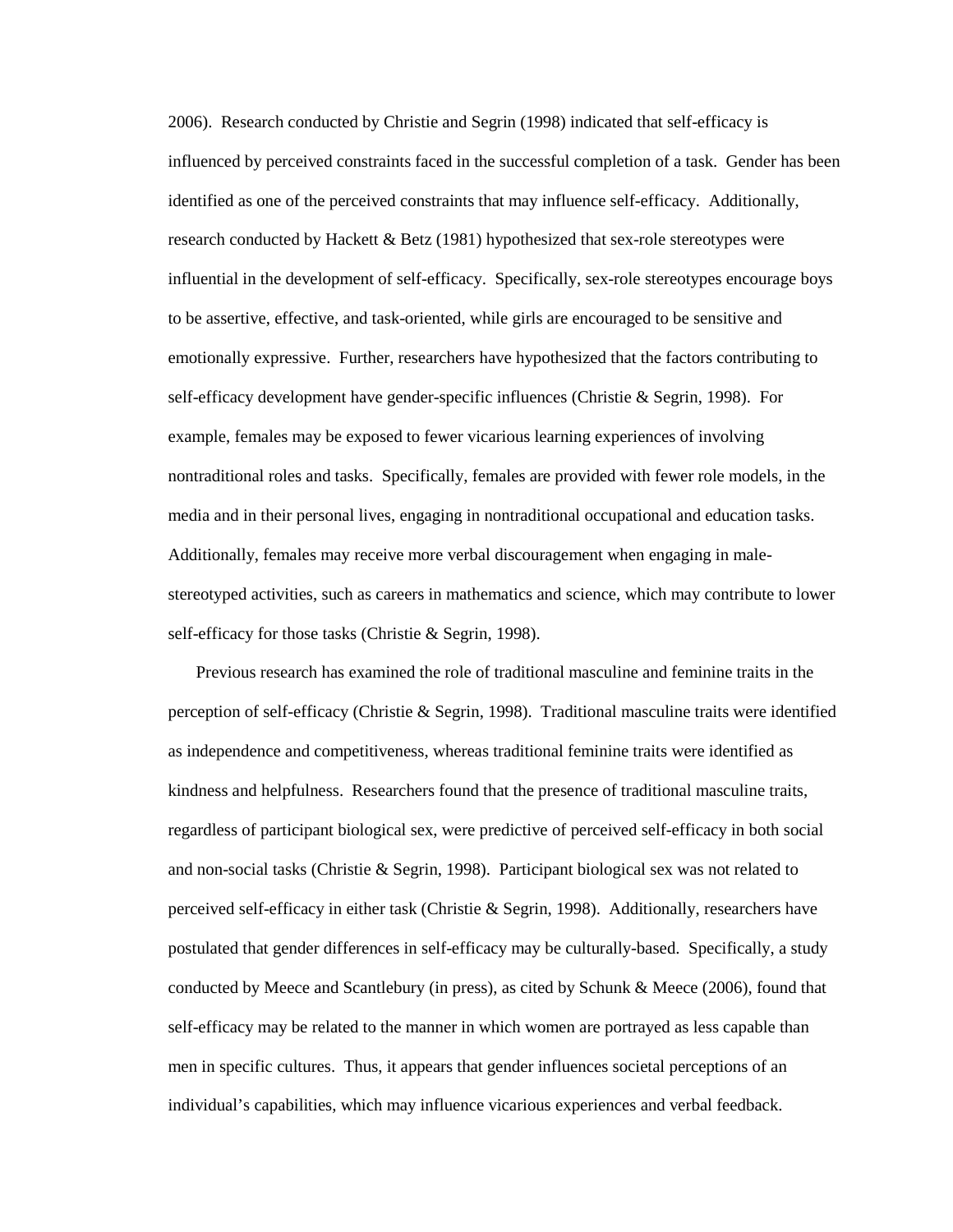Additionally, it appears that traditional gender traits influence individual perceptions of selfefficacy, but the biological sex is not related to these perceptions. Further research is necessary to develop a more comprehensive understanding of the relationship between gender and selfefficacy.

Previous research has established relationships between self-efficacy and children's cognitive, affective, and behavioral experiences. The following review will introduce specific findings related to self-efficacy and child outcomes.

# *The Impact of Self-Efficacy on Cognition and Behavior*

Previous research on adolescent self-efficacy demonstrates that self-efficacy impacts cognitive, affective, and behavioral domains of adolescent functioning (Zimmerman & Cleary, 2006). Cognition refers to mental processes and their role in thinking, feeling, and behaving (Kellogg, 2003). Self-efficacy is cognitively constructed and influences thoughts, expectations, and behaviors. Bandura (1997) and Schunk (1995) hypothesized that self-efficacy affects individuals' task choices, effort, and persistence in tasks. Previous research has demonstrated a relationship between self-efficacy, outcome expectations, and task pursuit (Schunk & Meece, 2006). Findings indicate that individuals' expectations about the outcome of specific behaviors will lead them to pursue tasks with perceived positive outcomes and to avoid tasks with perceived negative outcomes. A study by Rodebaugh (2006) found that adult self-efficacy ratings for public speaking were predictive of attempted and avoided social performance tasks, particularly when the individuals were familiar with the task. The same study found that self-efficacy ratings were predictive of individuals' persistence in a social performance task. Previous research has demonstrated a relationship between academic self-efficacy, motivation, and goal-setting, which may impact academic achievement and future career plans (Caprara et al., 2004; Bandura, 2006; Davis-Kean et al., 2008). Several studies have more closely examined the relationship between academic self-efficacy and academic achievement and have demonstrated that high academic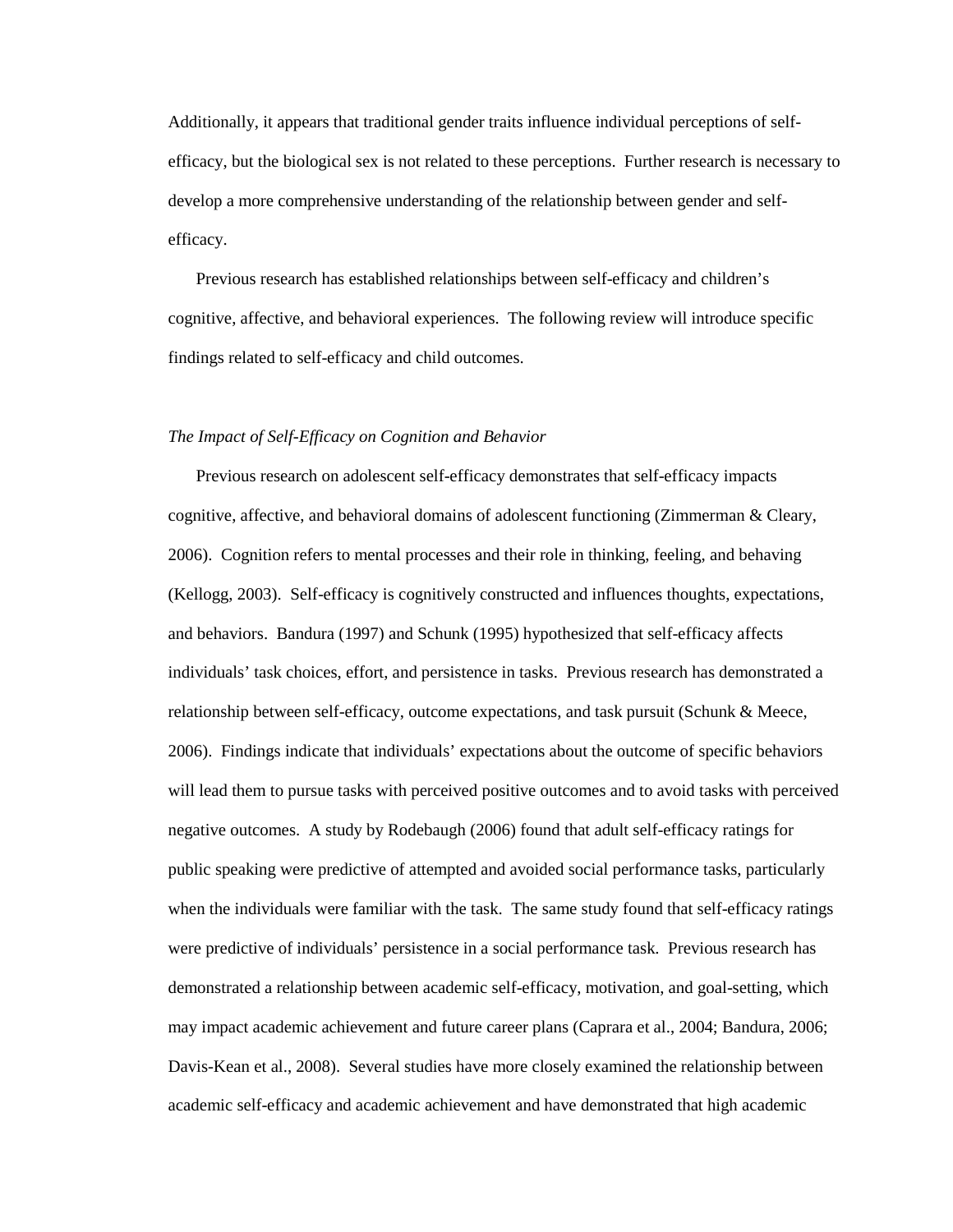self-efficacy was predictive of higher academic achievement for male and female adolescents (Caprara et al., 2004; Davis-Kean et al., 2008). A similar relationship between self-efficacy and individual career aspirations has been demonstrated (Bandura, 1997; Betz & Hackett, 1986; Hackett, 1995; Lent, Brown, & Hackett, 1994).

## *The Impact of Self-Efficacy on Child Psychopathology*

Estimates of the prevalence of adolescent depression indicate that between 8% and 18% of adolescents display depressive symptomatology, and about 16% are diagnosed with a depressive disorder (Jenkins, Goodness, & Burhmester, 2002). Few etiological models relevant to social self-efficacy have been developed to explain the onset and progression of adolescent depression. One explanation is offered by a study conducted by Jenkins et al. (2002), which found a relationship between particular aspects social self-efficacy (specifically intimate support and conflict management) and depressive symptoms. The intimate support aspect of social selfefficacy refers to the adolescent's estimation of his/her ability to obtain companionship, emotional support, and approval from friends; the conflict management aspect of social selfefficacy refers to the adolescent's estimation of his/her ability to maintain a healthy balance of conflict in interpersonal relationships (Jenkins et al., 2002). The study found that lower perceived social self-efficacy in intimate support and conflict management was related to depressive symptoms in both male and female adolescents.

One explanation for the relationship between low self-efficacy and depression is the effect of perceived control. Previous research has demonstrated that individuals with low self-efficacy typically have an external locus of control, and so they perceive events as personally uncontrollable (Zimmerman & Cleary, 2006). Silver, Mitchell, and Gist (1995) found that individuals with low self-efficacy tend to attribute task failures to uncontrollable factors, which may lead to feelings of depression and helplessness. Another explanation for the relationship between adolescent self-efficacy and depression is related to attributional style. Seligman et al.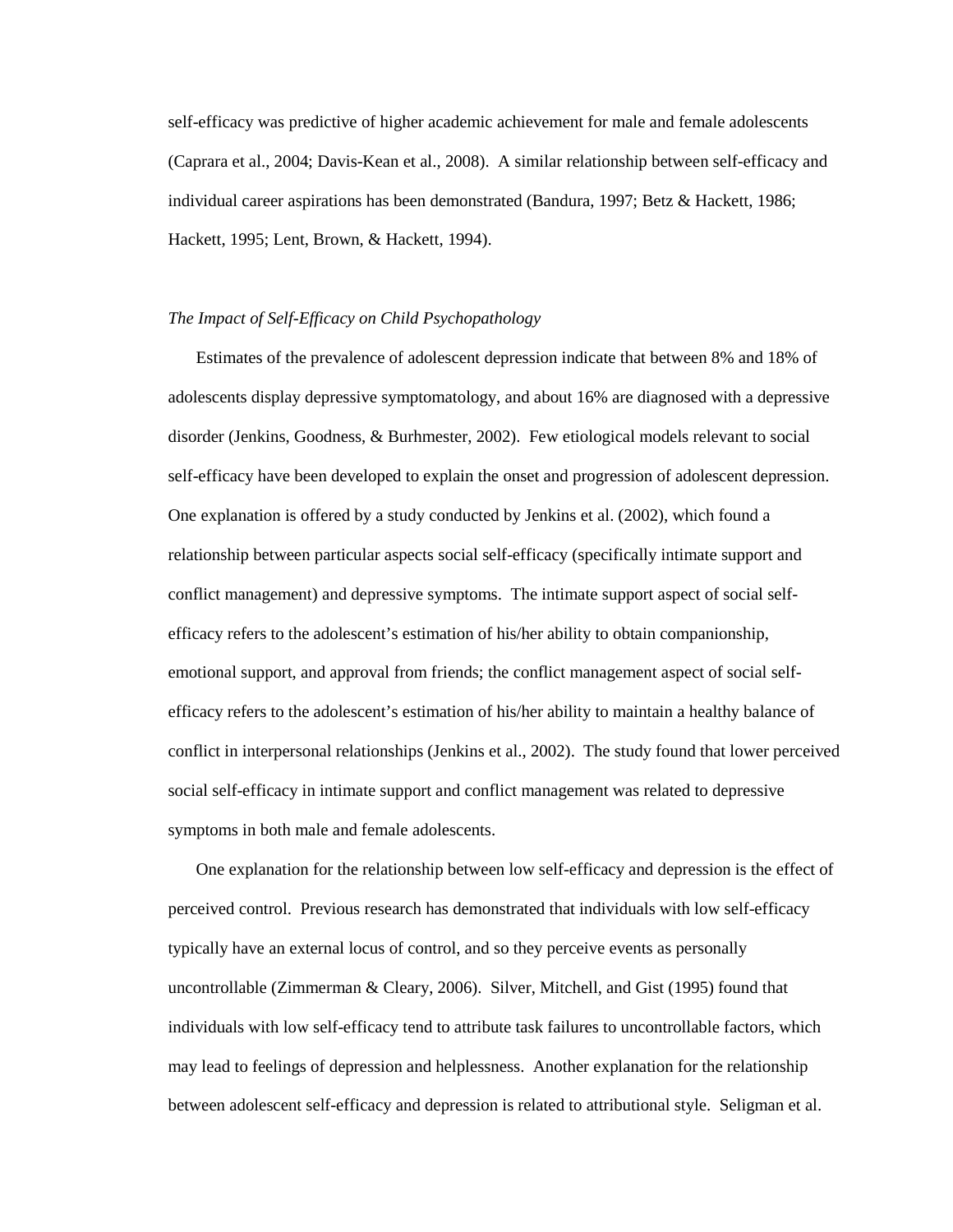(1984) demonstrated a relationship between adolescent social self-efficacy and attributional style. Specifically, adolescents who interpreted social information using an internal, global, and stable attributional style, as compared to an external, specific, and variable attributional style,were more likely to have higher depression scores and lower social self-efficacy.

# *The Impact of Self-Efficacy on Peer Relationships*

Previous self-efficacy research has examined the relationship between self-efficacy and prosocial behavior, defined by Caprara & Steca (2007) as "individuals' tendency to undertake voluntary actions aimed at benefitting others, such as sharing, donating, caring, comforting, and helping" (p. 218). Prosocial behavior contributes to the psychosocial adjustment of children and adolescents and can be an important variable in improving social interactions (Caprara & Steca, 2007). Prosocial behavior may be related to greater social approval and a decreased likelihood of developing depression (Caprara & Steca, 2007). Previous research has demonstrated that two specific types of self-efficacy, affective regulation and interpersonal relationship management, are positively related to prosocial behavior in males and females (Capara & Steca, 2007). Not only does self-efficacy contribute to prosocial behavior, but it may enhance individuals' ability to resist engaging in antisocial conduct, which may lead to poor peer relationships (Caprara et al., 1998; Capara et al., 2002; Caprara et al., 2004). Higher self-efficacy for resisting peer pressure decreases the likelihood of involvement in delinquent activities and substance abuse (Caprara et al., 1998, 2002). The study by Caprara and Steca (2007) found that individuals with higher social self-efficacy demonstrated lower levels of problem behavior, particularly among females. The same study found that social self-efficacy was more predictive of these variables than were selfreported personality characteristics, as indicated by responses representing the five-factor model.

Given the importance of social self-efficacy beliefs and their potential impact on adolescent academic, social, and peer functioning, it is critical to investigate the factors contributing to the development of social self-efficacy and the variables that shape its changes across the lifespan.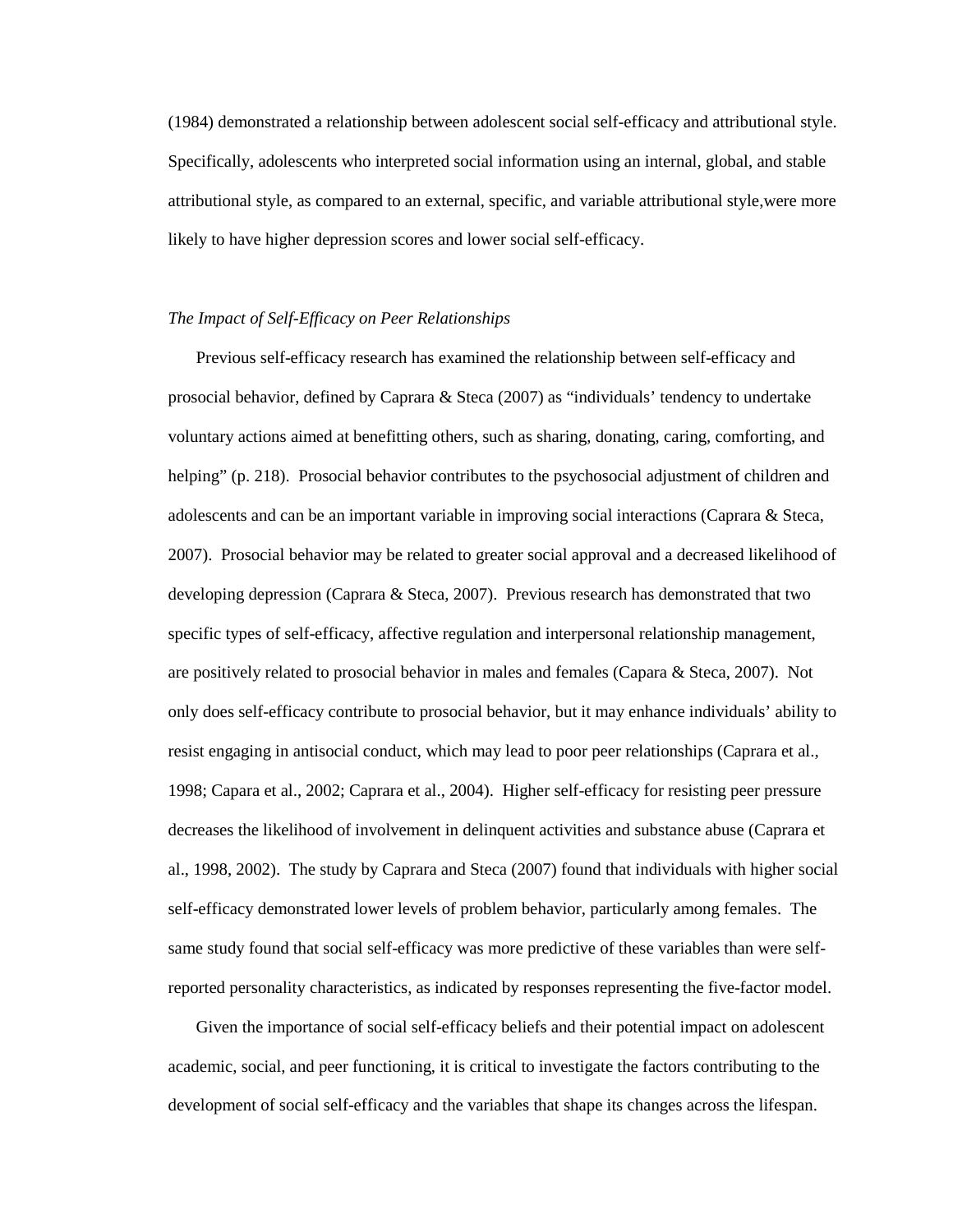Specifically, parent characteristics have been found to impact the development of social selfefficacy.

# Parenting Factors and Adolescent Self-Efficacy

Child self-efficacy is influenced by different environments and significant relationships with others, including parents, teachers, and peers (Felson & Zielinski, 1989; Nielsen & Metha, 1994; Patrick, Hicks, & Ryan, 1997; Schunk & Meece, 2006). Previous research has demonstrated a relationship between family, particularly parenting factors, and child self-efficacy (Whitbeck, 1987; Schunk & Meece, 2006). According to Schunk and Meece (2006), the family environment created by parents may influence child self-efficacy in numerous ways. Parents shape the family environment by providing children with challenges and new experiences, positive role models, and realistic goals and expectations. Parent expectations and perceptions of children's abilities may influence and shape child self-efficacy (Schunk & Meece, 2006). Parents communicate their expectations for their children through verbal feedback and by the types of experiences they encourage or discourage their child to participate in (Eccles et al., 1998). Parent encouragement of child involvement in new and challenging experiences may strengthen child efficacy by providing the child with mastery experiences (Eccles et al., 1998). Previous findings indicating a relationship between parent verbal feedback and self-efficacy may apply specifically to social self-efficacy. It is hypothesized that parent verbal feedback and encouragement of social interactions and peer relationships may affect the development of social self-efficacy, but these relationships have not yet been examined empirically.

According to social learning theory, child self-efficacy can be influenced by modeling of behaviors and attitudes by significant persons in their lives, also referred to as vicarious experiences (Bandura, 1977). According to Whitbeck (1987), child self-efficacy may be positively related to parent self-efficacy due to the effects of modeling. Research also indicates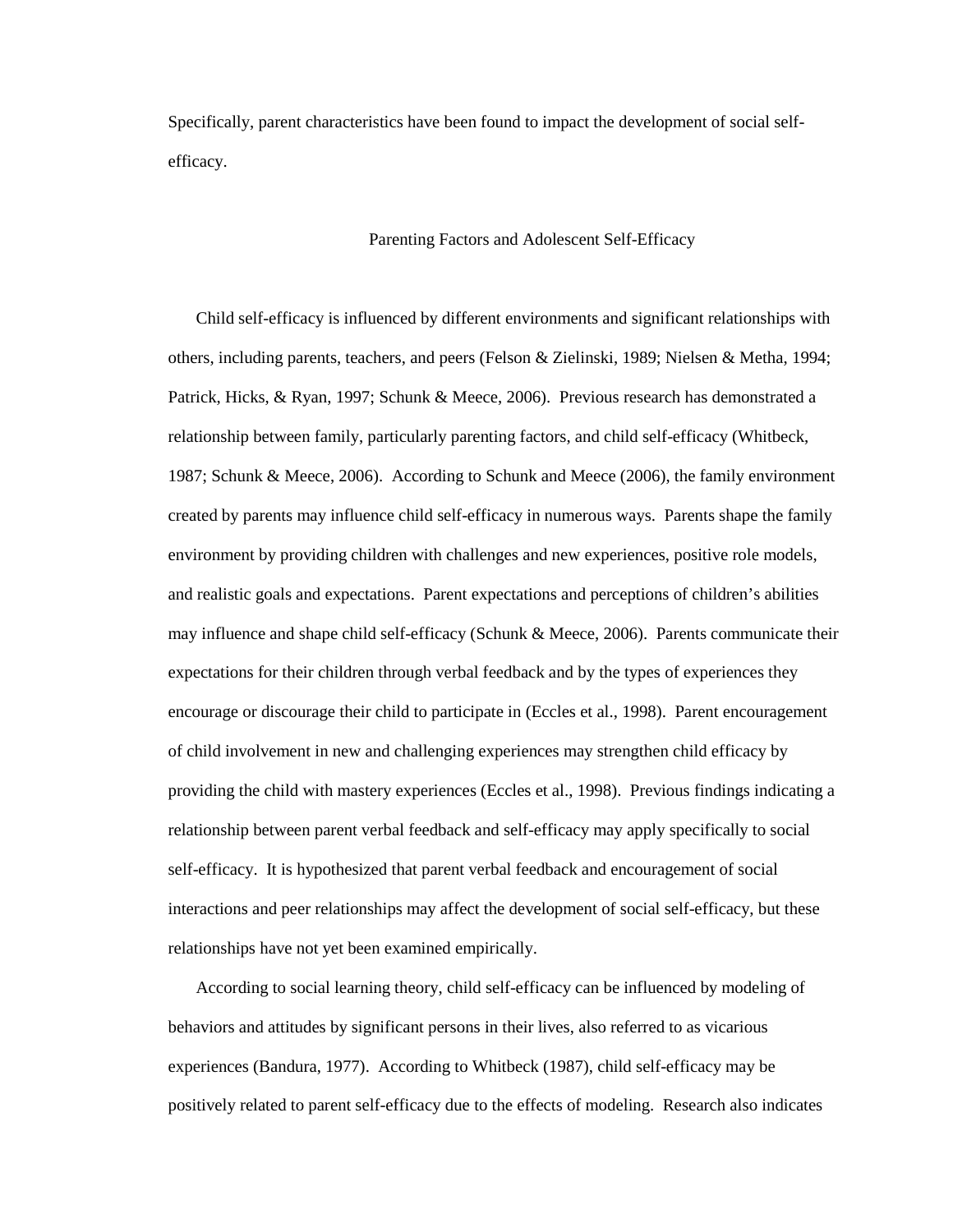that children are more likely to imitate a model that they view as nurturing than they are to imitate a nonnuturing model (Whitbeck, 1987). Moreover, parent-child interaction variables, specifically support and autonomy-granting, were related to child self-efficacy in two ways (Whitbeck, 1987). First, parental support and autonomy-granting communicated a sense of worth and competence to the child, which served to enhance self-efficacy. Second, positive parent-child interaction variables enhanced the child's perception of parenting efficacy, thereby augmenting the effects of parent modeling.

Further information about parent-child interaction variables can be gained by examining parenting style characteristics. According to Baumrind's (1971) theory, parent style can be characterized by three variables: support, reciprocity, and control. Parental supportiveness is defined as parental behavior that "makes the child feel comfortable in the presence of the parent and confirms in the child's mind that he [sic] is basically approved of as a person" (Rollins  $\&$ Thomas, 1979; pp. 320). Parental reciprocity is defined as a "dyadic synchrony in parent-child interactions" (Wahler & Bellamy, 1997; p. 550). Two types of parental control have been identified in the literature: inductive control and coercive control (Whitbeck, 1987). Inductive control refers to the parents attempt to gain "voluntary compliance to parental desires by avoiding direct conflict with the child" (Rollins & Thomas, 1979; p. 322). Use of inductive control allows the child to gain a sense of autonomy in decision-making and communicates a sense of parent competence in the child (Whitbeck, 1987). Coercive control refers to an attempt to gain child compliance through the use of external force, and is associated with negative self-esteem in children (Rollins and Thomas, 1979). Research examining parenting style has demonstrated that among the three parenting prototypes (i.e., authoritative, permissive, and authoritarian; Baumrind, 1971), authoritative parenting is most strongly related to positive developmental outcomes for children (Ang, 2006). According to previous research, authoritative parenting represents the best combination of supportiveness, reciprocity, and control in the parent-child relationship (Ang, 2006). A parent's sense of competence in his/her child may lead to the parent to provide greater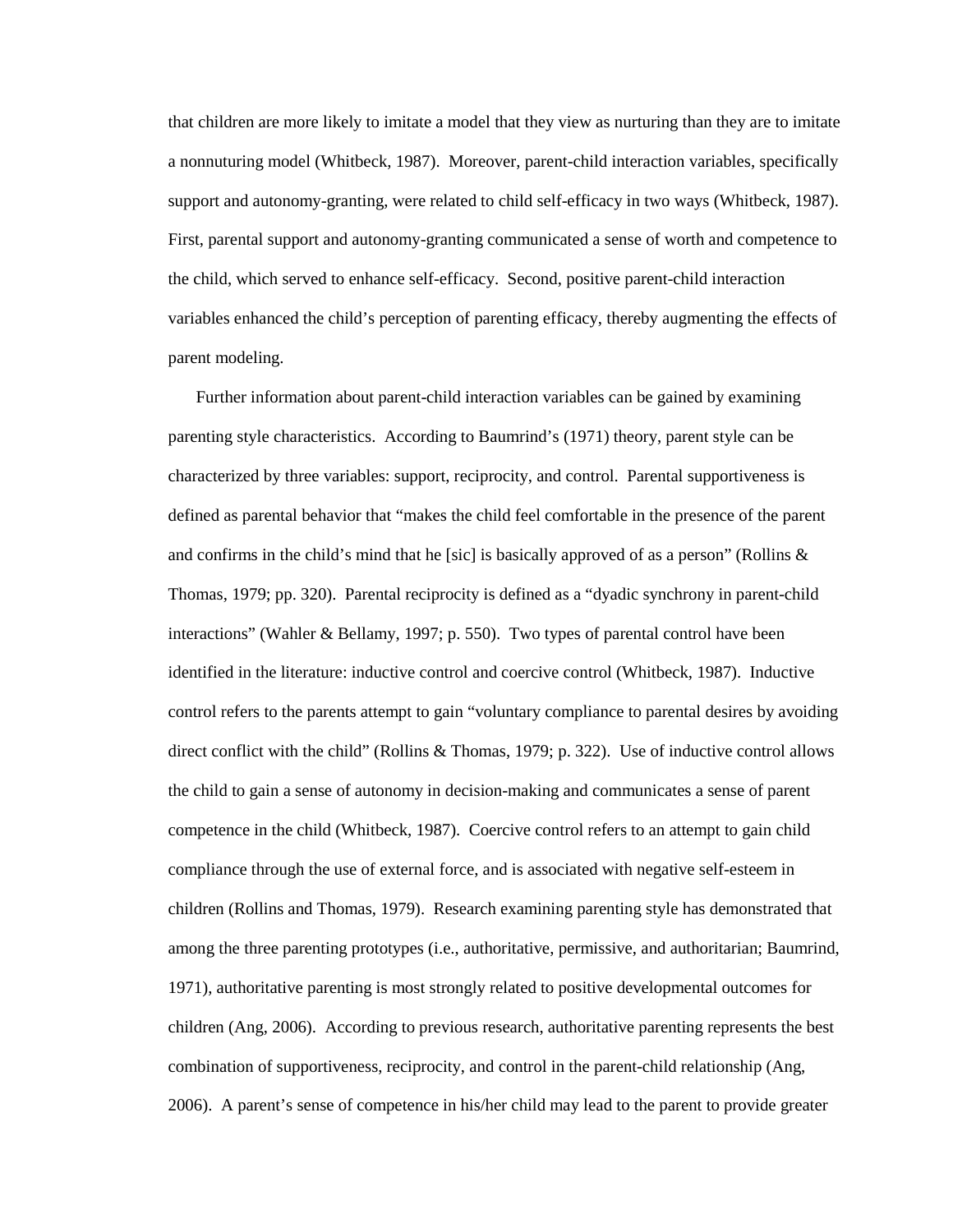verbal encouragement, thus, enhancing child social self-efficacy. Previous research has demonstrated relationships between authoritative parenting and positive self-perceptions, greater self-reliance, and higher academic achievement in children (Ang, 2006). Additionally, higher parent support and lower parent coercive control were related to greater child social competence (McDowell & Parke, 2009). Authoritarian parenting and permissive parenting have been associated with negative self-perceptions, higher incidences of substance abuse, and school misconduct (Ang, 2006). In conclusion, parent-child interactions characterized by support and autonomy-granting provide children with the encouraging feedback necessary for the development of self-efficacy. Interactions lacking support and autonomy-granting may communicate to the child that he/she is not a competent, worthwhile individual.

When examining the relationship between parenting style and child outcomes, it is important to consider parent and child ethnicity. Previous research has demonstrated that parenting styles differ based on the practices that best correspond to the core beliefs of individual cultures (Ho, Bluestein, & Jenkins, 2008). For example, Asian cultures value respect for authority and obedience; thus, parenting styles of Asian American parents are typically characterized by high levels of control and demandingness (Ho et al., 2008). Previous research has demonstrated that both Asian American and African American parents are more likely to use an authoritarian parenting style, whereas Caucasian parents are more likely to use an authoritative parenting style, which is characterized by a balance between control and reciprocity (Ho et al., 2008). Latino parents are likely to use a parenting style that is characterized by high levels of control but also high levels of warmth and support (Dixon, Graber, & Brooks-Gunn, 2008). Previous findings suggest that Asian American and African American children exposed to authoritarian parenting have more positive outcomes than do Caucasian children exposed to authoritarian parenting (Dixon et al., 2008). Further, Asian American children are more likely to interpret high parental control and demandingness as an indication of love, involvement, and support (Ho et al., 2008). In conclusion, parents belonging to specific ethnic groups are more likely to use parenting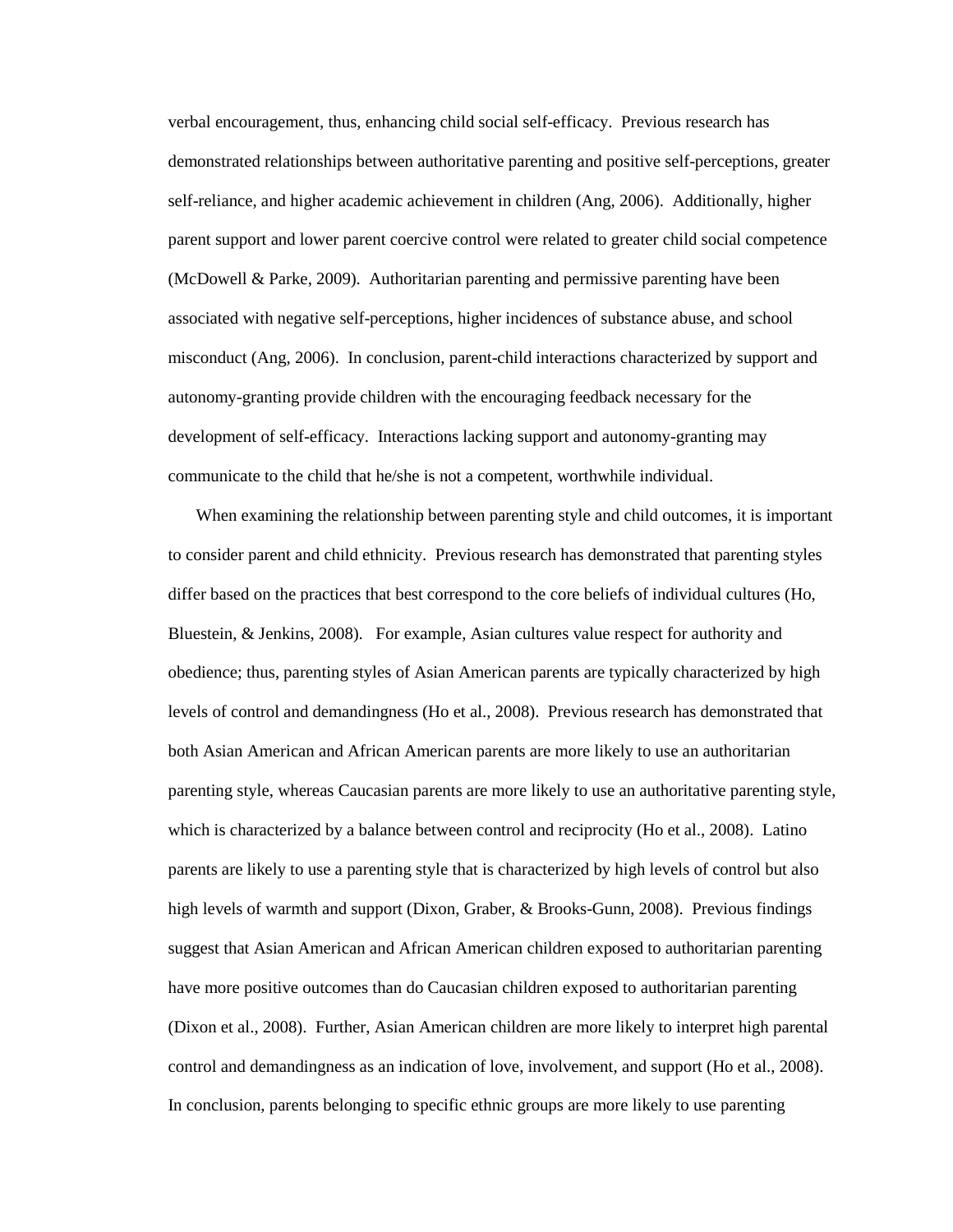practices that match the values of their particular cultural group, and children belonging to specific ethnic groups tend to respond more positively to particular types of parenting styles. The current study will examine the relationship between participant ethnicity, parenting style, and social self-efficacy. Object relations, an additional component of the parent-child relationship, will also be examined in the current study.

# Object Relations

Object relations theory, a component of psychoanalytic and psychodynamic theory, describes an interpersonal process through which individuals develop the capacity to relate to others, who are referred to as objects (Westen, 1991). It is during the development of object relationships that children learn to differentiate between the self and the object (Kernberg, 1976). Theoretically, in order to be considered an object, a particular person must have a significant psychological relationship with the individual. Object relations refers more specifically to attitudes and behaviors of an individual toward a particular object (Compton, 1995).

Object relations theory suggests that children begin to develop object relationships through interactions with primary caregivers in the first few weeks of life. These relationships are characterized by the child's feelings and desires to maintain security and well-being and are considered by theorists to be the first foundations in the development of a child's personality (Buckley, 1986). Aspects of the child-caregiver relationship, such as caregiver behaviors, are internalized by the child (Compton, 1995). Based on continued interactions with the primary caregiver, children's perceptions and memories lead to further development and organization of the representational world. Theorists suggest that children experience two types of interactions, pleasurable and unpleasant, and that children attempt to maintain relationships with pleasurable objects and to minimize interactions with unpleasant objects. Pleasurable object relationships allow the child to create a more cohesive representational world and lead to greater relational stability. This is also referred to as object constancy (Buckley, 1986). Children integrate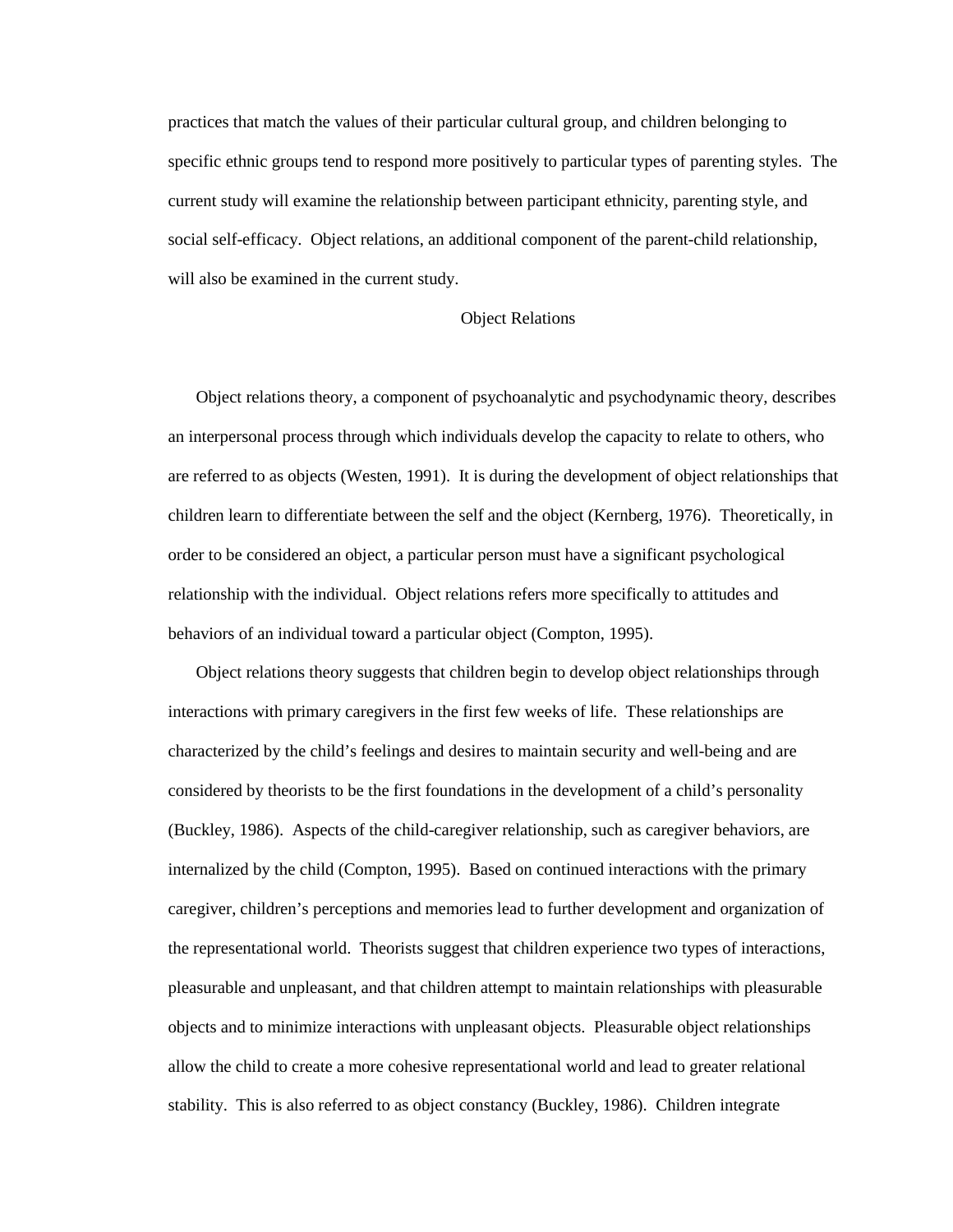pleasurable and unpleasant object representations to achieve object constancy, which is considered to be achieved by age 3 (Kernberg, 1976). Children's representations are thought to become more complex with increased interactions with an object. According to theorists, early object relationships provide the child with information that contributes to psychological development, including the development of internal regulatory mechanisms and the development of the ego (Buckley, 1986). Object relations theorists suggest that children's fundamental object relations develop before age 5 (Westen, 1991). The construct of object relations is important to understand because early interactions form the foundation of the parent-child relationship, which is related to the development to self-efficacy. Through the early interactions with the caregiver, the child learns to develop expectations about him/herself and others, which form the basis of future self-representations. Previous research has linked the development of object relations to the development of social cognition.

#### Social Cognition

Social cognition refers to the manner in which individuals interpret and analyze human action. Forrester (1992) defines social cognition as an "understanding of complex, purposeful social behavior" (p. 2). Numerous theories about the development of social cognition have been generated. Certain social cognition researchers believe that social knowledge develops similarly to other cognitive knowledge and that social cognition is essential to effective social interaction in children and adults. Developmental research suggests that social cognition develops through "theory of mind". Children develop a system of rules based on social experiences and employ the system of rules to predict and explain the actions and thoughts of others. The system of rules is based on children's beliefs and desires early in life. Social cognition develops as children's desires are not met and when children learn that beliefs about the world can be false (Forrester, 1992). Researchers believe that theory of mind develops around ages 4-5 when children begin to learn that beliefs about the world may be false.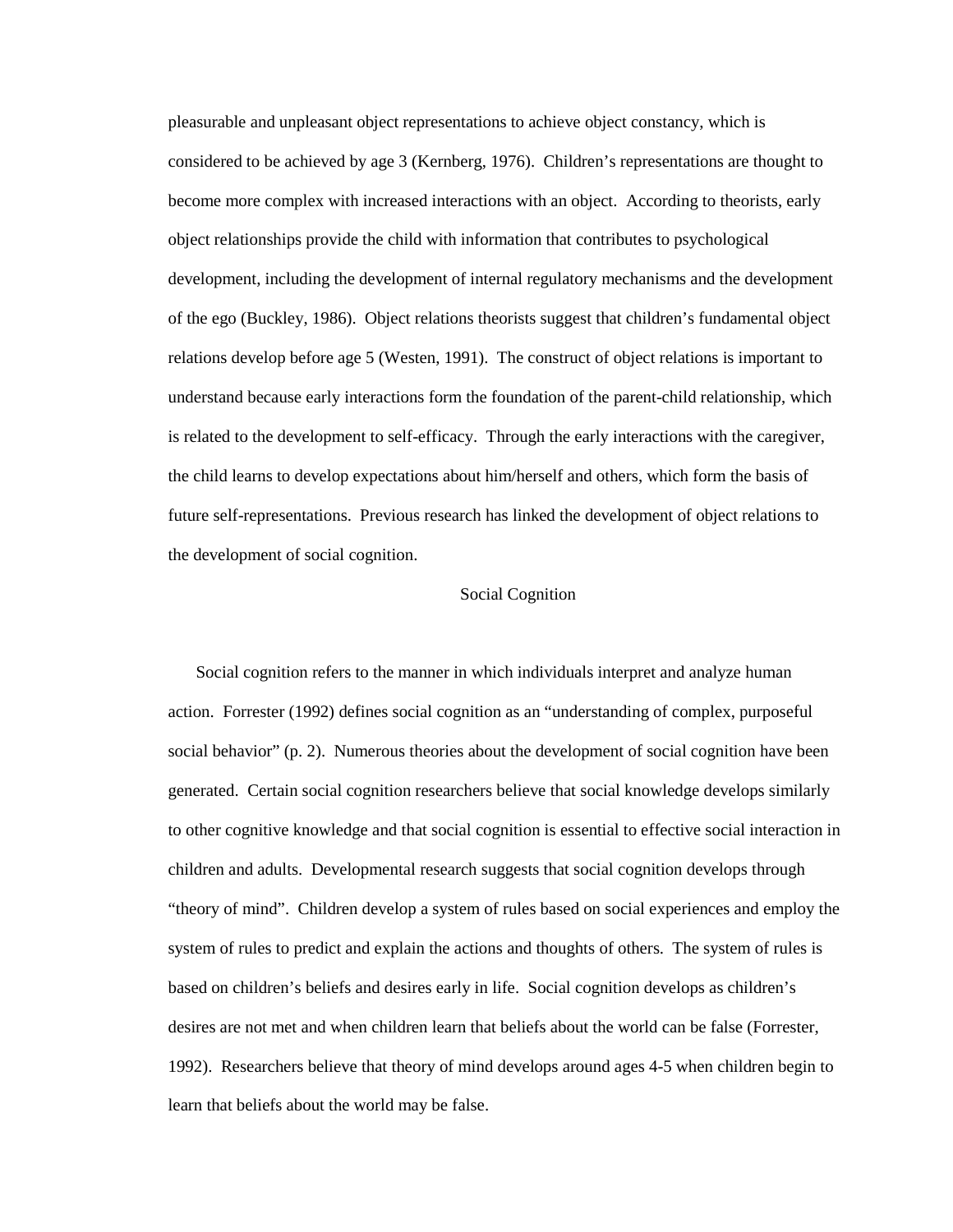A second theory of social cognition suggests that social cognition is based on a child's attachment to primary caregivers, which may affect the child's perceptions and attitudes in other significant relationships (Humfress, O'Connor, Slaughter, Target, & Fonagy, 2002). Several parent factors may put children at risk for the development of poor social cognitive skills, including child maltreatment and parent psychopathology. Researchers posit that these parent factors may deprive the child of a positive social role model, thus impeding the development of good social cognitive skills (Humfress et al., 2002). Previous research has also linked social cognition to child behavior and adjustment (Downey & Walker, 1989; Hala, 1997; Underwood & Moore, 1982). Specifically, children with better social cognitive skills are more likely to engage in prosocial behavior (i.e., any voluntary behavior intended to benefit another; Hala, 1997). Children's ability to perspective-take allows them to gain a better understanding of others' emotional states and reactions, which, in turn, fosters prosocial behavior and empathy (Underwood & Moore, 1982). Additionally, previous research suggests that poor social cognitive skills are associated with aggression and rejection by peers (Downey & Walker, 1989).

## *Social Cognition and Object Relations*

 Social cognition and object relations both develop through social learning processes in which individuals' interpersonal experiences, particularly with primary caregivers, shape the processing of social information (Kelly, 2007). Social cognition and object relations both rely on systems or structures, whether it be a system of rules or an organizational structure, to acquire, process, and organize information. Previous research on social cognition and object relations has focused primarily on developmental differences in object representations and the relationship between object relations and empathy in children (Niec & Russ, 2002; Westen, 1991). Research conducted by Westen (1991) suggests that developmental differences in object relations may be viewed from a social cognition context. Westen (1991) examined four primary object relations factors in a population of  $2<sup>nd</sup>$  and  $5<sup>th</sup>$  grade children with the purpose of exploring developmental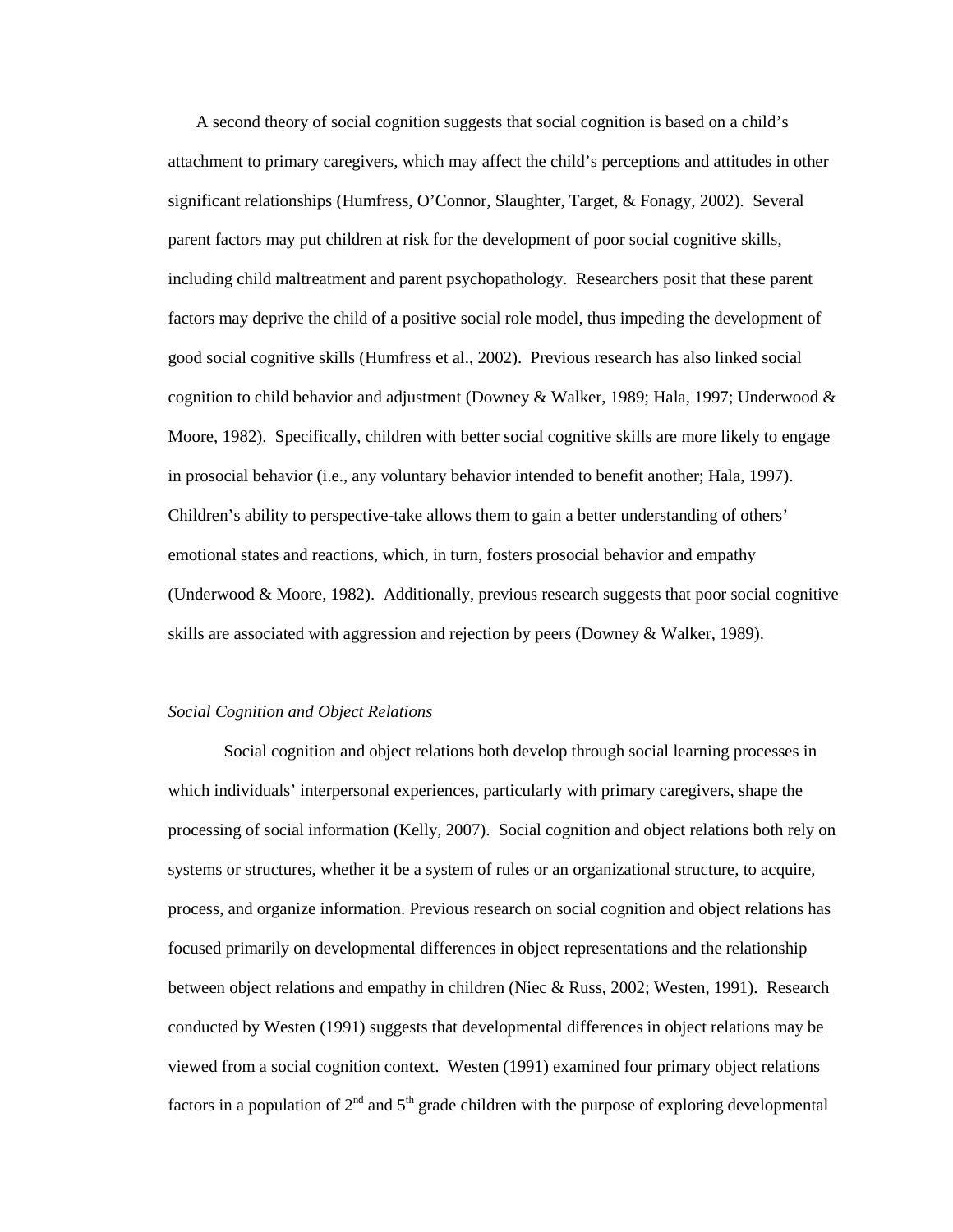differences. The results of the study suggest that developmental differences are present in three of the four primary factors, including complexity of representations, understanding of social causality, and capacity for emotional investment in relationships. The fourth factor, the affect in relationships, remained stable throughout development. The results of the study suggest that children's object relations tend to mature as they develop, with the exclusion of affect in relationships, which appears to remain stable. Niec and Russ (2002) found that greater maturity in object representations was related to greater levels of child- and teacher-rated empathy. Previous research examining object relations in the context of social cognition has demonstrated the importance of the development of mature, stable object representations in the achievement of positive outcomes for children (Westen, 1991).

Given that the development of high self-efficacy has been associated with prosocial behavior, academic achievement, and effective peer relationships, and poor self-efficacy has been associated with depression, behavior problems, and decreased social competence, it is critical to understand the factors associated with the development of social self-efficacy. Additionally, it is essential that children develop a sense of social self-efficacy in preparation for the demands of adolescence. Moreover, a greater understanding of the development process may help achieve positive child outcomes. By understanding the relationship between parenting factors and child social self-efficacy, it may be possible to target parenting factors in an attempt to improve child social self-efficacy and to provide better outcomes for the child. Additionally, an examination of the relationship between parent and child social cognition may lead to a greater understanding of the manner in which parents influence child social cognition.

The hypotheses that will be tested in the current study are as follows:

1. Parent ratings of parenting style (i.e., authoritarian, permissive, and authoritative) will be positively related to child ratings of social self-efficacy, such that parenting styles characterized by higher levels of supportiveness, reciprocity, and inductive control (i.e., authoritative and permissive) will be associated with higher child social self-efficacy.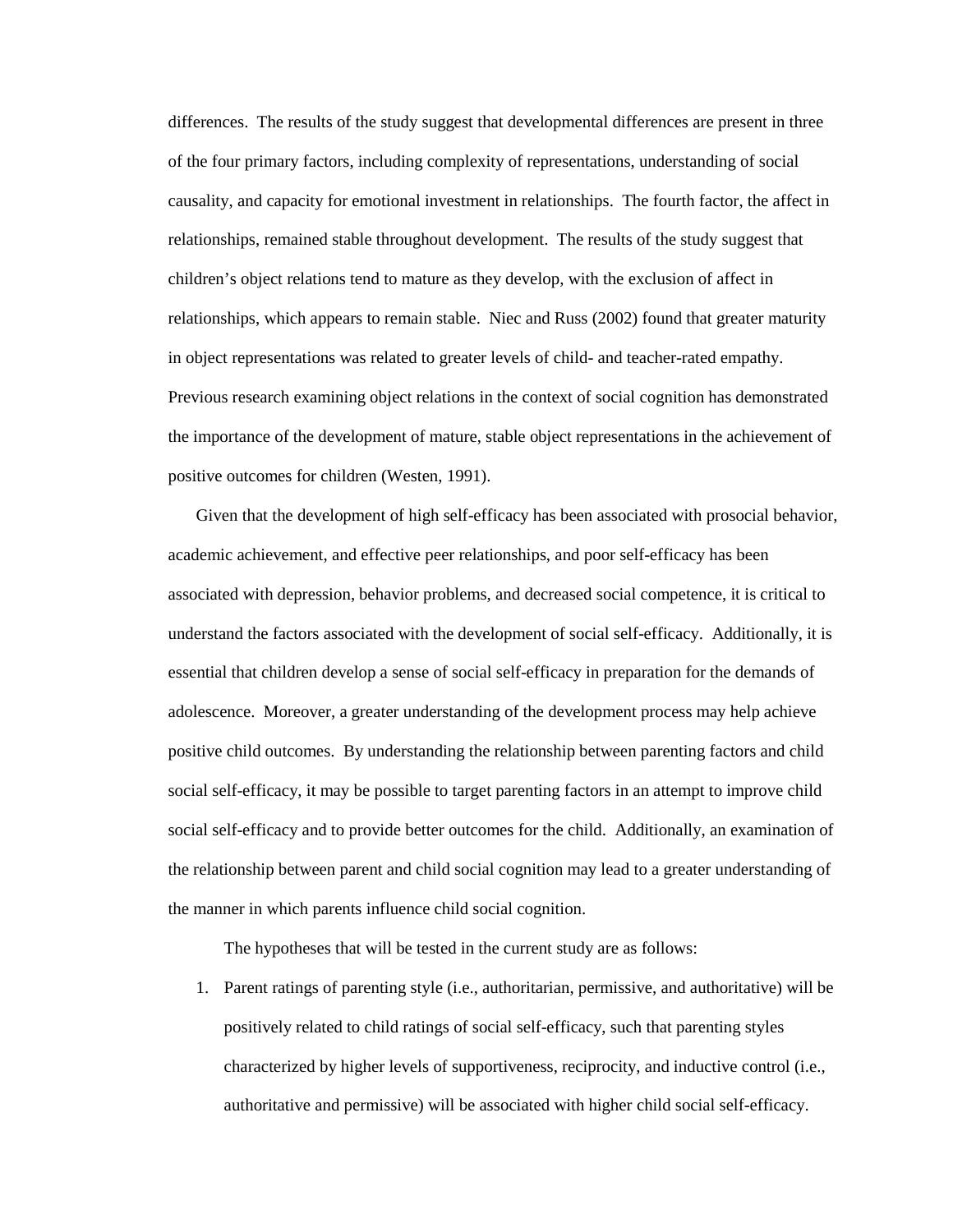- 2. Parent ratings of parent social self-efficacy will be positively related to child ratings of child social self-efficacy.
- 3. A match between parent and child gender will moderate the relationship between parent social self-efficacy and child social self-efficacy, such that same-gender dyads will demonstrate stronger associations between parent social self-efficacy and child social self-efficacy.
- 4. Participant ethnicity will moderate the relationship between parent social self-efficacy and child social self-efficacy.
- 5. Child ratings of child social self-efficacy will be related to child social cognition, such that higher ratings of social self-efficacy will be positively related to mature ratings of four social cognitive factors (i.e., Complexity of Representations of People, Affective Quality of Representations, Emotional Investment in Relationships, and Understanding of Social Causality).
- 6. Parent social cognitive skills will be associated with child social cognitive skills.
- 7. Parent social self-efficacy will explain a significant amount of unique variance in predicting child social self-efficacy after controlling for parenting style and child global self-worth.

Additional exploratory analyses examined the associations among parent ratings of global self-esteem and the variables of interest. These relationships were examined by controlling for parent and child global self-esteem in partial correlations.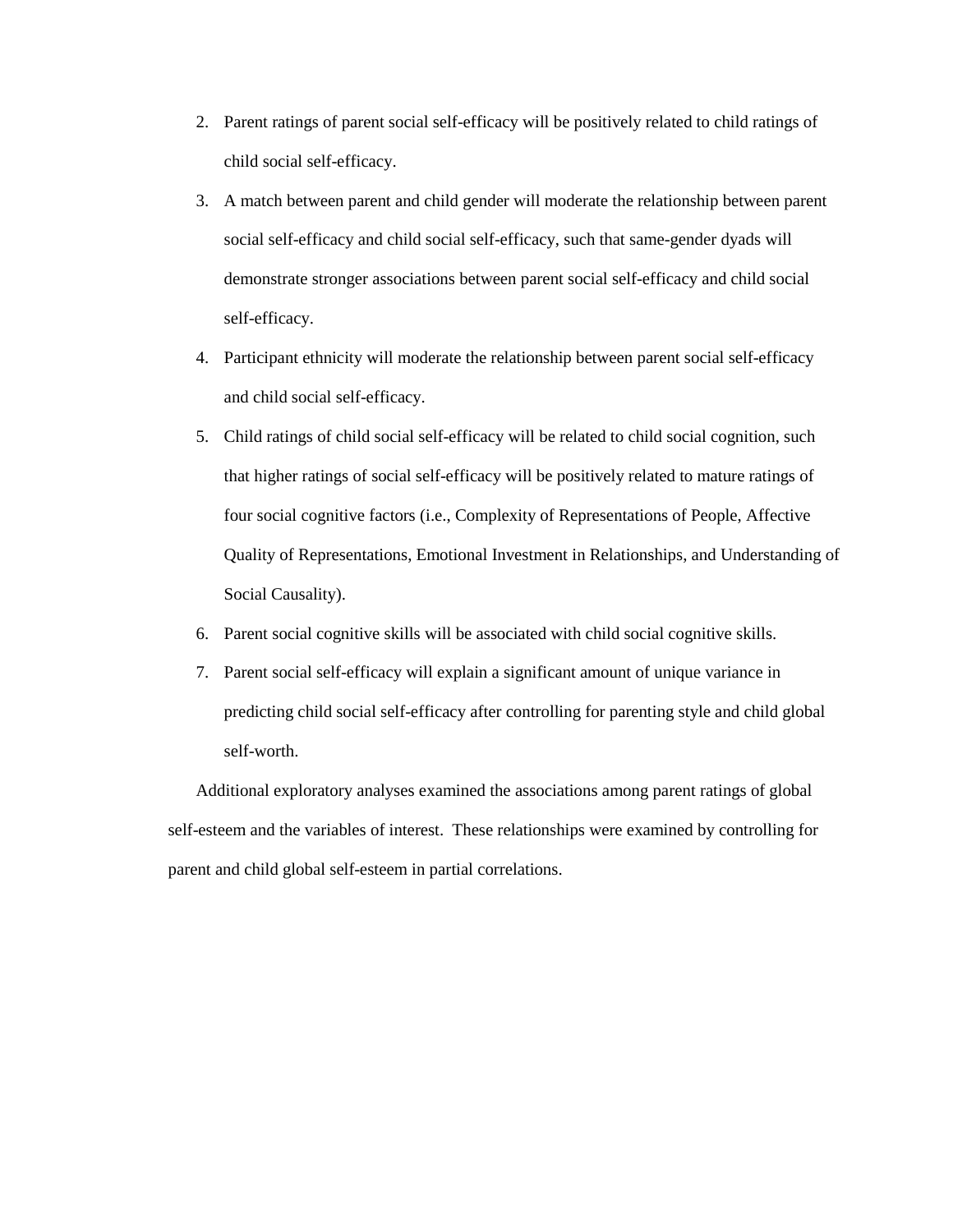## RESEARCH DESIGN AND METHODS

#### *Participants*

Eligible participants in the current study included children, ages 8-10, and their parent or primary caregiver. Inclusion of children and their parents required that they be able to speak English and that they be without any cognitive or developmental delays that may affect reading comprehension.

## *Recruitment*

Participants were recruited from Catholic elementary schools and parishes in the Milwaukee area. An effort was made by the researchers to recruit from schools with diverse student populations from a variety of different neighborhoods. Overall, 21 schools were contacted, and 10 schools and one parish participated in the current study. There was variablity among the participating schools in terms of their enrollment from parishes and/or families participating in Milwaukee's Parental Choice Program. A list of participating schools and the number of students from each school is included in Table 1. Four recruitment methods were used in the present study. Eligible families received a letter at school explaining the study and were asked to indicate their interest in participation, to include contact information if interested, and to return that information to the researcher. Following each research visit, participating families were given a postcard containing information about the study and were asked to distribute the postcard to another family with a potential interest in participating. Additionally, the principal investigator contacted the director of the Christian Formation program at Church of the Gesu. The director distributed letters to eligible families enrolled in Child and Family Formation classes on Sunday mornings and asked them to indicate their interest in participating following the classes. Finally, the principal investigator attended an open house at one of the participating schools, St. Catherine School, and explained the study to eligible families. Each of the participating schools was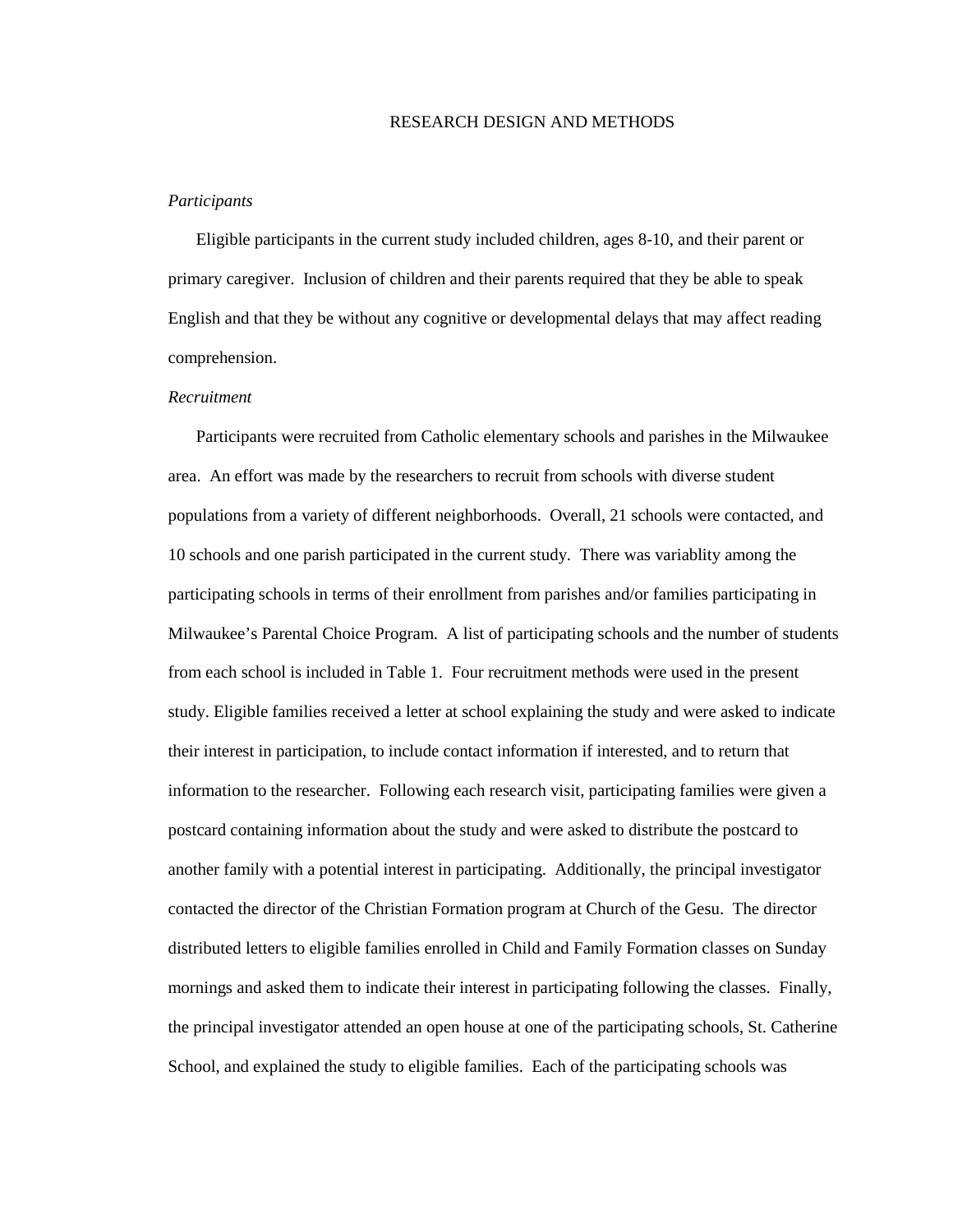offered a workshop, conducted by the principal investigator, in return for their participation in the present study. Fifty-one families participated in the present study.

\_\_\_\_\_\_\_\_\_\_\_\_\_\_\_\_\_\_\_\_\_\_\_\_\_\_\_\_\_\_\_\_\_\_\_\_\_\_\_\_\_\_\_\_\_\_\_\_\_\_\_\_\_\_\_\_\_\_\_\_\_\_\_\_\_\_\_\_\_\_\_\_\_\_\_\_\_\_

# Table 1

# *Participating Schools and Parishes*

| School/Parish                             | n(%)     |
|-------------------------------------------|----------|
| <b>Catholic East</b>                      | 4(7.8)   |
| <b>Christ King</b>                        | 10(19.6) |
| Church of the Gesu                        | 3(5.9)   |
| Mother of Good Counsel                    | 9(17.6)  |
| Northwest Catholic (East and West Campus) | 9(17.6)  |
| St. Margaret Mary                         | 3(5.9)   |
| St. Mary                                  | 5(9.8)   |
| St. Matthias                              | 8(15.7)  |
|                                           |          |

## *Procedure*

Approval was obtained from the Institutional Review Board at Marquette University. Informed consent and assent were obtained for all participants upon arrival at the research visit. Participants were given the opportunity to ask questions during the consent procedures. The study materials included two separate sets of questionnaires; one set included all of the measures for the child to complete, and the other set included all of the measures for the parent to complete. Parents and children completed the study materials separately and alerted the researcher about any questions or concerns they had during their participation in the study.

\_\_\_\_\_\_\_\_\_\_\_\_\_\_\_\_\_\_\_\_\_\_\_\_\_\_\_\_\_\_\_\_\_\_\_\_\_\_\_\_\_\_\_\_\_\_\_\_\_\_\_\_\_\_\_\_\_\_\_\_\_\_\_\_\_\_\_\_\_\_\_\_\_\_\_\_\_\_

Parent-child dyads then participated separately in a task, which required them to respond to a set of cards depicting pictures of social scenarios. Parents and children were asked a series of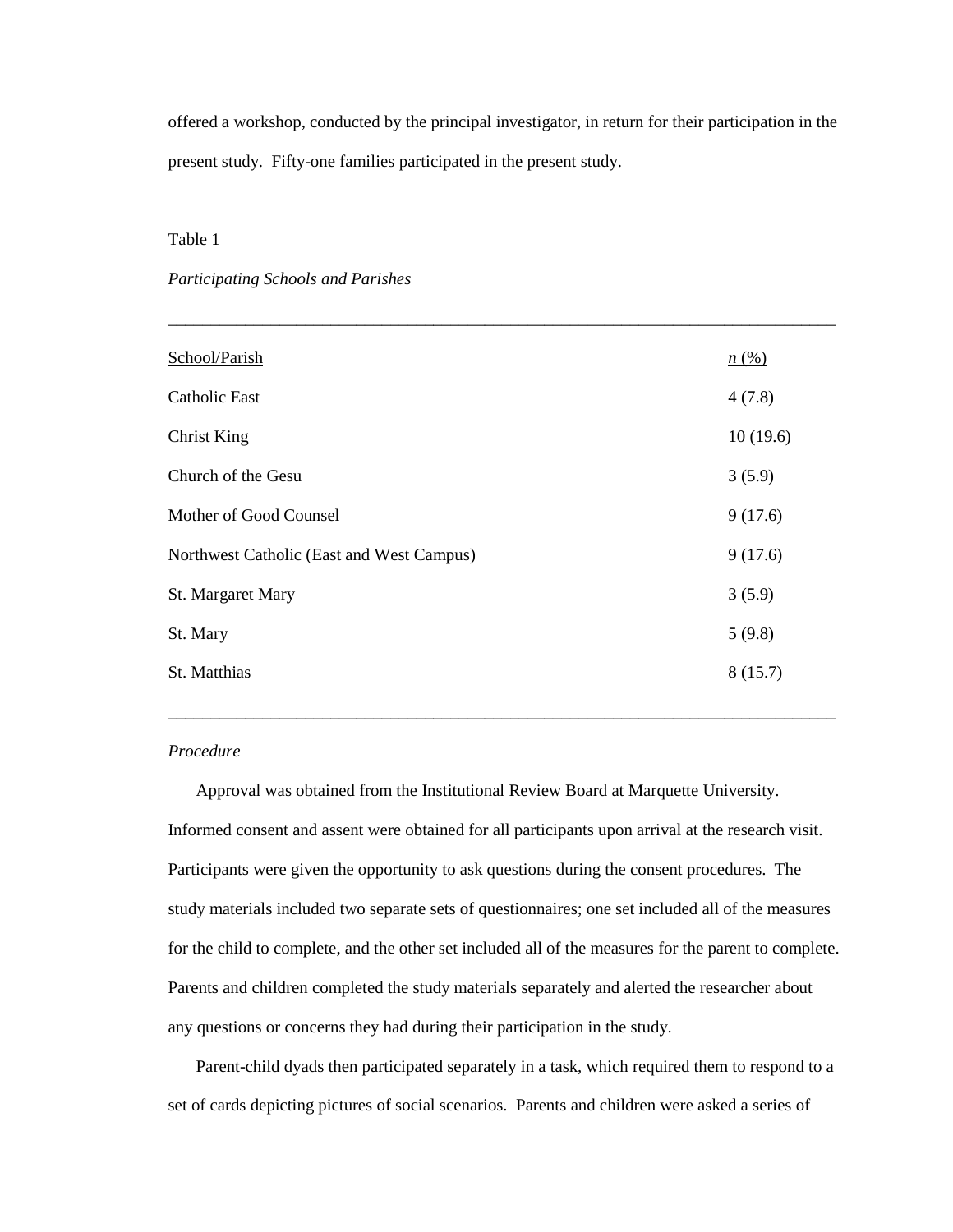questions requiring them to explain what was occurring in the pictures and what the individuals in the pictures were thinking and feeling. Parent and child responses to the pictures were audiotaped. Parent and child responses to the pictures were scored using the Social Cognition and Object Relations Scale-Revised (SCORS-R; Westen, 2002). Upon completion of the study, participants were given at \$15 gift card to either Target or Pick 'n Save.

# *Measures*

# *Demographic Questionnaire (Parent report)*

 Parents completed a demographic questionnaire with questions on basic demographic information about the parent and the child: parent occupation, education, annual income, ethnicity, and marital status and child age, gender, and grade in school.

# *Self-Perception Profile for Children (SPPC; Harter, 1985; Child report)*

The Self-Perception Profile for Children is a 36-item self-report measure utilized with children 8-15 years of age that assesses five domains of self-concept, including scholastic competence, social competence, athletic competence, physical appearance, and behavioral conduct; the SPPC also contains a measure of global self-worth (Harter, 1985). Each item includes pairs of statements that describe perspectives on particular aspects of self-evaluation (e.g., "Some kids wish their body was different, but other kids like their body the way it is"). Children were asked to indicate which statement best described them and then to rate how well the statement described them on a 4-point Likert scale ranging from "sort of true" to "really true". The scores were then summed with higher scores indicating more positive self-perceptions.

Favorable levels of internal consistency have been reported with Cronbach's  $\alpha$  ranging from .80 to .90 at the subscale level (Harter, 1990). In the present study, Cronbach's α were .74 on the Athletic and Scholastic scales, .75 on the Global scale, .77 on the Social scale, .79 on the Behavioral Conduct scale, and .81 on the Physical Appearance scale. Test-retest reliability at the subscale level has been estimated to range from .40 to .65 at one year to one month intervals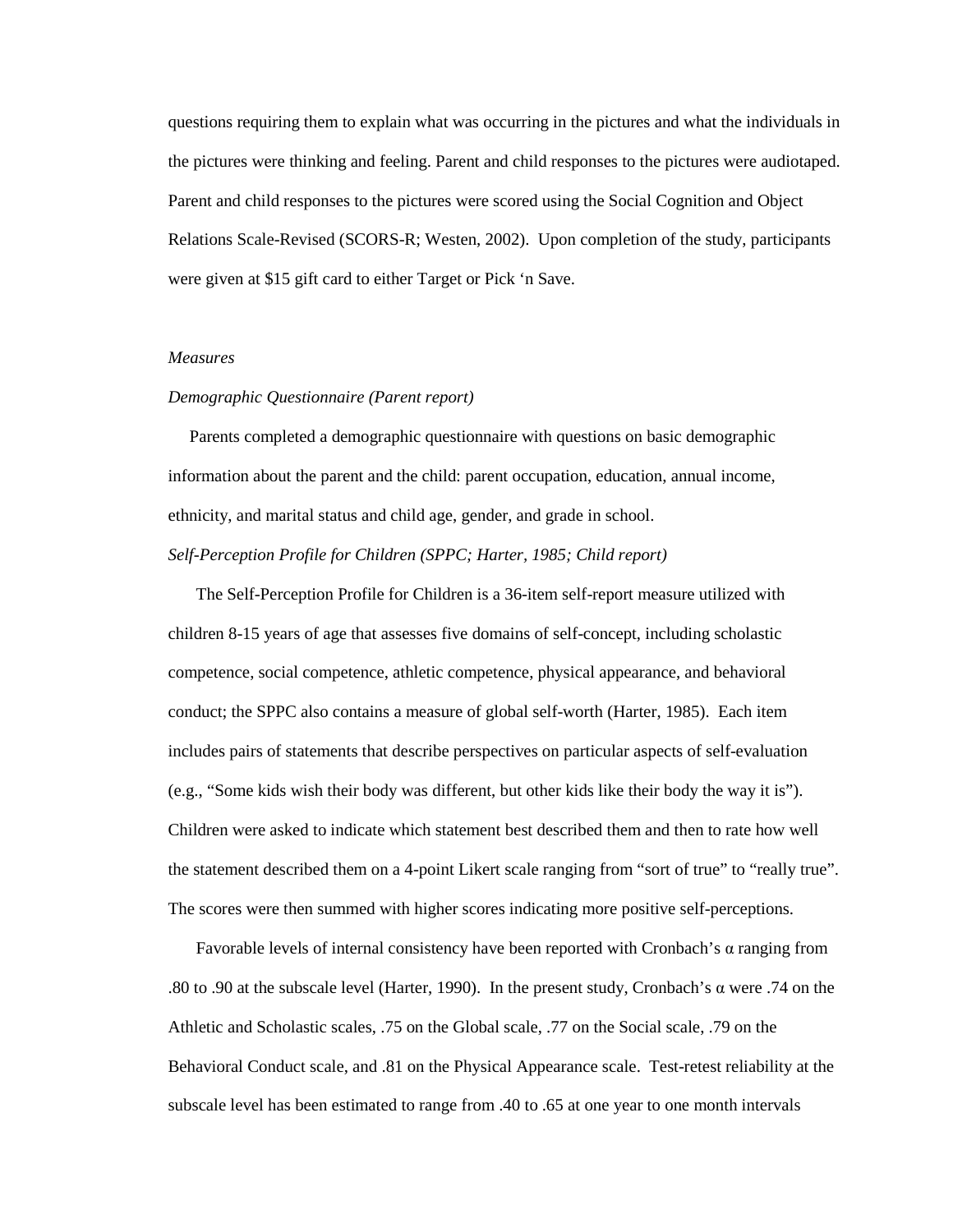(Harter, 1990). Scores on the SPPC have demonstrated good convergent validity with parent, teacher, and peer ratings and have correlated negatively with symptoms of psychopathology (Muris, Meesters, & Fijen, 2003).

*Parental Authority Questionnaire-Revised (PAQ-R; Reitman, Rhode, Hupp, & Altobello, 2002; Parent report)* 

The Parental Authority Questionnaire-Revised (Reitman et al., 2002) is a 30-item parentreport measure that assesses parenting style based on Baumrind's (1971) model of three parenting prototypes (i.e., authoritarian, authoritative, and permissive). Parents completed the PAQ-R and were required to use a 5-point Likert scale ranging from 1 (strongly disagree) to 5 (strongly agree) to indicate how well each item described their parenting behavior (e.g. "Once family rules have been made, I discuss the reasons for the rules with my children" or "I do not allow my children to question the decisions that I make"). Items on each of the subscales were summed and total scores on each of the three subscales (i.e., authoritative, authoritarian, and permissive) were examined for the participating parent. Scores for each parenting style range from 10 to 50 with higher scores indicating higher levels of that particular parenting style.

According to Reitman et al. (2002), the PAQ-R subscales demonstrated moderate internal consistency, with Cronbach's  $\alpha$  of .72 on the Authoritarian scale, .76 on the Permissive scale, and .77 on the Authoritative scale. In the current study, internal consistencies were  $\alpha = 0.52$  on the Permissiveness scale,  $\alpha$ =.55 on the Authoritarian scale, and  $\alpha$ = .69 on the Authoritative scale. One-month test-retest subscale reliability on the PAQ ranges from .54 to .88. Previous research has demonstrated good discriminant validity among the three subscales (Reitman et al., 2002). Additionally, comparative analyses between responses on the PAQ-R and responses on a social desirability measure indicated that responses on the PAQ-R did not appear to be adversely affected by social desirability bias (Reitman et al., 2002).

*Rosenberg Self-Esteem Scale (RSE; Rosenberg, 1979; Parent report)*

The Rosenberg Self-Esteem Scale is a 10-item self-report measure utilized with adults that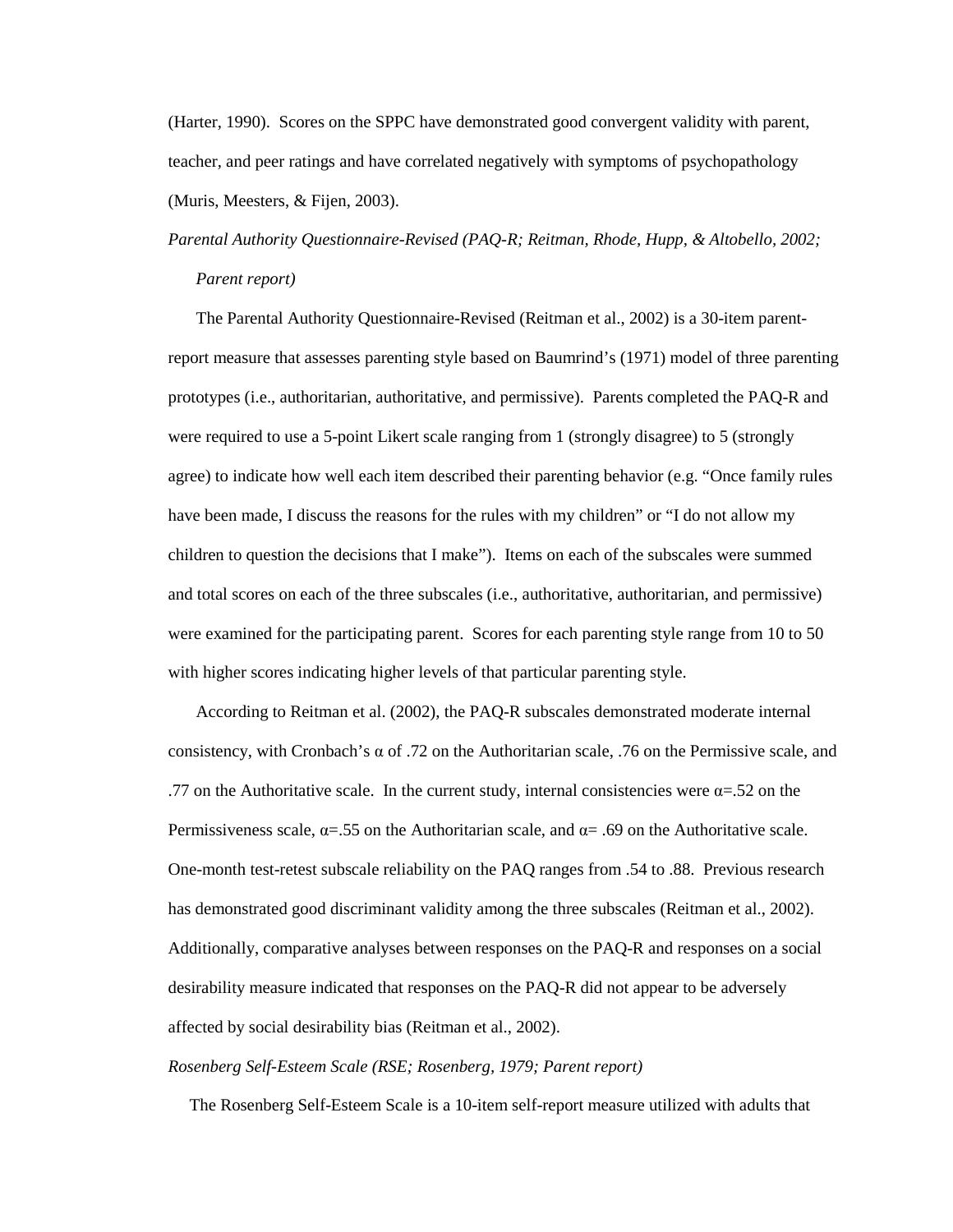assesses global self-esteem. Each item consists of a statement relating to global self-esteem (e.g. "On the whole, I am satisfied with myself"). Parents completed the RSE and were required to use a 4-point Likert scale ranging from 1 ("strongly agree") to 4 ("strongly disagree") to indicate how well each statement described them. The final score is calculated by first reverse scoring half of the items, according to author specifications, and then summing all of the items. Previous research has demonstrated an internal consistency coefficient of .92 and test-retest reliability over a two-week period ranging from .85 to .88 (Rosenberg, 1979). The Rosenberg Self-Esteem scale has demonstrated significant correlations with other measures of self-esteem, such as the Coopersmith Self-Esteem Inventory (Rosenberg, 1979). The Cronbach's alpha for the present study is  $\alpha = .80$ .

# *Scale of Perceived Social Self-Efficacy (PSSE; Smith & Betz, 2000; Parent report)*

The Scale of Perceived Social Self-Efficacy is a 25-item measure utilized with adults to assess perceived self-efficacy in a variety of social situations. Each item lists a social activity (e.g. "Make friends in a group where everyone else knows each other" or "Start a conversation with someone you don't know very well"). Parents completed the PSSE and were required to use a 5-point Likert scale ranging from 1 (no confidence) to 5 (complete confidence) to indicate their level of self-efficacy for a particular task. The final score is calculated by summing all of the items. Previous research has demonstrated an internal consistency coefficient of .94 and testretest reliability over a three-week interval ranging from .68 to .86 (Smith & Betz, 2000). In the current study, the PSSE demonstrated acceptable reliability (Cronbach's  $\alpha$ = .95). Smith and Betz (2000) demonstrated that the PSSE is significantly correlated with other measures of social selfefficacy, such as the Social Confidence Scale of the Skills Confidence Inventory (*r* = .62 for males;  $r = .53$  for females).

#### *Social Cognition and Object Relations Scale-Revised (SCORS-R; Westen, 2002)*

The Social Cognition and Object Relations Scale-Revised is a structured method of coding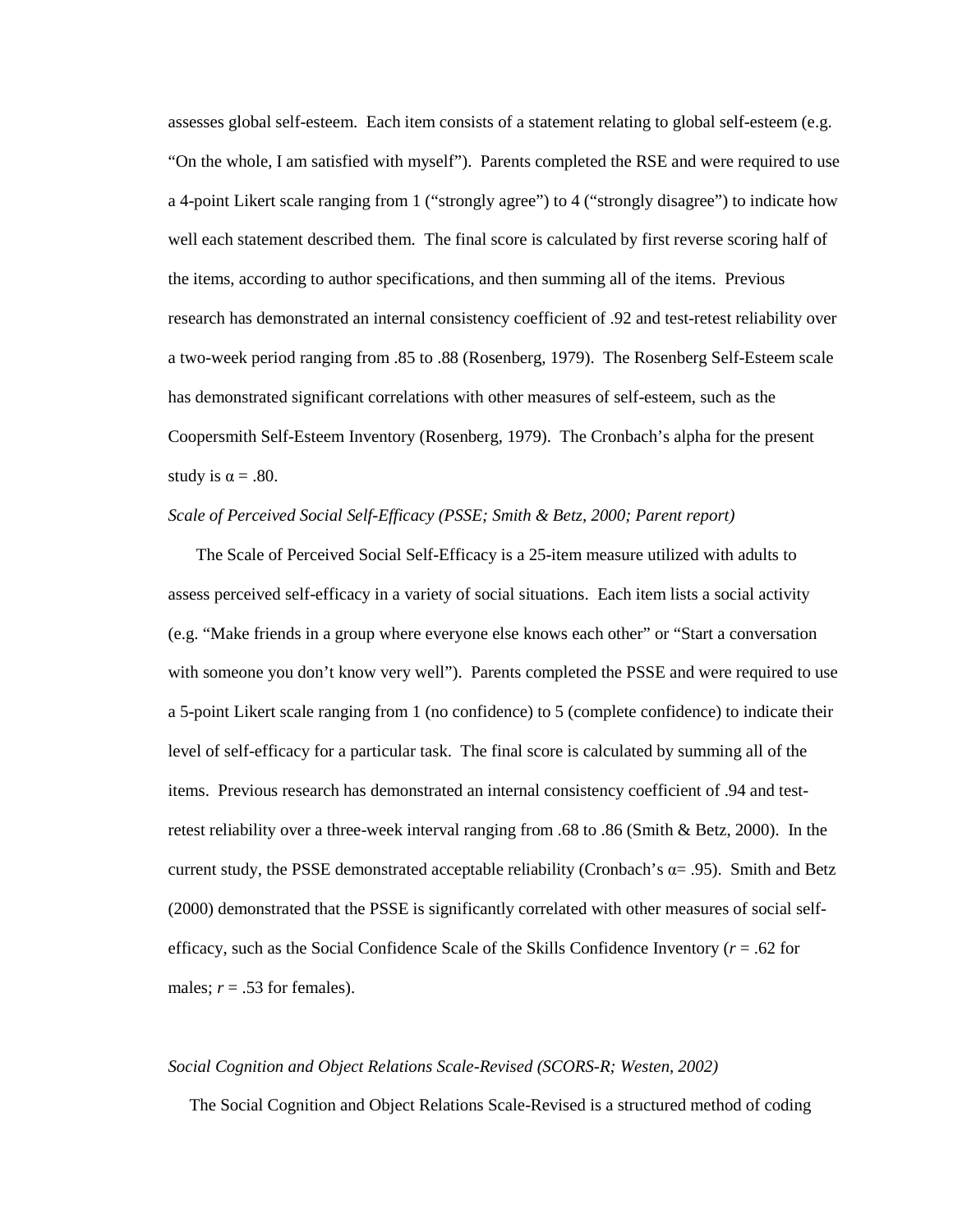responses to the Thematic Apperception Test (TAT). The original version of the SCORS was developed by Westen and colleagues in 1995. The SCORS was originally rated according to a Qsort procedure and included four primary scales. The original SCORS was revised to create the SCORS-R, which can be used to examine five social cognitive scales including Complexity of Representations of People, Affective Quality of Representations, Emotional Investment in Relationships, Emotional Investment in Values and Moral Standards, and Understanding of Social Causality (Westen, 2002). The TAT consists of 31 picture cards; 14 of which depict social and interpersonal situations. The cards are specifically designed for particular age and gender groups. Individuals are asked to tell a story based on the situation depicted in each picture. Per recommendations offered by Westen (2002) and Hilsenroth, Stein, and Pinsker (2007), parents and children in the current study were presented with six recommended TAT cards, and each parent and child told six stories. The current study utilized SCORS-R coding guidelines to evaluate responses to the following TAT cards: 1, 3BM, 4, 7GF or 7BM, 10, and 13B. Card 7 has two gender-based versions (GF for girls/females and BM for boys/males), and an appropriate card was administered based on participant gender. Parents and children were asked four specific questions concerning what was happening in the picture, what led up to the situation, what the people in the picture were thinking and feeling, and what the outcome of the situation would be. Responses were recorded during the administration and later transcribed and scored.

According to the guidelines outlined by Hilsenroth et al. (2007), each response was coded according to a 7-point Likert scale ranging from 1 (least mature) to 7 (most mature) for the four primary scales of interest (i.e., Complexity of Representations of People, Affective Quality of Representations, Capacity for Emotional Investment in Relationships, and Understanding of Social Causality). Participant scale scores were derived by computing a mean score for each TAT card across all raters. The mean scores were then collapsed across all cards to create a single score for each of the four sociocognitive factors. Specifically, four sociocognitive factor scores were computed for both parent and child participants.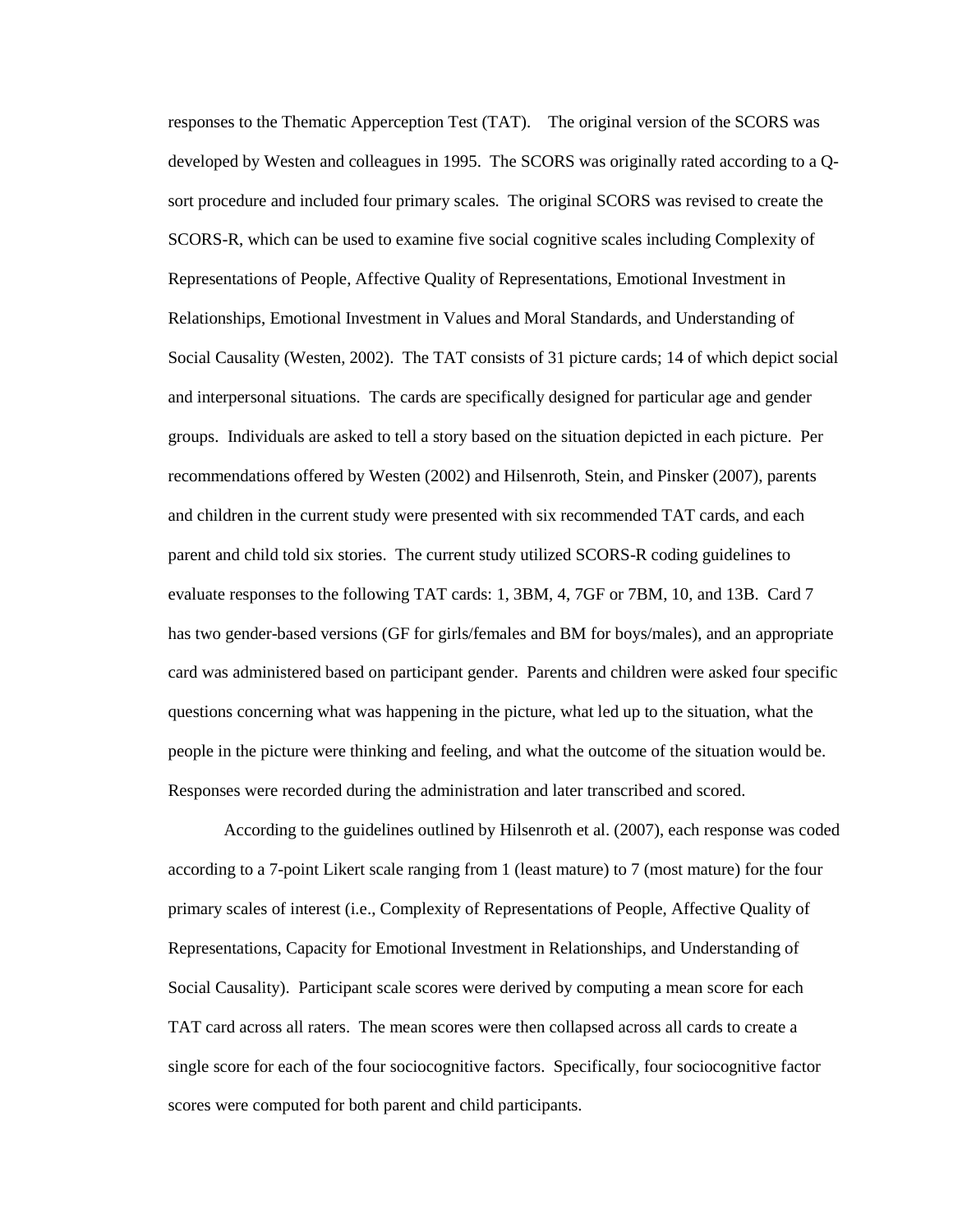The principal investigator and two research assistants were trained using the training methods outlined by Westen (2002) and Hilsenroth et al. (2007). Raters were introduced to the theoretical premise of the measure and the scoring criteria for each of sociocognitive factors. Each week raters were given practice protocols to score independently. Following independent scoring, raters met weekly to discuss scoring differences and refine scoring criteria. Raters scored a total of 20 practice protocols before beginning to score responses from the current study. For the practice protocols, all three raters were within 1 point of the ideal score for 90% of the parent and child protocols. Interrater reliability calculated using intraclass correlation coefficients ranged from .21 to .89 for the practice protocol scoring. Following the training sessions, six additional reliability meetings were held to continue to improve upon scales that had low interrater reliability.

 For the current study, the scoring was divided among three raters: the principal investigator (Rater 1), an undergraduate research assistant (Rater 2), and a graduate research assistant (Rater 3). Rater 1 scored all of the parent and child protocols. Rater 2 scored 49% of the parent protocols and 33% of the child protocols. Rater 3 scored 17% of the parent protocols and 10% of the child protocols. A total of 17% of parent responses and 10% of child responses were coded by all three raters, 49% of parent responses and 33% of child responses were coded by two raters, and 100% were coded by at least one rater. For the first six participants, an attempt was made to blind the raters to the identity of the participant by assigning protocols based on interaction with participants at the data collection (i.e., research assistant working with the parent rated the child's protocol). However, this strategy was discontinued due to research assistant unavailability. Thus, the protocols were rated by the individuals who administered the tasks.

Previous research has demonstrated good psychometric properties of the SCORS when used with child and adolescent populations. Research conducted by Niec and Russ (2002) examining child social cognition demonstrated an uncorrected reliability coefficient of the SCORS-Q ranging from .80 to .98. The same study found good convergent validity between SCORS-Q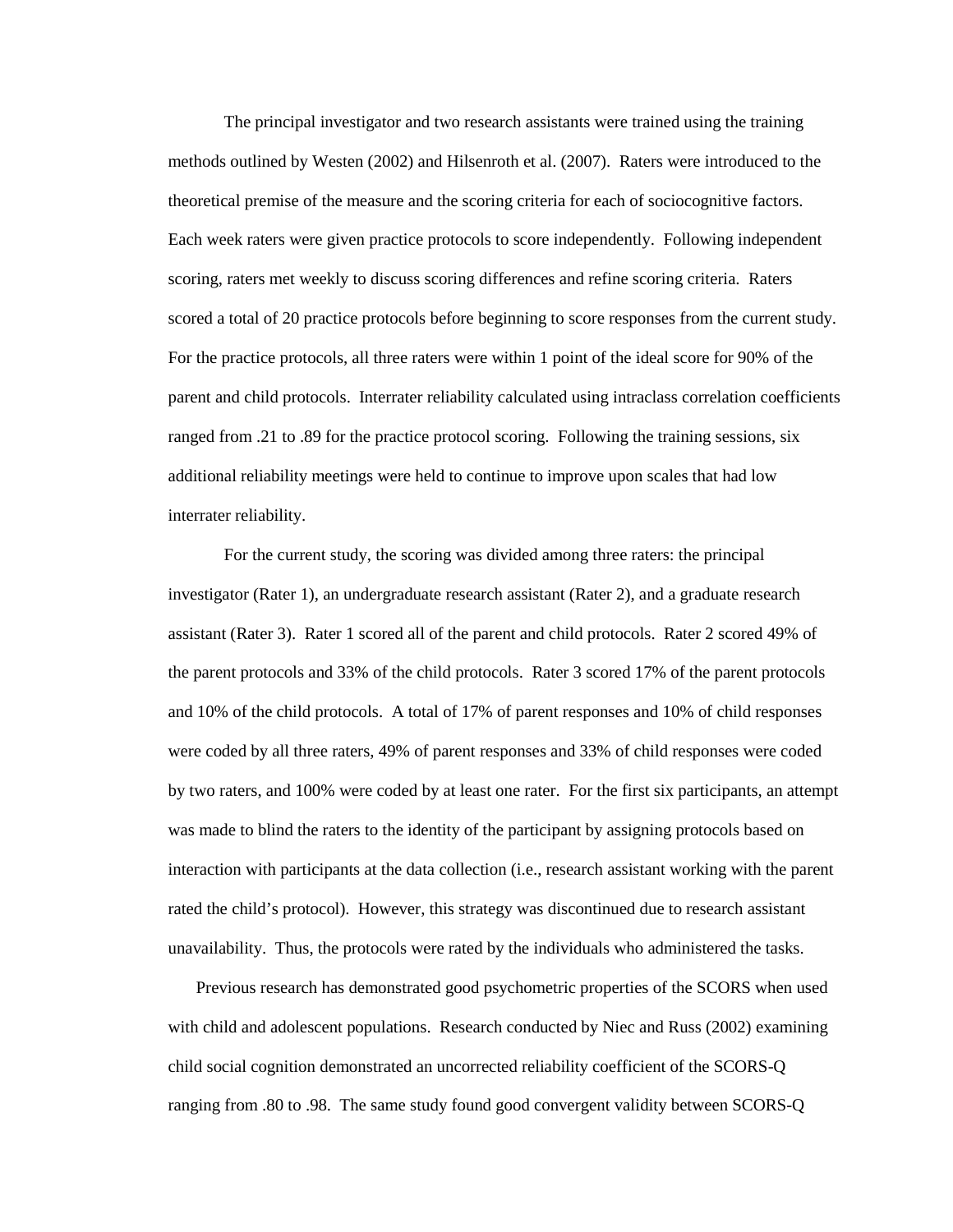scores and teacher ratings of empathy and helpfulness. Research conducted by Tuber (1992) demonstrated good convergent validity between the SCORS and other measures of object relations, including the Mutuality of Autonomy Scale of the Rorschach.

For the current study, interrater reliability was calculated using percent agreement and intraclass correlation coefficients. An examination of percent agreement among Rater 1 and Rater 2 found that 95-98% of parent protocols and 89-100% of child protocols were within a onepoint agreement for the four scores. Interrater reliability was examined for all three raters together as well as for each pair of raters (i.e., Raters 1 and 2, Raters 2 and 3, and Raters 1 and 3). Using intraclass correlation coefficients, interrater reliability ranged from .30 to .88 for parent protocols and from .01 to .84 for child protocols. There are several reasons why the interrater reliability for the current study is unexpectedly low. First, Rater 3 scored less than 20% of the practice protocols, which may have influenced the reliability of rater pairs that included Rater 3. Additionally, Rater 3 discontinued scoring early in the study, while Rater 1 and Rater 2 likely became more comfortable with the scoring criteria as the study continued. Second, observations of individual scores indicated limited variability in scores, with most scores falling in the middle of the distribution. Therefore, scores falling outside of the middle of the distribution may have influenced reliability. Greater variability was observed in the parent scores, which may have contributed to the higher interrater reliability in the parent sample. Due to the fact that Rater 3 scored less than 20% of the data and demonstrated poor interrater reliability with Rater 1 and Rater 2, the scoring data from Rater 3 was removed from the dataset prior to conducting the analyses. Results of the reliability analyses are summarized in Tables 2 and 3.

Table 2

| <b>Interrater Reliabilities for SCORS-R Parent Protocols</b> |    |     |  |
|--------------------------------------------------------------|----|-----|--|
| Parent Scores                                                | n  | ICC |  |
| Complexity of Representations of People<br>All Coders        | 52 | 61  |  |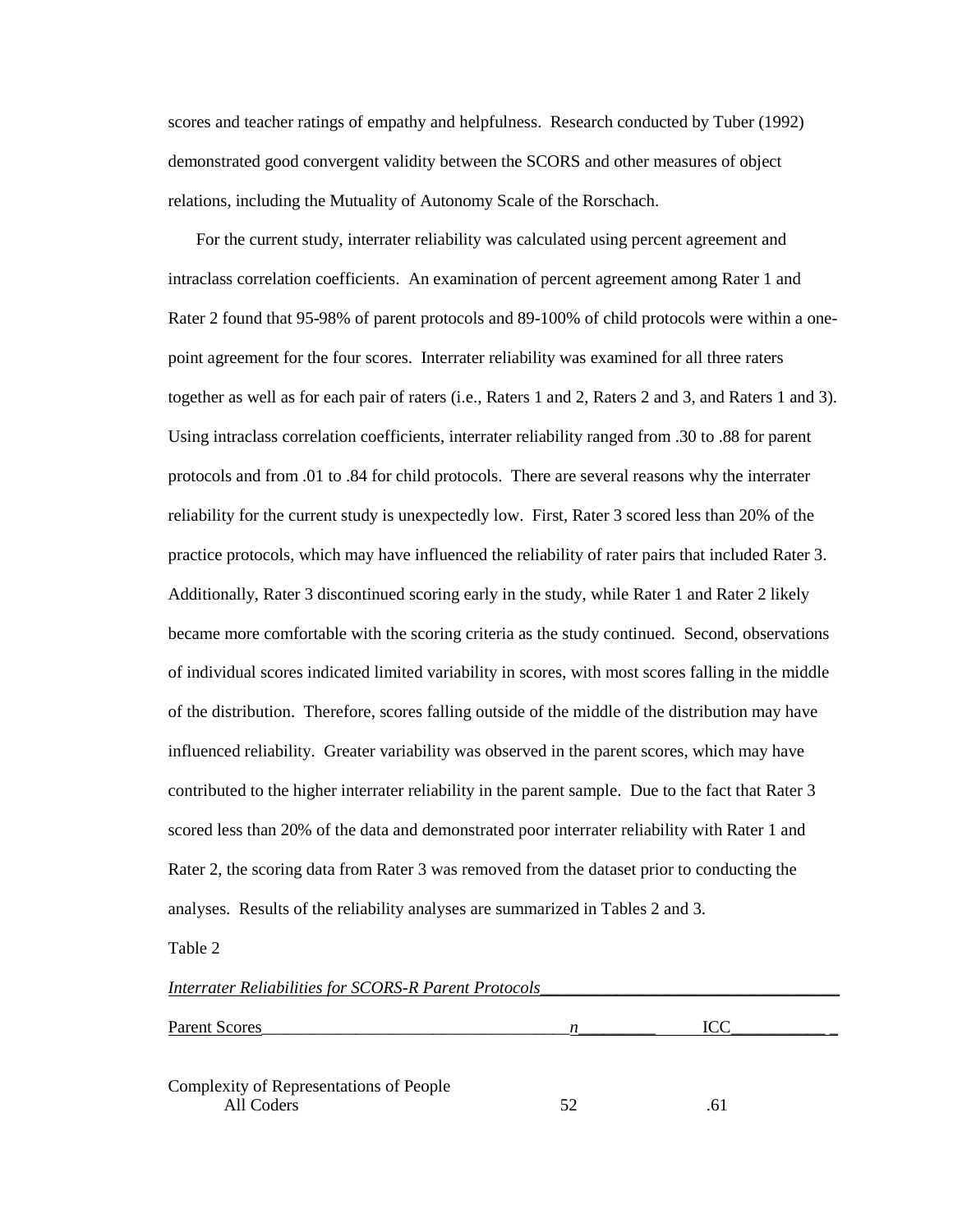| Raters 1 and 2                           | 149 | .55 |  |
|------------------------------------------|-----|-----|--|
| Raters 2 and 3                           | 52  | .46 |  |
| Raters 1 and 3                           | 52  | .63 |  |
| Affective Tone of Relationships          |     |     |  |
| All Coders                               | 52  | .76 |  |
| Raters 1 and 2                           | 149 | .79 |  |
| Raters 2 and 3                           | 52  | .74 |  |
| Raters 1 and 3                           | 52  | .60 |  |
| Capacity for Emotional Investment        |     |     |  |
| All Coders                               | 52  | .88 |  |
| Raters 1 and 2                           | 149 | .84 |  |
| Raters 2 and 3                           | 52  | .81 |  |
| Raters 1 and 3                           | 52  | .78 |  |
| <b>Understanding of Social Causality</b> |     |     |  |
| All Coders                               | 52  | .67 |  |
| Raters 1 and 2                           | 149 | .61 |  |
| Raters 2 and 3                           | 52  | .76 |  |
| Raters 1 and 3                           | 52  | .30 |  |

# Table 3

# *Interrater Reliabilities for SCORS-R Child Protocols*\_\_\_\_\_\_\_\_\_\_\_\_\_\_\_\_\_\_\_\_\_\_\_\_\_\_\_\_\_\_\_\_\_\_\_\_

| <b>Child Scores</b>                      | n   | <b>ICC</b> |  |
|------------------------------------------|-----|------------|--|
|                                          |     |            |  |
| Complexity of Representations of People  |     |            |  |
| All Coders                               | 30  | .01        |  |
| Raters 1 and 2                           | 101 | .52        |  |
| Raters 2 and 3                           | 30  | .51        |  |
| Raters 1 and 3                           | 30  | .51        |  |
| Affective Tone of Relationships          |     |            |  |
| All Coders                               | 30  | .84        |  |
| Raters 1 and 2                           | 101 | .44        |  |
| Raters 2 and 3                           | 30  | .77        |  |
| Raters 1 and 3                           | 30  | .78        |  |
| Capacity for Emotional Investment        |     |            |  |
| All Coders                               | 30  | .51        |  |
| Raters 1 and 2                           | 101 | .44        |  |
| Raters 2 and 3                           | 30  | .57        |  |
| Raters 1 and 3                           | 30  | .08        |  |
| <b>Understanding of Social Causality</b> |     |            |  |
| All Coders                               | 30  | .59        |  |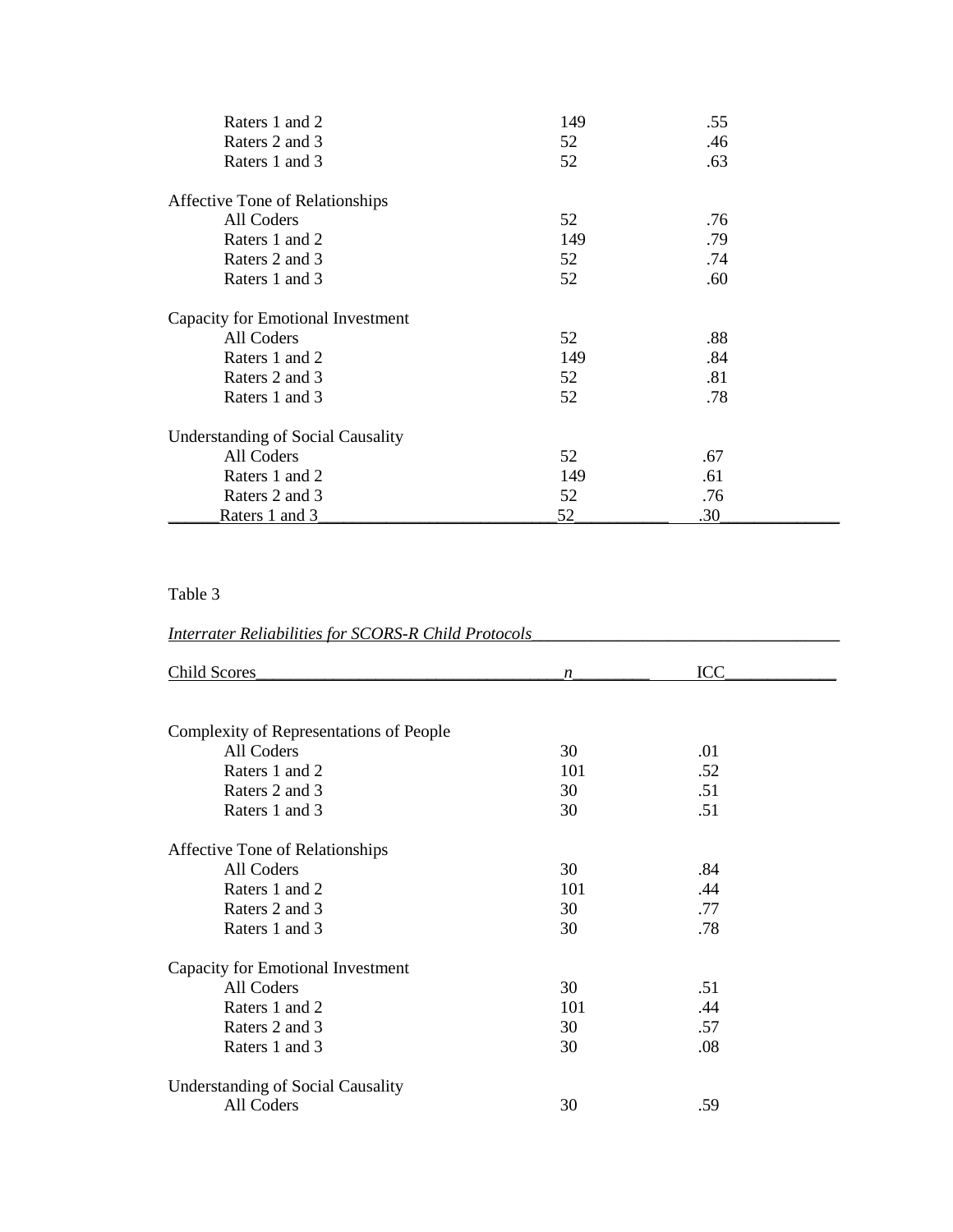| Raters 1 and 2  | 101     | ے بی |  |
|-----------------|---------|------|--|
| Raters 2 and 3  | 30      | .74  |  |
| and 3<br>Raters | $\cdot$ | .∠u  |  |

# **RESULTS**

# *Data Analytic Plan*

The distributions of scores were assessed for skewness and kurtosis. Results of the analyses indicated no concerns regarding the skewness and kurtosis of the variables of interest. The proposed hypotheses were examined using Pearson product-moment correlations (i.e., Hypotheses 1, 2, 5, and 7) and hierarchical multiple regressions (i.e., Hypotheses 3, 4, and 6). *Participant Descriptive Characteristics* 

 Analyses were based on the full sample of 51 participants with the exception of the data from the Parent Information Form, specifically household income  $(n = 49)$  and child's ethnicity  $(n = 49)$ , and the Rosenberg Self-Esteem Scale  $(n = 50)$ , which had missing data. Due to the somewhat sensitive nature of some of the items on the Parent Information Form, participants were given the option of skipping selected items if they did not feel comfortable disclosing certain information. Missing items at the subscale level on the Perceived Scale of Social Self-Efficacy and the Parental Authority Questionnaire were replaced using mean substitution.

Descriptive statistics for parents' demographic characteristics are displayed in Table 4. As expected, the participating parents were primarily mothers (90.2%), but the sample also included five fathers (9.8%). There was a wide variability in the ages of parents with a range of 26 to 50 years. The sample was predominantly Caucasian (86.3%) and well educated (i.e., 82.4% had at least a 4-year college degree). There was a wide variability in the household income with 30.6% of the sample earning less than \$60,000 and 22.5% earning greater than \$120,000.

 Descriptive characteristics for children's demographic characteristics are displayed in Table 5. The sample was 58.8% male with a mean age of 8.9 years. The sample was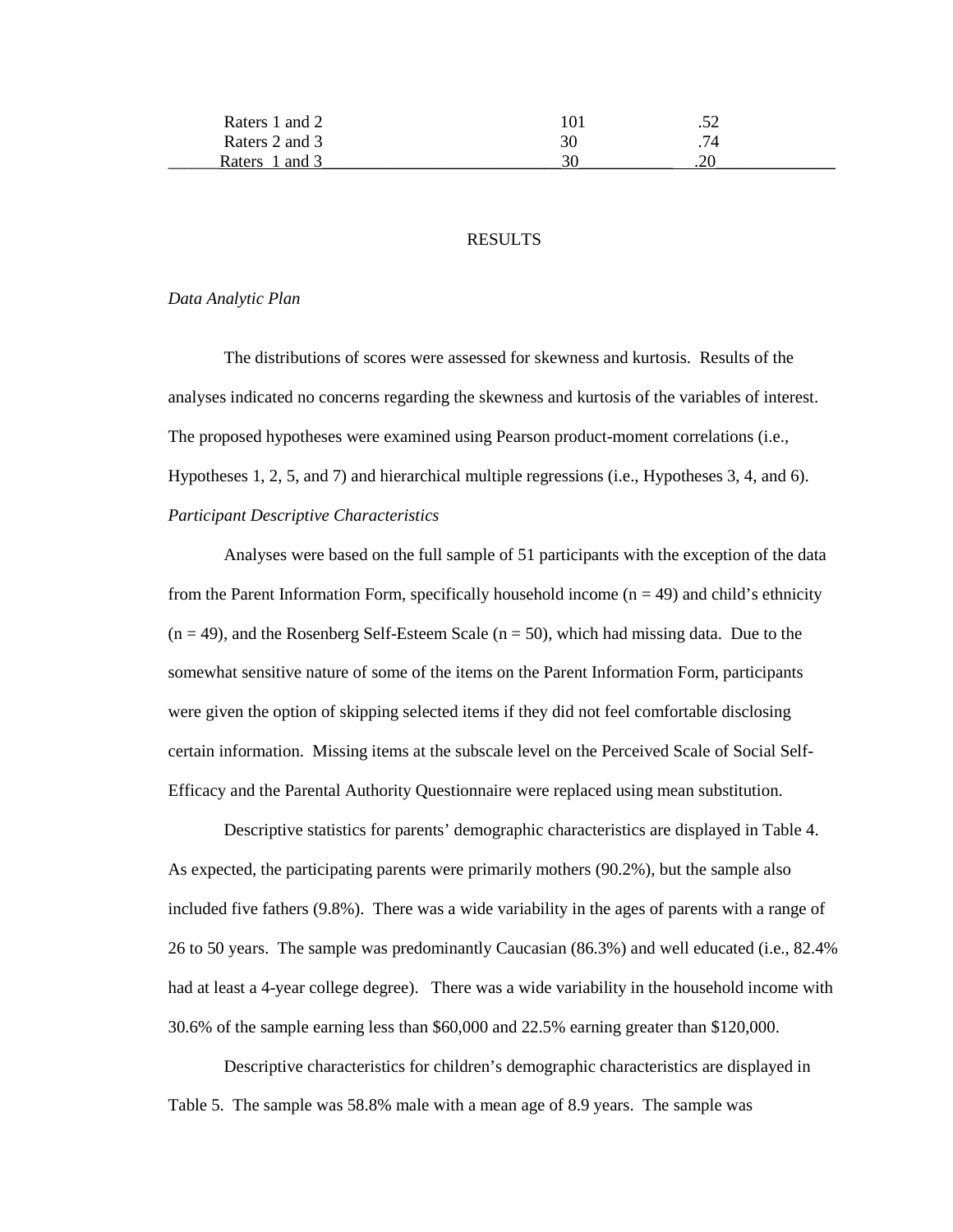predominantly Caucasian (69.4%) with 20.4% identifying as bicultural/multicultural, 6.1%

identifying as Latino/Hispanic, and 4.1% identifying as African American.

Table 4

*Parent Demographic Characteristics*

|                                 | M(SD)     | Range | $n(\%)$ |
|---------------------------------|-----------|-------|---------|
| Participating Primary Caregiver |           |       |         |
| <b>Biological Mother</b>        |           |       | 90.2    |
| <b>Biological Father</b>        |           |       | 9.8     |
| Age (in years)                  | 40.3(5.5) | 26-50 |         |
| Highest Level of Education      |           |       |         |
| <b>High School</b>              |           |       | 5.9     |
| Some College                    |           |       | 5.9     |
| Associate's Degree              |           |       | 5.9     |
| Bachelor's Degree               |           |       | 54.9    |
| Master's Degree                 |           |       | 21.6    |
| Doctoral Degree                 |           |       | 5.9     |
| Ethnicity                       |           |       |         |
| Caucasian                       |           |       | 86.3    |
| African American                |           |       | 5.9     |
| Latino                          |           |       | 2.0     |
| Bicultural/Multicultural        |           |       | 5.9     |
| <b>Marital Status</b>           |           |       |         |
| Married                         |           |       | 76.5    |
| Separated                       |           |       | 3.9     |
| Divorced                        |           |       | 13.7    |
| Never Married                   |           |       | 5.9     |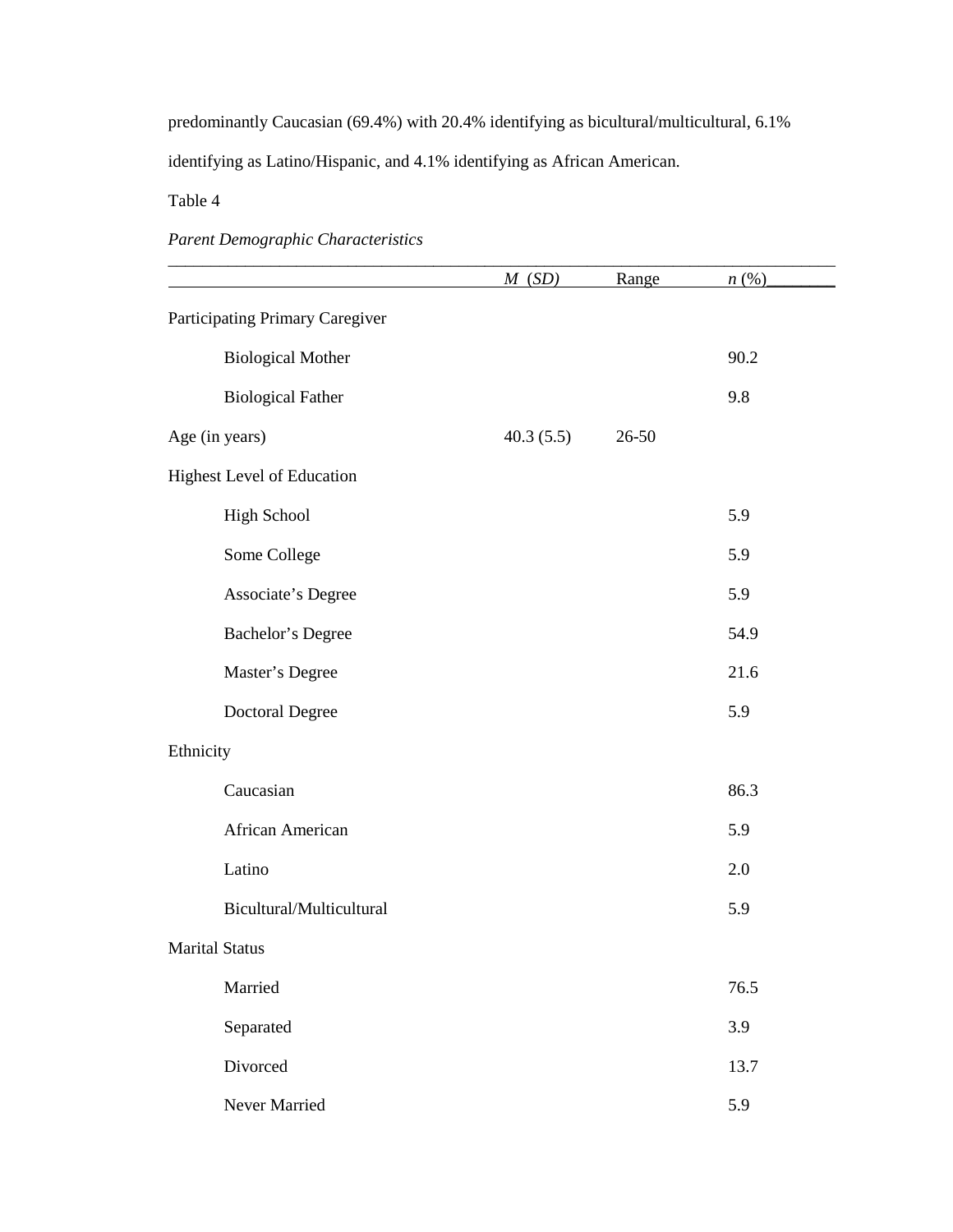# Household Income

| Less than $$30,000$    | 22.4 |
|------------------------|------|
| \$31,000-\$60,000      | 8.2  |
| \$61,000-\$90,000      | 16.3 |
| \$91,000-\$120,000     | 30.6 |
| \$121,000-\$150,000    | 8.2  |
| Greater than \$150,000 | 14.3 |

# Table 5

# *Child Demographic Characteristics*

|                          | M(SD)     | Range    | n(%) |
|--------------------------|-----------|----------|------|
| Gender                   |           |          |      |
| Male                     |           |          | 58.8 |
| Female                   |           |          | 41.2 |
| Age (in years)           | 8.9 (.98) | $6 - 11$ |      |
| Ethnicity                |           |          |      |
| Caucasian                |           |          | 69.4 |
| African American         |           |          | 4.1  |
| Latino                   |           |          | 6.1  |
| Bicultural/Multicultural |           |          | 20.4 |
|                          |           |          |      |

\_\_\_\_\_\_\_\_\_\_\_\_\_\_\_\_\_\_\_\_\_\_\_\_\_\_\_\_\_\_\_\_\_\_\_\_\_\_\_\_\_\_\_\_\_\_\_\_\_\_\_\_\_\_\_\_\_\_\_\_\_\_\_\_\_\_\_\_\_\_\_\_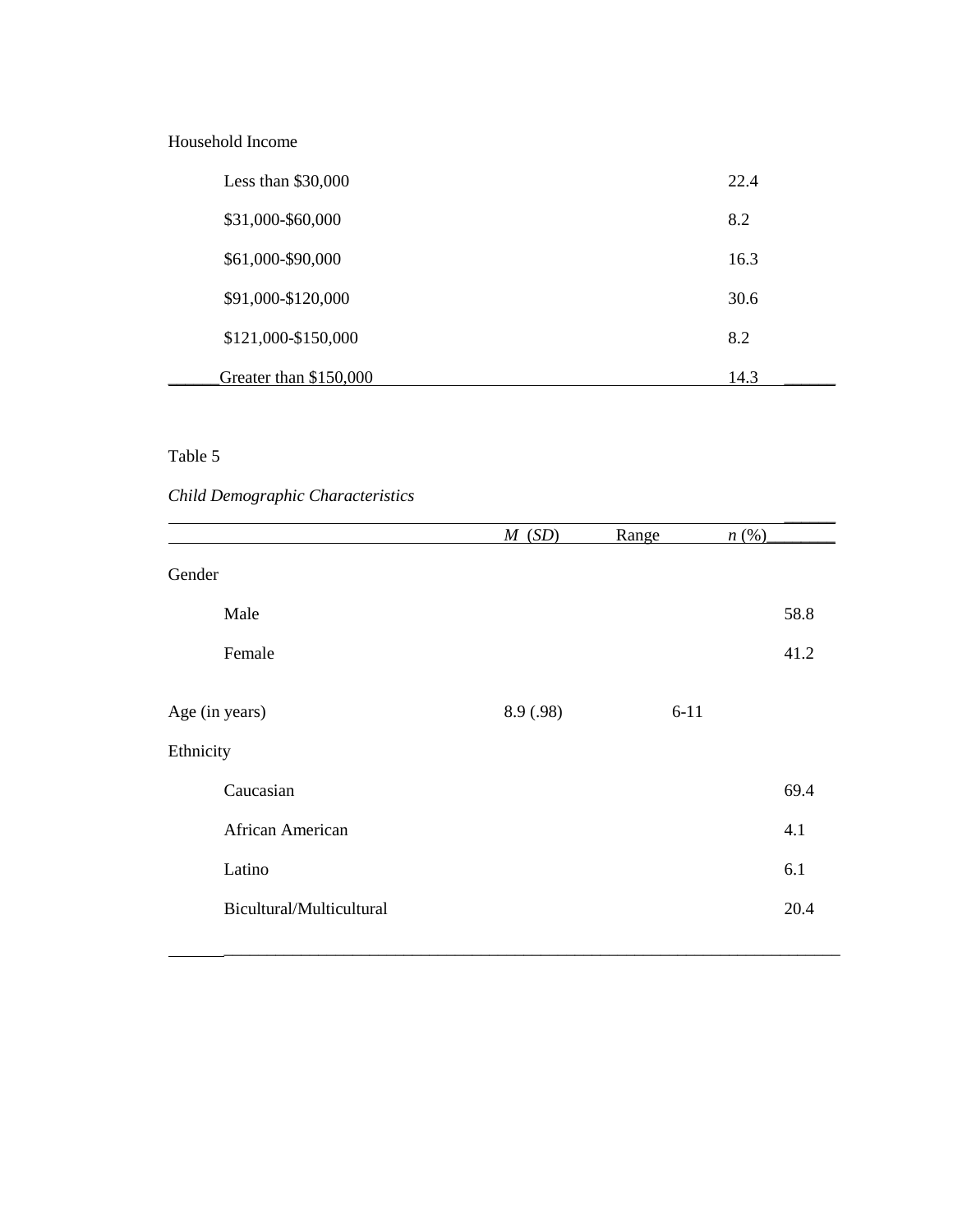#### *Associations Among Demographic Characteristics and Variables of Interest*

 The descriptive data for the measures used in the present study is displayed in Table 6. Preliminary analyses examined the relationships among participant demographic characteristics (i.e., age, gender, ethnicity, education, and income) and the variables of interest. For the child participants, there was a moderate, positive relationship between child age and child social selfefficacy,  $r = .28$ ,  $p = .04$ , which indicates that older children had higher social self-efficacy. A one-way between groups analysis of variance was conducted to further explore the impact of age on levels of social self-efficacy. Participants were divided into three groups according to their age (Group 1: 6-8 years old, *n* = 16; Group 2: 9 years old, *n* = 20; Group 3: 10-11 years old, *n* = 15). There was a statistically significant difference in the social self-efficacy scores for the three age groups,  $F(2, 48) = 3.36$ ,  $p = .04$ . Post hoc comparisons using the Tukey HSD test indicated that the mean score for Group 1 (mean  $= 16.05$ , SD  $= 5.25$ ) was significantly lower than Group 3 (mean = 19.87,  $SD = 4.03$ ). Group 2 (mean = 16.95,  $SD = 3.56$ ) did not differ significantly from either Group 1 or Group 3. Next, an independent samples t-test was conducted to compare the social self-efficacy scores for male and female children. There was a trend toward a significant difference in scores for males and females,  $t(49) = 1.89$ ,  $p = .07$ , indicating that, on average, males tended to have higher social self-efficacy scores (mean  $= 18.49$ , SD  $= 4.31$ ) than females (mean  $= 16.14$ , SD  $= 4.46$ ). Finally, an independent samples t-test was conducted to compare the SCORS-R sociocognitive scores for male and female children. Results indicated a significant difference in scores for males and females on two of the sociocognitive factors, namely Complexity of Representations of People,  $t(48) = -2.39$ ,  $p = .02$  (males, mean = 2.76, SD = 0.41; females, mean  $= 3.00$ ,  $SD = 0.27$ , and Understanding of Social Causality,  $t(48) = -2.20$ ,  $p = .03$ (males, mean =  $2.66$ , SD =  $0.46$ ; females, mean =  $2.92$ , SD =  $0.31$ ). Females were rated as having more developed descriptions of internal states and a more developed understanding of cause and effect in interpersonal relationships than males.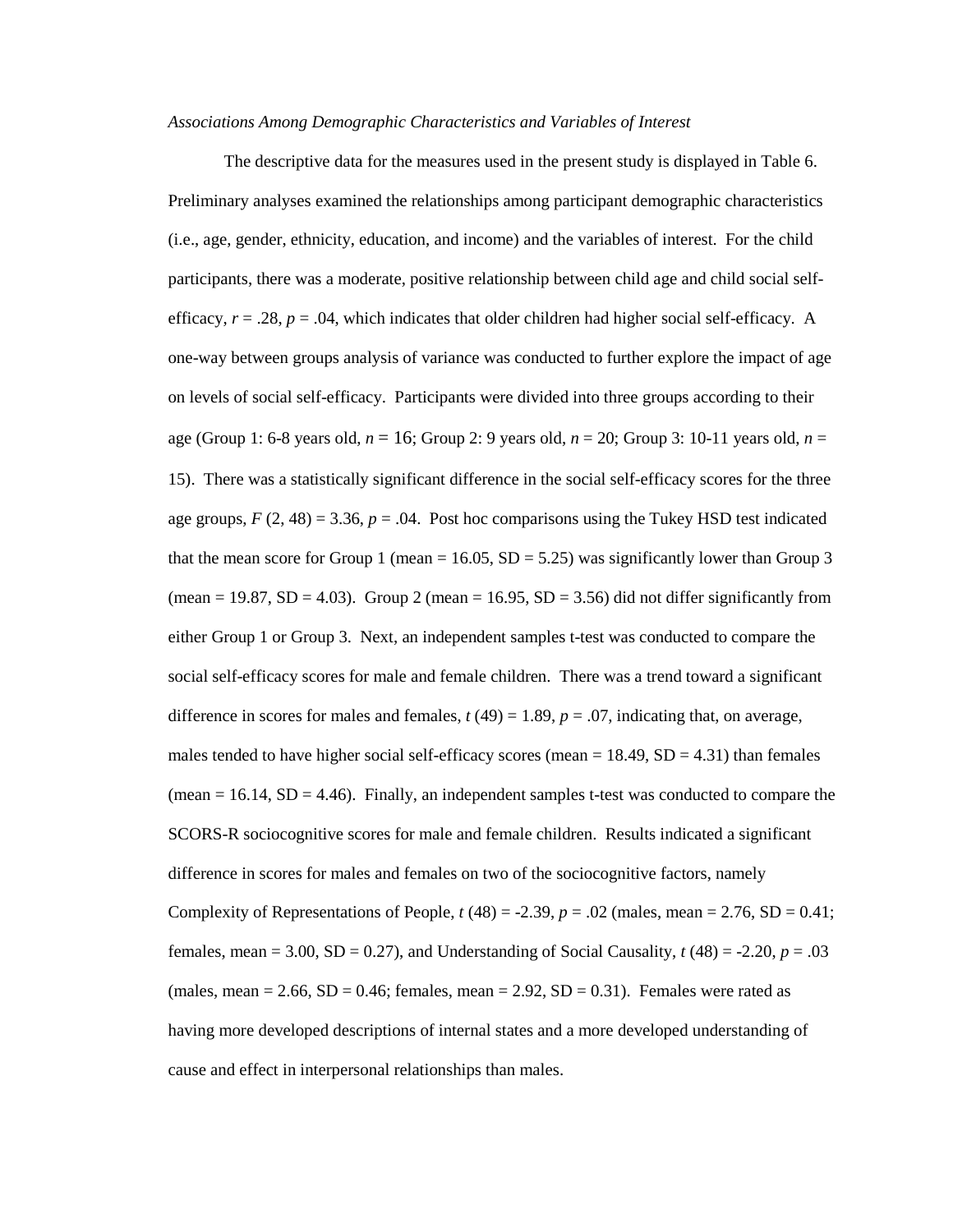Among the parents, there was a moderate, negative relationship between parent age and authoritative parenting style. Specifically, as parent age increased, parents were significantly less likely to report using an authoritative parenting style,  $r = -.34$ ,  $p = .02$ . No other significant relationships were found between parent demographic characteristics and the variables of interest.

# Table 6

# *Means, Standard Deviations, and Ranges of Parent and Child Measures*

|                                                                 | Mean  | SD    | Range       |
|-----------------------------------------------------------------|-------|-------|-------------|
| <b>Parent Self-Report Questionnaires</b>                        |       |       |             |
| Parental Authority Questionnaire (PAQ)                          |       |       |             |
| <b>Authoritative Parenting</b>                                  | 18.63 | 3.14  | $11 - 25$   |
| <b>Authoritarian Parenting</b>                                  | 27.07 | 4.21  | 16-39       |
| <b>Permissive Parenting</b>                                     | 37.27 | 3.81  | 24-45       |
| Perceived Social Self-Efficacy (PSSE)                           | 91.68 | 16.88 | 47-125      |
| Rosenberg Self-Esteem Scale (RSE)                               | 14.97 | 3.35  | 19-29       |
| <b>Child Self-Report Questionnaires</b>                         |       |       |             |
| Self-Perception Profile for Children (SPPC)                     |       |       |             |
| Social Self-Perception Score                                    | 17.48 | 4.52  | $6 - 24$    |
| Global Self-Worth Score                                         | 19.9  | 3.96  | $7 - 24$    |
| Social Cognition and Object Relations Scale - Revised (SCORS-R) |       |       |             |
| Complexity of Representations of People                         |       |       |             |
| Parent                                                          | 3.25  | .41   | $2.5 - 4.7$ |
| Child                                                           | 2.86  | .38   | $2.0 - 3.5$ |
| Affective Tone of Relationships                                 |       |       |             |
| Parent                                                          | 4.06  | .42   | $3.0 - 5.0$ |
| Child                                                           | 4.03  | .43   | $3.0 - 5.0$ |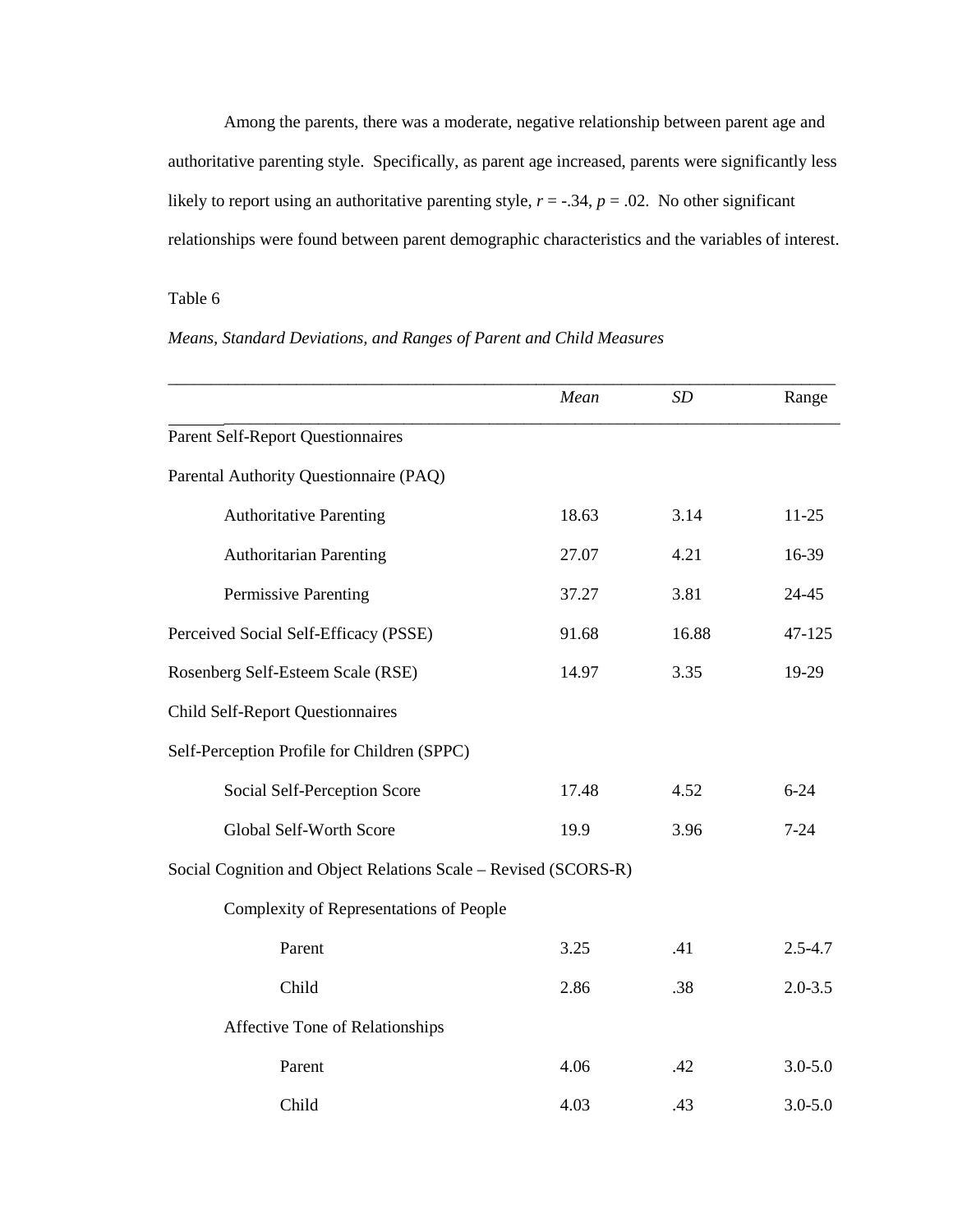Capacity for Emotional Investment in Relationships

| Parent                                   | 3.23 | .45 | $2.2 - 4.2$ |
|------------------------------------------|------|-----|-------------|
| Child                                    | 3.02 | .34 | $2.5 - 3.8$ |
| <b>Understanding of Social Causality</b> |      |     |             |
| Parent                                   | 3.19 | .46 | $2.3 - 4.7$ |
| Child                                    | 2.77 | .42 | $1.5 - 3.3$ |
|                                          |      |     |             |

# *Associations Among Parenting Style and Child Social Self-Efficacy*

 To examine the hypothesized associations among parenting style and child social selfefficacy, bivariate correlations were conducted, and the results are displayed in Table 7. There was no support for the proposed hypotheses regarding parenting style and child social selfefficacy. Results revealed small effects, but the correlations were not statistically significant.

## *Associations Among Parent Self-Perception Measures and Child Social Self-Efficacy*

 As proposed in the second hypothesis, there was a significant, positive relationship between parent social self-efficacy and child social self-efficacy,  $r = .32$ ,  $p = .02$ . To examine whether social self-efficacy is distinct from self-esteem, a partial correlation was used to explore the relationship between parent social self-efficacy and child social self-efficacy while controlling for parent self-esteem. There was a moderate, positive correlation between parent social selfefficacy and child social self-efficacy after controlling for parent self-esteem,  $r = .33$ ,  $p = .02$ . An additional partial correlation was used to explore the relationship between parent social selfefficacy and child social self-efficacy while controlling for child global self-worth. There was a moderate, positive correlation between parent social self-efficacy and child social self-efficacy after controlling for child global self-worth,  $r = .32$ ,  $p = .03$ . Parent self-esteem was not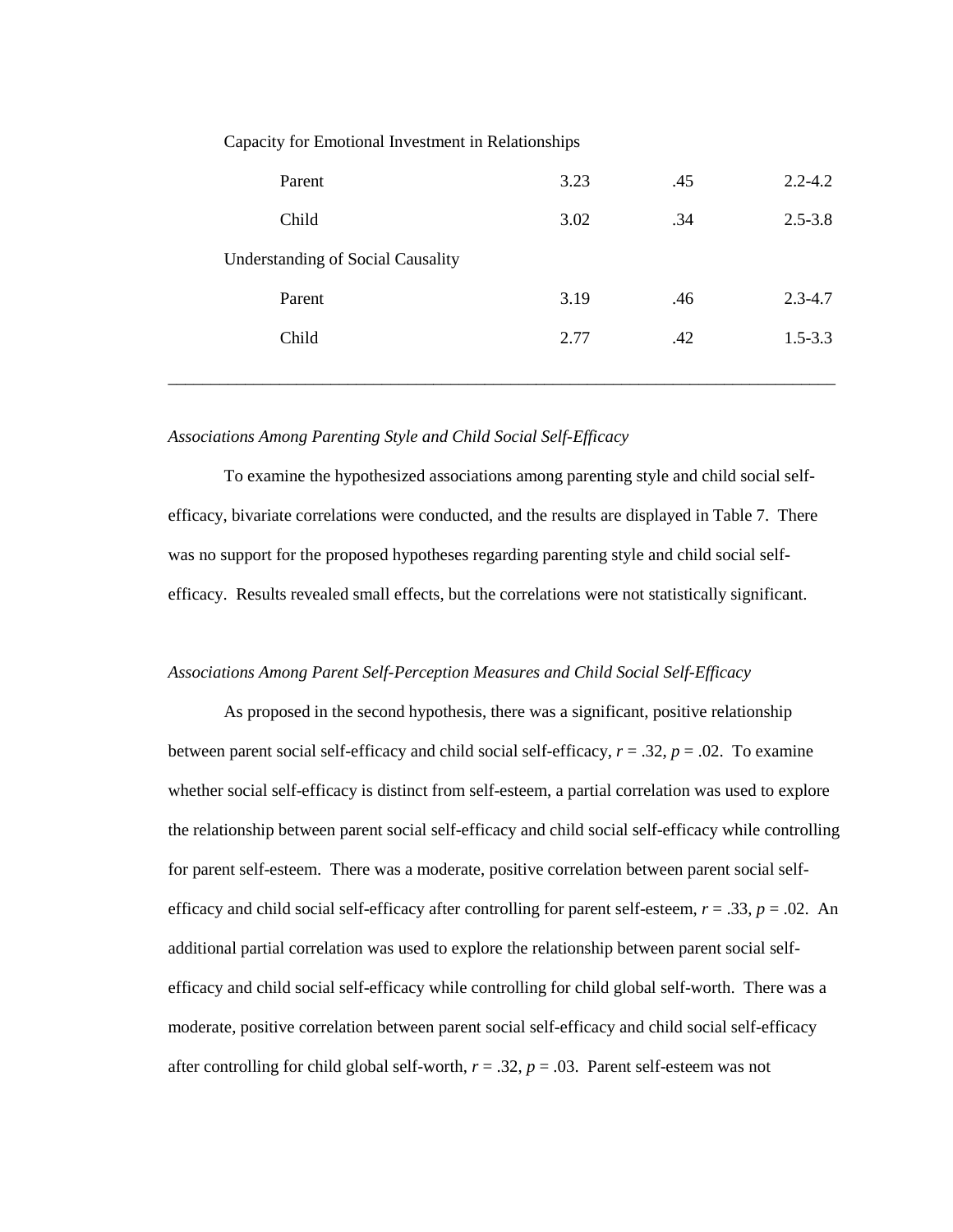statistically significantly related to parent social self-efficacy,  $r = .11$ , n.s., or child social self-

efficacy,  $r = -.06$ , n.s.

#### Table 7

*Associations Among Parenting Style, Parent Self-Perception, and Child Social Self-Efficacy* 

*\_\_\_\_\_\_\_\_\_\_*\_\_\_\_\_\_\_\_\_\_\_\_\_\_\_\_\_\_\_\_\_\_\_\_\_\_\_\_\_\_\_\_\_\_\_\_\_\_\_\_\_\_\_\_\_\_\_\_\_\_\_\_\_\_\_\_\_\_\_\_\_\_\_\_\_\_\_\_

| <b>Measures</b>                                                        | Child Social Self-Efficacy |  |
|------------------------------------------------------------------------|----------------------------|--|
| 1. PAQ Authoritative                                                   | .12                        |  |
| 2. PAQ Authoritarian                                                   | $-21$                      |  |
| 3. PAQ Permissive                                                      | $-.10$                     |  |
| 4. Rosenberg Self-Esteem Scale                                         | $-.15$                     |  |
| 5. Scale of Perceived Social Self-Efficacy                             | $.32*$                     |  |
| $N_{\text{etc}}$ , $DA \Omega = \text{Dermol}$ Authority Questionneiro |                            |  |

*Note:* PAQ = Parental Authority Questionnaire  $n = 51$  for all correlations  $* p < .05$ 

#### *Participant Gender and Ethnicity as Moderators of the Associations Between Parent and*

*Child Social Self-Efficacy* 

 A hierarchical multiple regression was conducted to examine the third hypothesis, regarding whether same-gender parent-child dyads moderated the relationship between parent social self-efficacy and child social self-efficacy. Parent-child dyads were coded as either same gender ( $n = 18$ ) or different gender ( $n = 33$ ). Based on previous results, parent social self-efficacy was entered first in the model, followed by parent-child gender match. The overall model was significant,  $F(3, 47) = 3.46$ ,  $p = .02$ , and explained 12.8% of the variance in child social selfefficacy prior to adding the interaction term. Parent social self-efficacy accounted for 8.2% of the variance in child social self-efficacy and the inclusion of parent-child gender match in the model resulted in an additional 7.5% of the variance being explained. The interaction term of same gender dyads and parent social self-efficacy was tested, and it was determined that same versus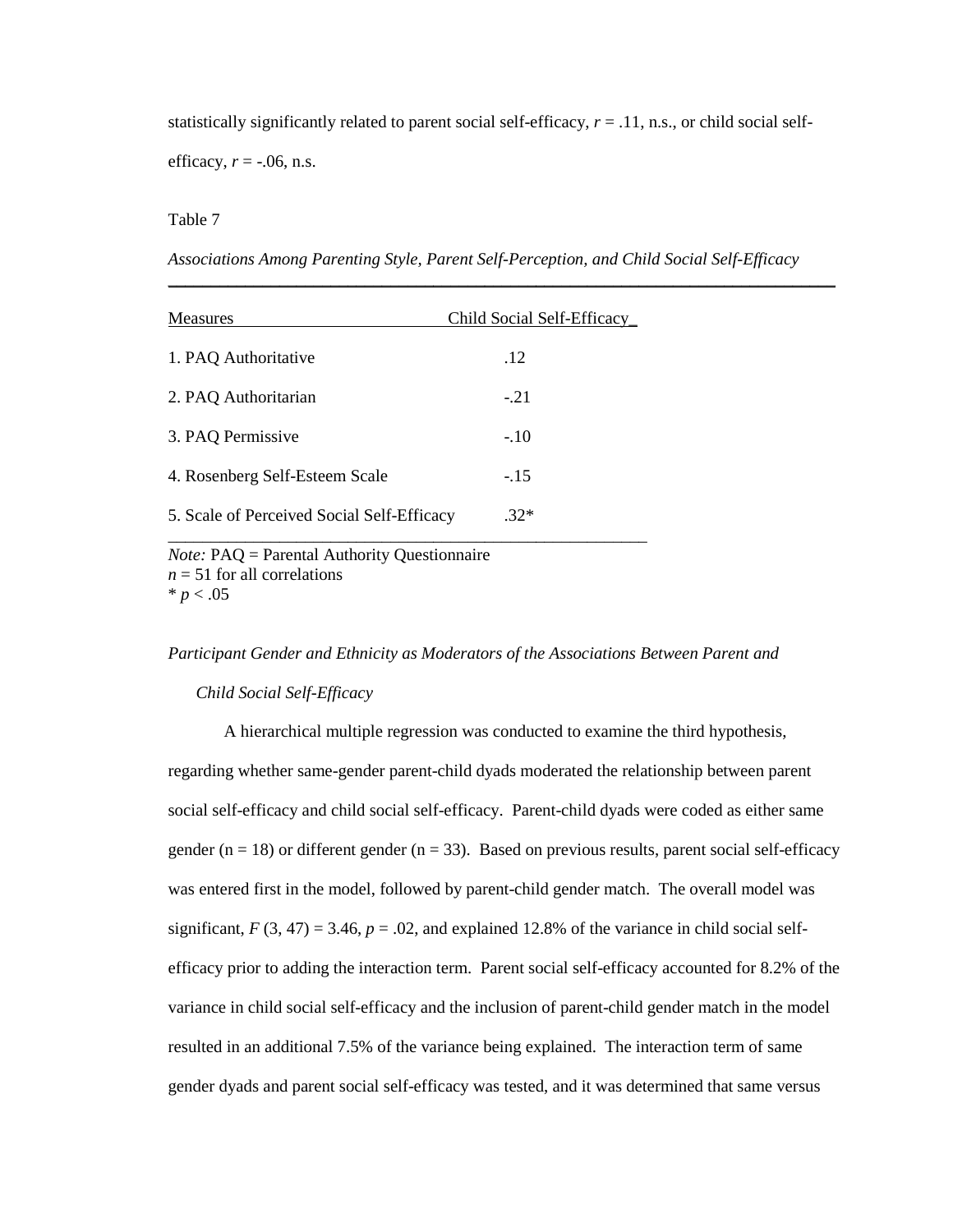different parent-child dyads was not a significant moderator of the relationship between parent social self-efficacy and child social self-efficacy. An independent samples t-test was conducted to compare the child social self-efficacy scores for same gender and different gender dyads. There was a trend toward a significant difference in scores for same versus different gender dyads, *t* = -1.98, *p* = .05, indicating that, on average, children in different gender dyads reported higher social self-efficacy (mean  $= 18.41$ , SD  $= 4.15$ ) than did children in same gender dyads  $(\text{mean} = 15.89, SD = 4.73).$ 

 Due to the fact that the sample was predominantly Caucasian and demonstrated low representation from ethnic minority group members, the fourth hypothesis was not examined.

# *Associations Among Child Social Cognition and Child Social Self-Efficacy*

 Analyses examining the fifth hypothesis revealed a moderate, negative correlation between child social self-efficacy and Capacity for Emotional Investment in Relationships, *r* = - .36,  $p = .01$ . The remaining three sociocognitive variables, Complexity of Representations of People, Affective Quality of Relationships, and Understanding of Social Causality, were not related to child social self-efficacy (see Table 8).

Table 8

*Associations Among Child Social Cognition and Child Social Self-Efficacy* 

| <b>Social Cognition Factors</b>                       | Social Self-Efficacy |
|-------------------------------------------------------|----------------------|
| Child                                                 |                      |
| 1. Complexity of Representations of People            | $-.28$               |
| 2. Affective Tone of Relationships                    | $-19$                |
| 3. Capacity for Emotional Investment in Relationships | $-.36*$              |
| 4. Understanding of Social Causality                  | $-.01$               |

*\_\_\_\_\_\_\_\_\_\_\_\_\_\_\_\_\_\_\_\_\_\_\_\_\_\_\_\_\_\_\_*\_\_\_\_\_\_\_\_\_\_\_\_\_\_\_\_\_\_\_\_\_\_\_\_\_\_\_\_\_\_\_\_\_\_\_\_\_\_\_\_\_\_\_\_\_\_\_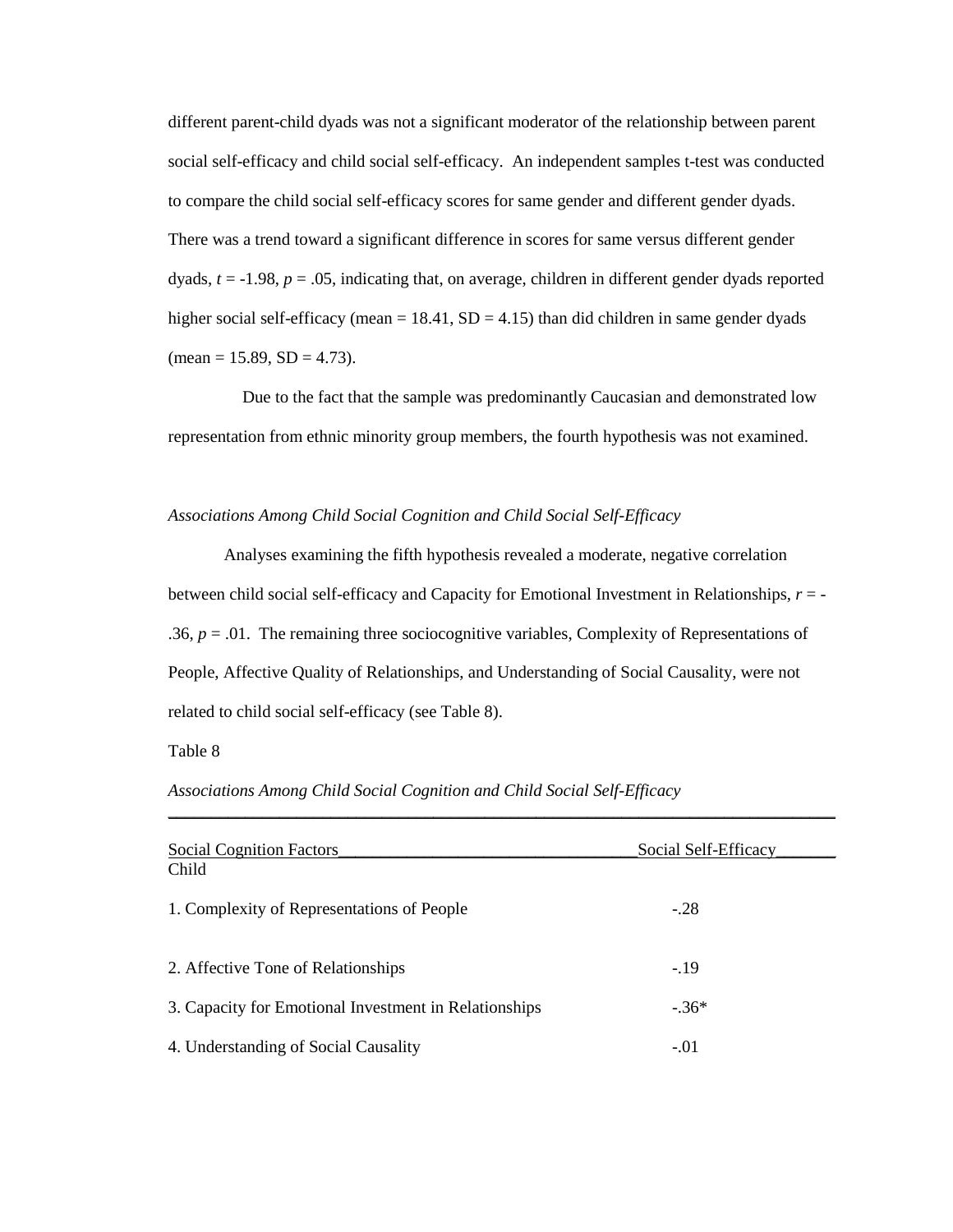# Parent

| 1. Complexity of Representations of People            | $-.21$ |
|-------------------------------------------------------|--------|
| 2. Affective Tone of Relationships                    | $45**$ |
| 3. Capacity for Emotional Investment in Relationships | .12    |
| 4. Understanding of Social Causality                  | $-.10$ |

*Note:*  $n = 50$  for all correlations  $* p < .05$ \*\**p* < .01

*Associations Among Parent Social Cognition and Child Social Cognition* 

 There was a strong, positive correlation between parent and child scores on the Affective Quality of Relationships factor,  $r = .45$ ,  $p = .001$  (see Table 8). However, the other three parent and child sociocognitive factor scores were not significantly related. Paired samples t-tests demonstrated statistically significant differences between parent and child scores on three of the sociocognitive factors, specifically Complexity of Representations of People,  $t(49) = 4.42$ ,  $p <$ .001, Capacity for Emotional Investment in Relationships,  $t(49) = 3.27$ ,  $p = .002$ , and Understanding of Social Causality,  $t(49) = 4.81$ ,  $p < .001$  (see Table 8).

The seventh hypothesis was not examined because parenting style and child global selfworth were not significantly related to child social self-efficacy. However, in order to better understand the factors that may impact development of child social self-efficacy, a hierarchical multiple regression was used to assess how child age and child sociocognitive scores may influence child social self-efficacy. Based on previous findings, child age was entered in the first step, followed by child sociocognitive scores (Capacity for Emotional Investment), and parent social self-efficacy. The overall model was significant,  $F(3, 46) = 6.02$ ,  $p = .002$ , and explains 28.2% of the variance in child social self-efficacy.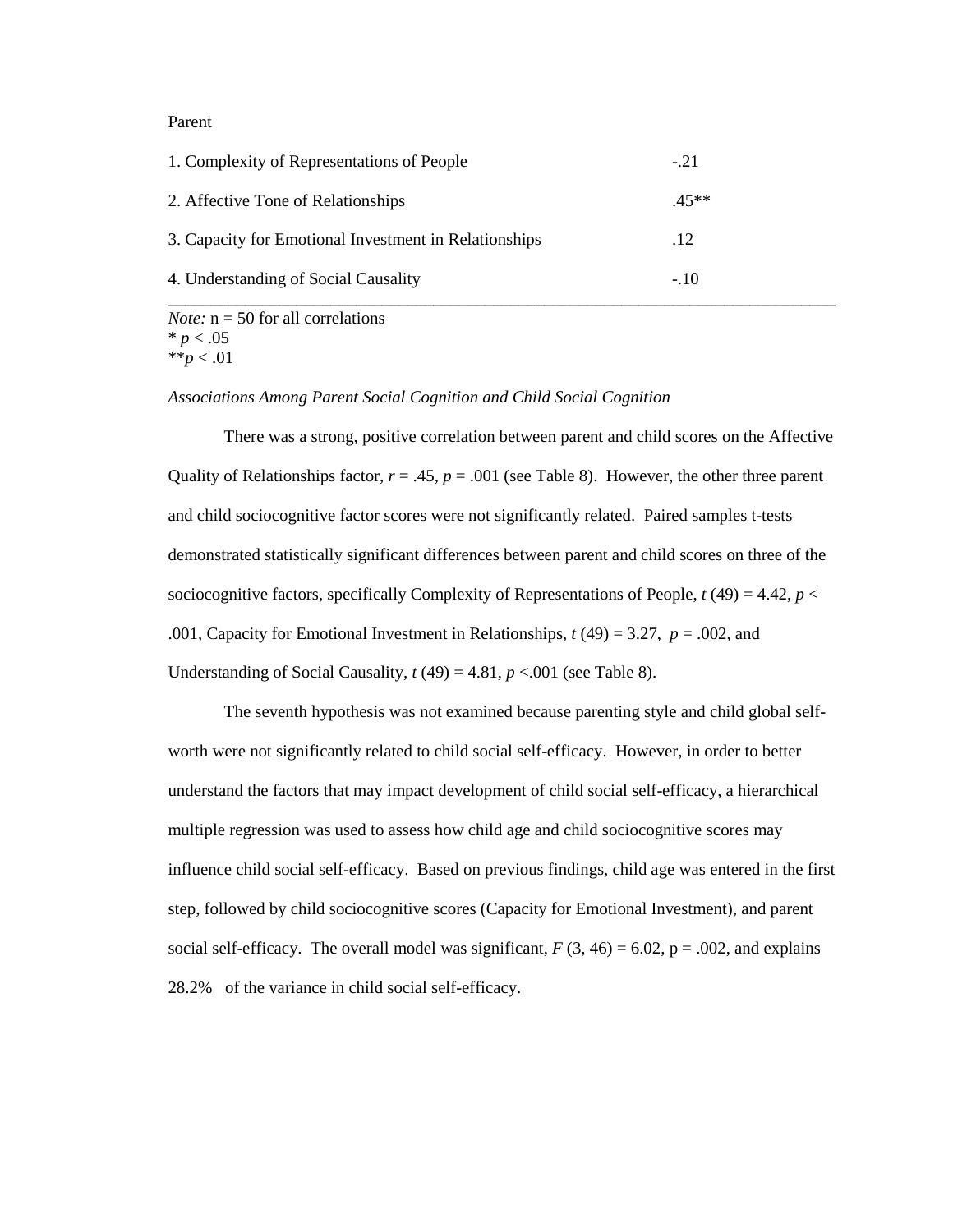#### DISCUSSION

 The current study examined the relationships between parent social self-efficacy, social cognition, and parenting style and child social self-efficacy. Specifically, it was hypothesized that higher levels of social self-efficacy and more developed social cognition in parents would be positively related to their children's level of social self-efficacy and maturity of social cognition. Overall, a variety of parent and child characteristics were associated with child self-reported social self-efficacy.

 Some interesting findings from the current study include the associations among participant demographic variables and the variables of interest. Specifically, older children were more likely to have higher social self-efficacy; this finding is consistent with previous research indicating that children's self-efficacy typically increases with age into early adolescence (Wigfield et al., 1991; 1997). Previous research on the relationship between gender social selfefficacy development has yielded inconclusive results (Felson & Zielinski, 1989; Nielsen & Metha, 1994; Schunk & Lilly, 1984; Schunk & Meece, 2006). In the present study, female children demonstrated greater maturity in interpreting the internal states of others and in understanding cause and effect in interpersonal relationships. Greater maturity in sociocognitive skills may allow female children to more accurately interpret the emotions of others and better understand how their own and others' behavior is related to outcomes in social interactions. These skills, which are likely socialized, may contribute to positive peer interactions and assist female children in maintaining interpersonal relationships. Additionally, a regression model including child age, child gender, and child social cognition predicted 28.2% of the variance in child social self-efficacy. This finding highlights the importance of examining demographic variables that may be related to the development of social self-efficacy.

 Contrary to hypotheses, there was a lack of meaningful associations between parenting style and child social self-efficacy. In the current study, the Parental Authority Questionnaire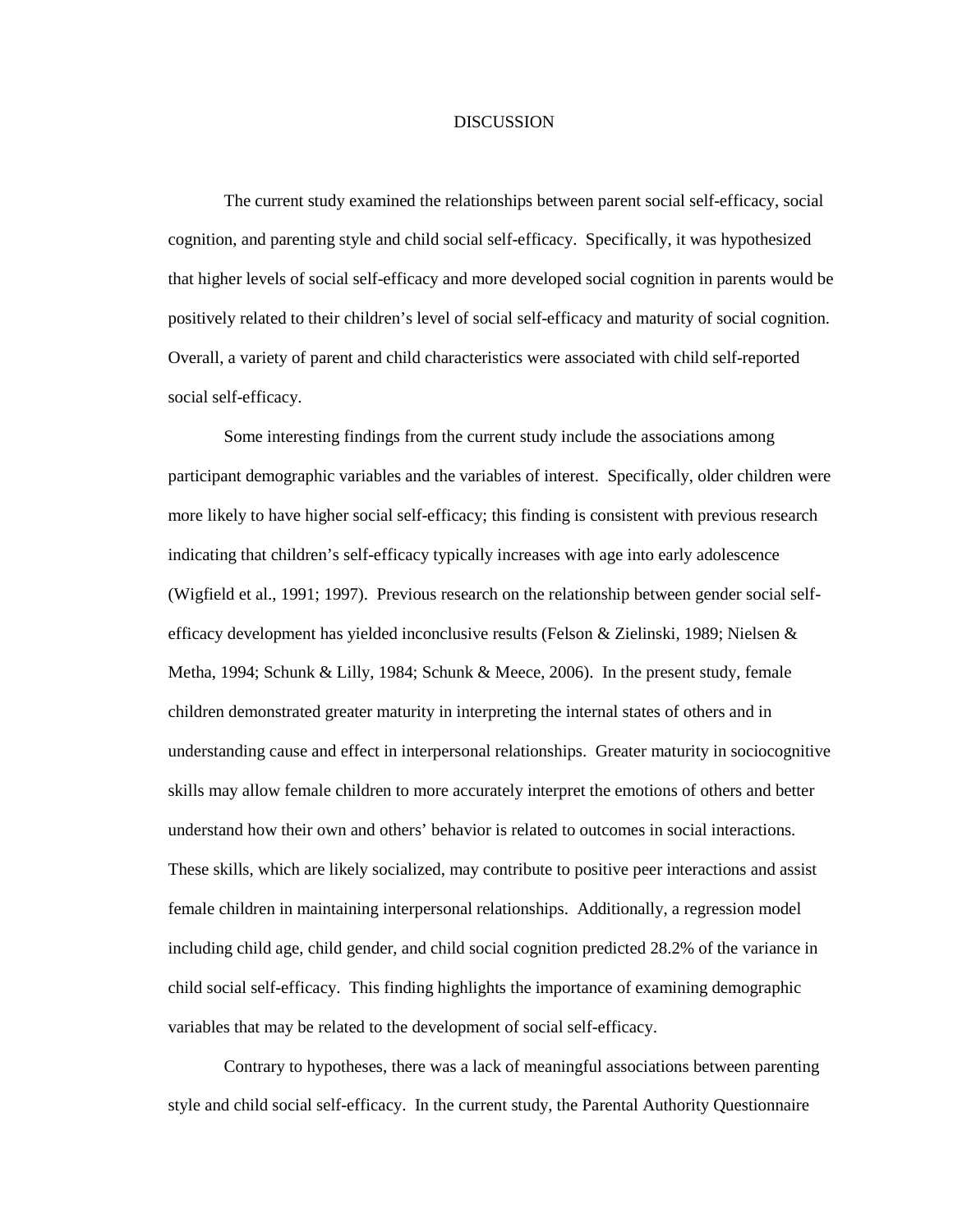subscales demonstrated unexpectedly low internal consistency, which may have impacted the ability of the measure to accurately assess the different parenting styles. Upon further examination of the data, it was observed that many parents had written exceptions and stipulations on the questionnaire, which may indicate that parents were uncertain or not confident in their responses. This may have contributed to the low internal consistency observed in the measure. A measure of child-reported parenting style may have been useful to provide an additional perspective of parenting style. Finally, previous research has reported that the Parental Authority Questionnaire demonstrates good psychometric properties in Caucasian populations, but demonstrates less acceptable psychometric properties in minority populations (Reitman et al, 2002). Thus, its use with a variety of populations should be investigated further.

 Notably, there was a statistically significant association between parent social selfefficacy and child social self-efficacy, and the relationship remained intact even while controlling for the influence of parent self-esteem and child global self-worth. Additionally, parent selfesteem was not related to parent social self-efficacy or child social self-efficacy. This finding is particularly compelling because parents and children each reported on their own social selfefficacy. Additionally, this finding provides support for the differentiation of self-esteem and social self-efficacy as separate constructs and highlights the importance of assessing sociallyspecific self-perceptions in addition to perceptions of global self-worth.

 Interestingly, children in different gender dyads reported higher social self-efficacy than children in same gender dyads. This finding is contrary to previous research, which has demonstrated that children are more likely to imitate a model that they perceive as similar to themselves (Schunk, Hanson, & Cox, 1987; Schunk & Meece, 2006). However, previous research has also demonstrated that children are more likely to imitate a model that they perceive as nurturing, which is likely embodied in the parental figure (Whitbeck, 1987). Since the majority of parent participants in the present study were mothers  $($   $\sim$  90%), the study was limited in the ability to truly examine the influence of same- versus different-gender dyads on child social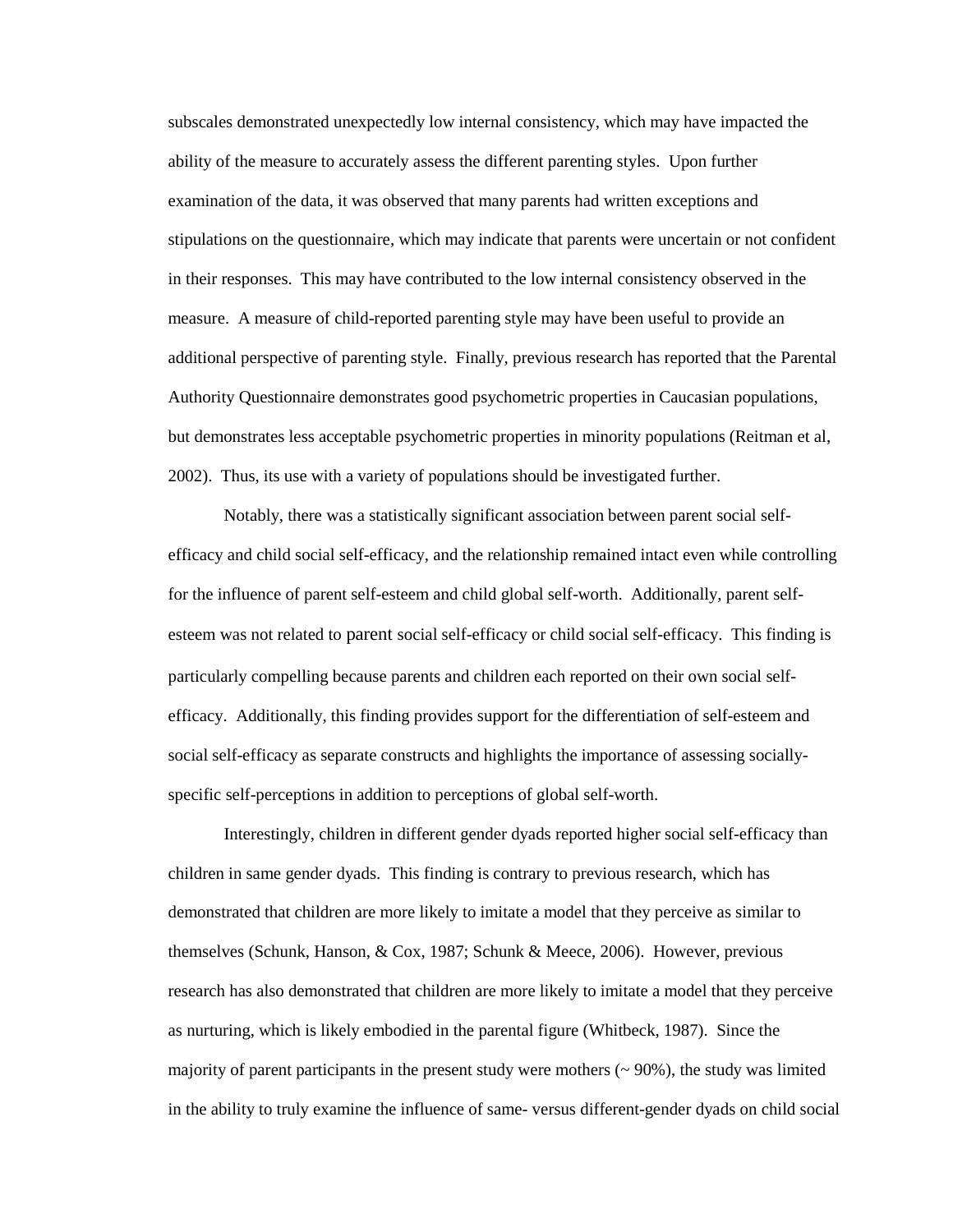self-efficacy. Contrary to hypotheses, none of the participant demographic factors moderated the relationship between parent social self-efficacy and child social self-efficacy. Since these associations have not been examined in previous studies, the present study provides impetus for additional investigation in future research.

 There were few associations between children's social cognition and social self-efficacy. Three of the child sociocognitive factors were unrelated to child social self-efficacy, while the other factor was moderately, negatively related to child social self-efficacy. The unexpected findings may be a result of the multi-method assessment of social self-efficacy and social cognition. Social self-efficacy was assessed using a face valid self-report questionnaire, which may have resulted in inaccurate reporting and inflated responses. Social cognition was assessed using a performance-based measure, which may have made it more difficult to understand the purpose of the measure and to modify responses. Additionally, these findings highlight the fact that perceptions of interpersonal efficacy may be largely different from the developmental maturity of cognitions in interpersonal interactions. For example, children may rate themselves as being highly efficacious in social interactions, yet they do not have the sociocognitive skills to accurately assess others' perceptions of themselves and their behavior. Future research should examine additional factors, such as peer status, to better understand the relationship between social self-efficacy and social cognition.

 There was a strong, positive association between parent and child scores for only one of the sociocognitive factors, namely the Affective Quality of Relationships factor. Interestingly, significant developmental differences were observed between parent scores and child scores for the other three factors, suggesting a possible developmental trajectory in the maturation of social cognition. This finding is consistent with previous research conducted by Westen (1991), which found developmental differences for each of the sociocognitive factors with the exception of Affective Quality of Relationships.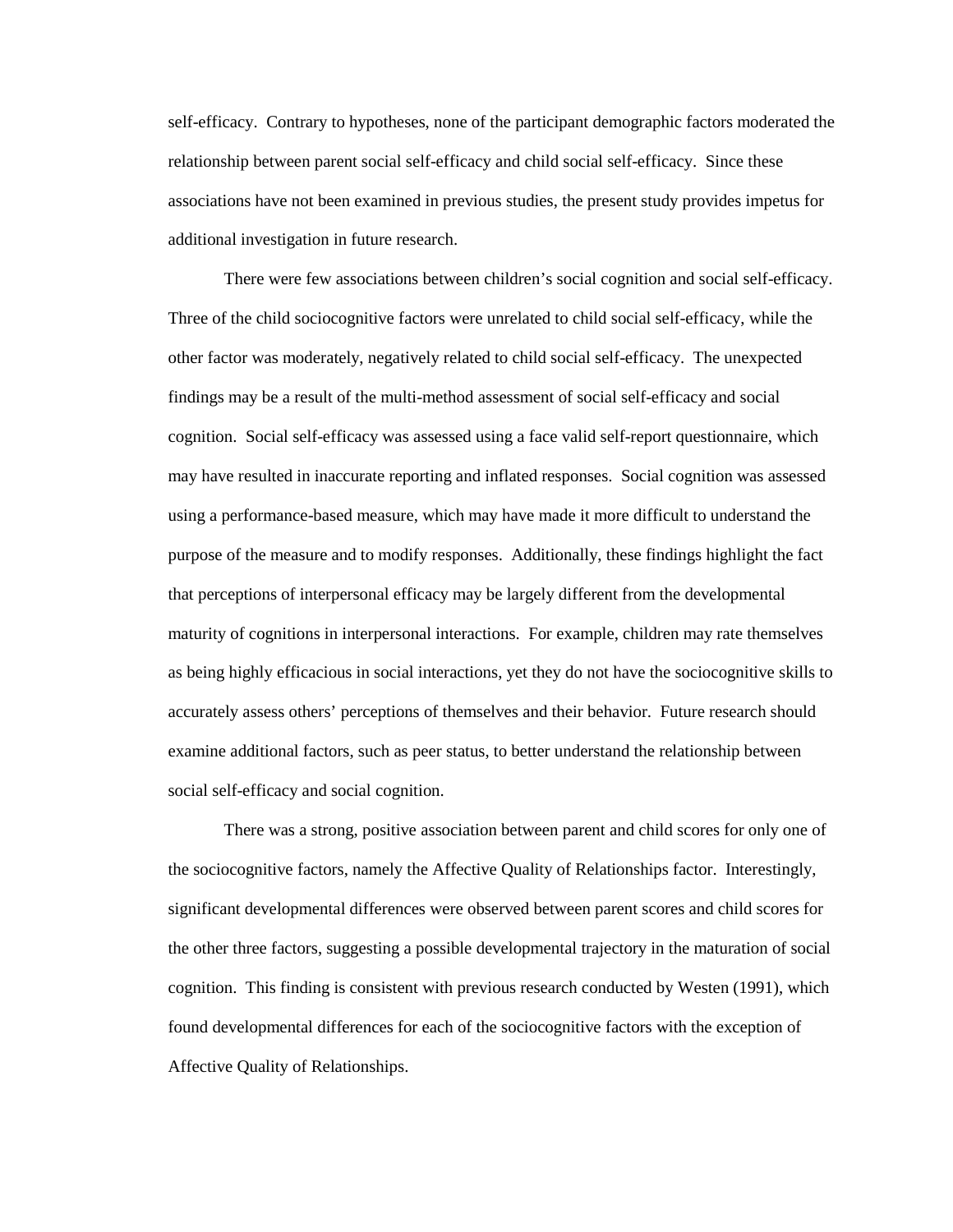There were several limitations to the current study. One of the limitations of the study is limited racial/ethnic diversity in the study sample. While an effort was made to recruit participants representing a variety of races and ethnicities, the sample was predominantly Caucasian, particularly among parents. This limitation highlights the importance of developing and employing different recruitment strategies that may be more appropriate for individuals from ethnic minority groups, such as using a face-to-face contact approach (Mendez-Luck, Trejo, Miranda, Jimenez, Quiter, & Mangione, 2011). Another limitation involves the scoring of the TAT responses. While an initial effort was made to ensure the blindness of the raters to the participants' other data, the limited availability of one of the raters required that the other trained raters score each of the protocols. However, this did not appear to be a significant problem due to the fact that TAT responses were kept separate from other data. Additionally, limited variability in child scores on the TAT may have influenced reliability. A final limitation of the current study was the poor internal consistency of the PAQ subscales.

 The present findings suggest several possibilities for future research. Further research studies could examine the relationships among child social self-efficacy, social cognition, and peer group status. An examination of the relationships among these three constructs would allow for a better understanding of the manner in which self-perceptions and interpersonal interpretations are related to functioning in peer situations. Furthermore, future research should use additional reporters (e.g. teachers) and methods of gathering information (e.g. behavioral observation) to better understand these constructs. Finally, future research should more closely examine the role of age in children's ability to accurately understand their own self-efficacy. More specifically, future research should examine whether or not young children are able to accurately assess their own social self-efficacy by using information from their social interactions.

 The findings of the current study present several important clinical implications. The positive relationship between parent social self-efficacy and child social self-efficacy suggests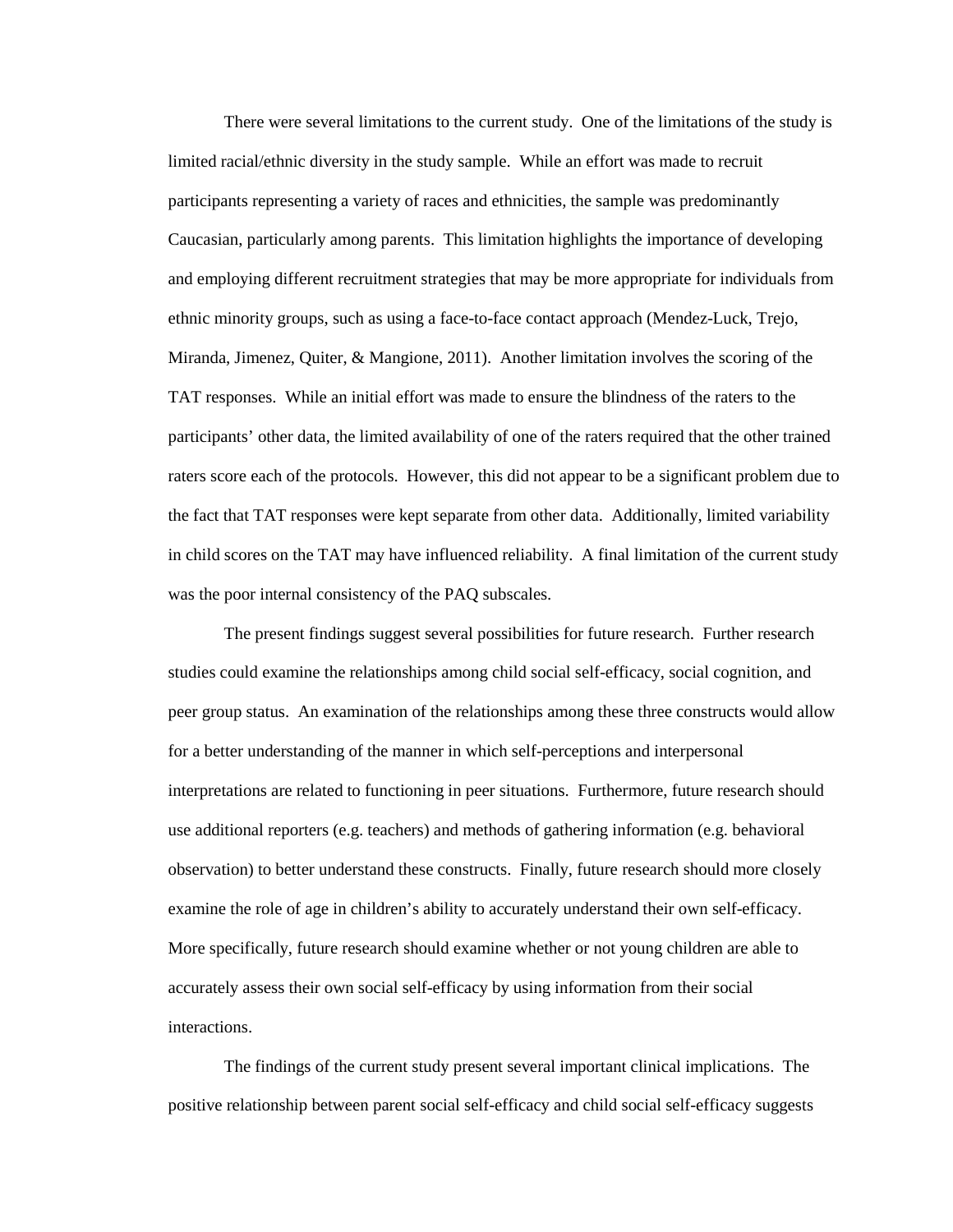that fostering parent social self-efficacy may result in increases in children's social self-efficacy. Programs could focus on the role of parent modeling as a significant influence in child development of social self-efficacy. Additionally, findings from the current study emphasize the fact that the match between parent and child gender may not be as important as was previously understood, and that both parents likely have an equal influence on their children's social selfefficacy. More specifically, the stereotypical gender traits associated with the task, such as having insight into interpersonal relationship functioning, may have a greater influence than the parent or child's biological sex. For example, social tasks more typically associated with feminine traits may lead to higher ratings of social self-efficacy in children who identify more strongly with femininity.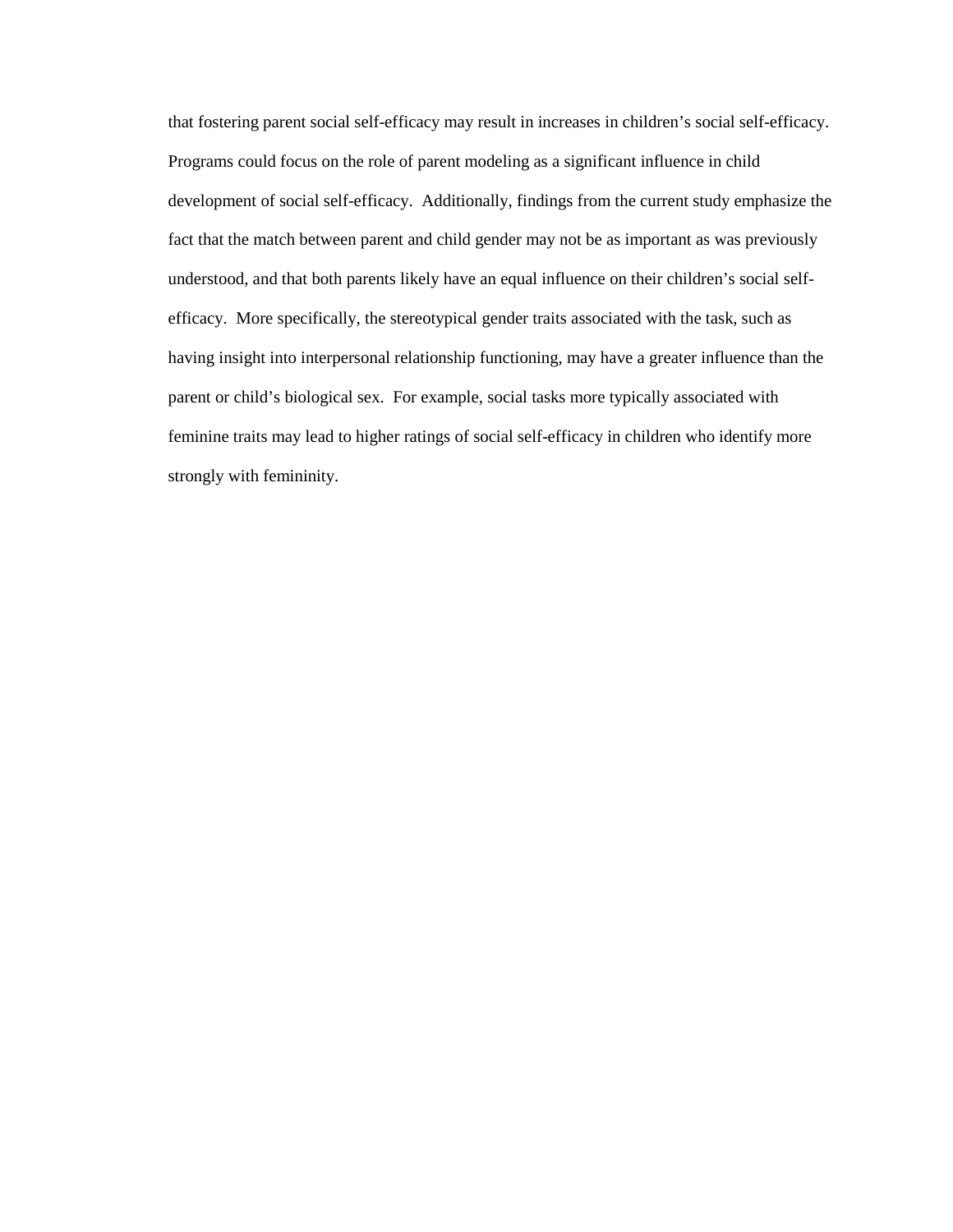# BIBLIOGRAPHY

- Ang, R.P. (2006). Effects of parenting style on personal and social variables for Asian adolescents. *American Journal of Orthopsychiatry, 76,* 503-511.
- Baldwin, S.A., & Hoffman, J.P. (2002). The dynamics of self-esteem: A growth-curve analysis. *Journal of Youth and Adolescence, 31,* 101-113.
- Bandura, A. (1977). Self-efficacy: Toward a unifying theory of behavior change. *Psychological Review, 84,*191-215.
- Bandura, A. (1997). *Self-efficacy: The exercise of control.* New York: W.H. Freeman and Company.
- Bandura, A. (2006). Adolescent development from an agentic perspective. In F. Pajares & T. Urdan (Eds.), *Self-efficacy beliefs of adolescents* (pp. 1-43). Greenwich, CT: Information Age.
- Baumrind, D. (1971). Current patterns of parental authority. *Developmental Psychology Monographs, 4,*1-103.
- Betz, N.E., & Hackett, G. (1986). Applications of self-efficacy theory to understanding career choice behavior. *Journal of Social and Clinical Psychology, 4,* 279-289.
- Buckley, P. (1986). *Essential papers on object relations.* New York: New York University Press.
- Caprara, G.V., Barbaranelli, C., Pastorelli, C., & Cervone, D. (2004). The contributions of self efficacy beliefs to psychosocial outcomes in adolescence: Predicting beyond global disposition tendencies. *Personality and Individual Differences, 37,* 751-763.
- Caprara, G.V., Regalia, C., & Bandura, A. (2002). Longitudinal impact of perceived self regulatory efficacy on violent conduct. *European Psychologist, 7,* 63-69.
- Caprara, G.V., Scabini, E., Barbaranelli, C., Pastorelli, C., Regalia, C., & Bandura, A. (1998). Impact of adolescents' perceived self-regulatory efficacy on familial communication and antisocial conduct. *European Psychologist, 3,* 125-132.
- Caprara, G.V., & Steca, P. (2007). Prosocial agency: The contribution of values and self efficacy beliefs to prosocial behavior across ages. *Journal of Social and Clinical Psychology, 26,* 218-239.
- Christie, V., & Segrin, C. (1998). The influence of self-efficacy and of gender on the performance of social and nonsocial tasks. *Journal of Applied Communication Research, 26,* 374-389.
- Compton, A. (1995). Objects and object relationships. In B.E. Moore & B.D. Fine (Eds.), *Psychoanalysis:The major concepts.* New Haven: Yale University Press.

Damon, W., & Hart, D. (1988). *Self-understanding in childhood and adolescence.* New York: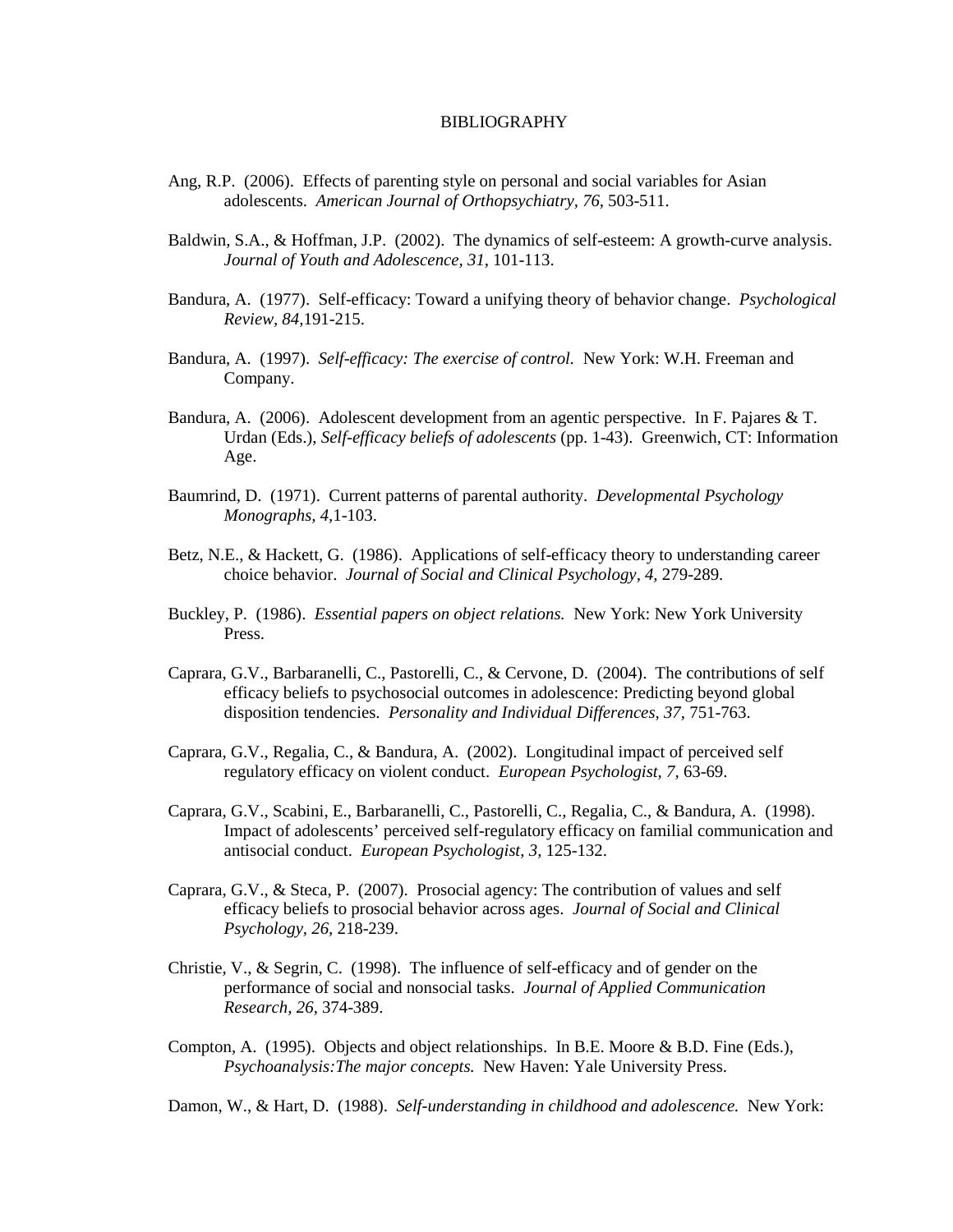Cambridge University Press.

- Davis-Kean, P.E., Huesmann, L.R., Jager, J., Collins, W.A., Bates, J.E., & Lansford, J.E. (2008). Changes in the relation of self-efficacy beliefs and behaviors across development. *Child Development, 79,* 1257-1269.
- Dixon, S.V., Graber, J.A., & Brooks-Gunn, J. (2008). The role of respect for parental authority and parenting practices in parent-child conflict among African American, Latino, and European American families. *Journal of Family Psychology, 22,* 1-10.
- Downey, G. & Walker, E. (1989). Social cognition and adjustment in children at risk for psychopathology. *Developmental Psychology, 25,* 835-845.
- Eccles, J.S., Wigfield, A., & Schiefele, U. (1998). Motivation to succeed. In N. Eisenberg (Ed.), *Handbook of child psychology: Vol. 3. Social, emotional, and personality development*  $(5^{th}$  ed., pp. 1017-1095). New York: Wiley.
- Felson, R.B., & Zielinski, M.A. (1989). Children's self-esteem and parental support. *Journal of Marriage and the Family, 51,* 727-735.
- Forrester, M.A. (1992). *The development of young children's social-cognitive skills.* East Sussex: Lawrence Erlbaum Associates.
- Hackett, G., & Betz, N. (1981). A self-efficacy approach to the career development of women.  *Journal of Vocational Behavior, 18,* 326-339.
- Hackett, G. (1995). Self-efficacy in career choice and development. In A. Bandura (Ed.), *Self efficacy in changing societies* (pp. 232-258). New York: Cambridge University Press.
- Hagedoorn, M. & Molleman, E. (2006). Facial disfigurement in patients with head and neck cancer: The role of social self-efficacy. *Health Psychology, 25,* 643-647.
- Hala, S. (1997). *The development of social cognition: Studies in developmental psychology.* East Sussex: Psychology Press.
- Harter, S. (1985). *Manual for the Self-perception Profile for Children*. Denver, CO: University of Denver.
- Harter, S. (1990). Developmental differences in the nature of self-representations: Implications for understanding, assessment, and treatment of maladaptive behavior. *Cognitive Therapy and Research, 14,* 113-142.
- Harter, S. (1999). Self-processes and developmental psychology. In D. Ciccheti & D.J. Cohen (Eds.), *Developmental Psychology: Vol. 1. Theory and method* (pp. 370-418).
- Hilsenroth, M., Stein, M., & Pinsker, J. (2007). *Social Cognition and Object Relations Scale:*  Global Rating Method (SCORS-G; 3<sup>rd</sup> ed.). Unpublished manuscript, The Derner Institute of Advanced Psychological Studies, Adelphi University, Garden City, NY.
- Ho, C., Bluestein, D.N., & Jenkins, J.M. (2008). Cultural differences in the relationship between parenting and children's behavior. *Developmental Psychology, 44,* 507-522.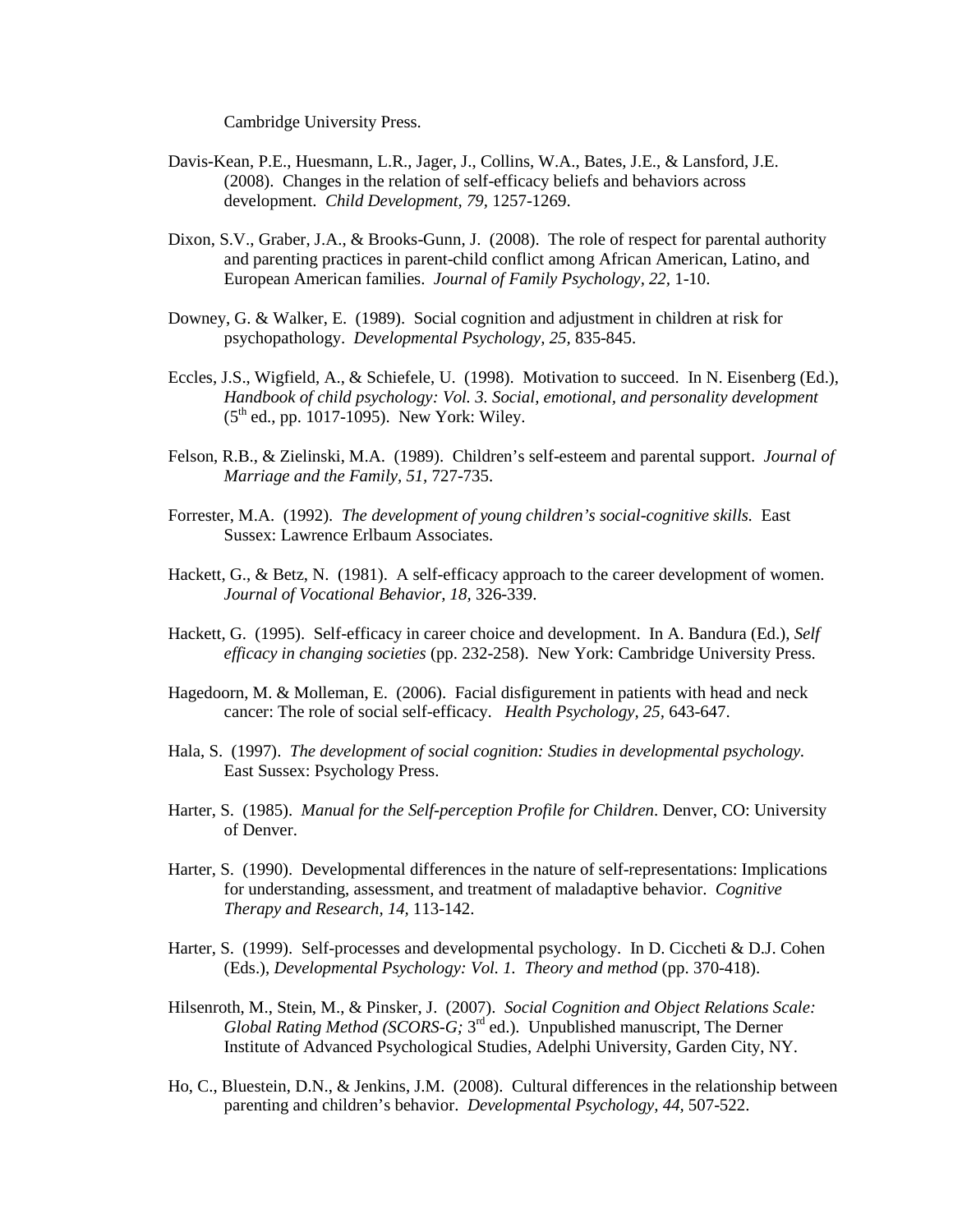- Humfress, H., O'Connor, T.G., Slaughter, J., Target, M., & Fonagy, P. (2002). General and relationship-specific models of social cognition: Explaining the overlap and discrepancies. *Journal of Child Psychology and Psychiatry, 43,* 873-883.
- Jenkins, S.R., Goodness, K., & Burhmester, D. (2002). Gender differences in early adolescents' relationships: Qualities, self-efficacy, and depression symptoms. *Journal of Early Adolescence, 22,* 277-308.
- Kellogg, R. (2003). *Cognitive psychology.* Thousand Oaks, CA: Sage Publications.
- Kelly, F.D. (2007). The clinical application of the Social Cognition and Object Relations Scale with children and adolescents. In S.R. Smith & L. Handler (Eds.), *The clinical assessment of children and adolescents: A practitioner's handbook* (pp. 169-184). Mahwah, NJ: Lawrence Erlbaum Associates.
- Kernberg, O. (1976). *Object relations theory and clinical psychoanalysis.* New York: Jason Aronson.
- Lent, R.W., Brown, S.D., & Hackett, G. (1994). Toward a unifying social cognitive theory of career and academic interest, choice, and performance. *Journal of Counseling Psychology, 48,* 474-483.
- Maccoby, E. (1980). *Social development.* New York: Wiley.
- McDowell, D.J., & Parke, R.D. (2009). Parental correlates of children's peer relations: An empirical test of a tripartite model. *Developmental Psychology, 45,* 224-235.
- Mendez-Luck, C.A., Trejo, L., Miranda, J., Jimenez, E., Quiter, E.S., & Mangione, C.M. (2011). Recruitment strategies and costs associated with community-based research in a Mexican-origin population. *The Gerontologist, 51,* 94-105.
- Messer, B., & Harter, S. (1986). *Manual for the Adult Self-Perception Profile*. Denver, CO: University of Denver.
- Moretti, M. M., & Higgins, E.T. (1990). The development of self-esteem vulnerabilities: Social and cognitive factors in developmental psychopathology. In R.J. Sternberg  $&$  J. Kolligan Jr.(Eds.), *Competence considered* (pp. 286-314). New Haven, CT: Yale University Press.
- Muris, P., Meesters, C., & Fijen, P. (2003). The Self-Perception Profile for Children: Further evidence for its factor structure, reliability, and validity. *Personality and Individual Differences, 35,* 1791-1802.
- Niec, L.N., & Russ, S.W. (2002). Children's internal representations, empathy, and fantasy play: A validity study of the SCORS-Q. *Psychological Assessment, 14,* 331-338.
- Nielsen, D.M., & Metha, A. (1994). Parental behavior and adolescent self-esteem in clinical and nonclinical samples. *Adolescence, 29,* 525-542.
- Patrick, H., Hicks, L., & Ryan, A.M. (1997). Relations of perceived social efficacy and social goal pursuit to self-efficacy and academic work. *Journal of Early Adolescence, 17,* 109-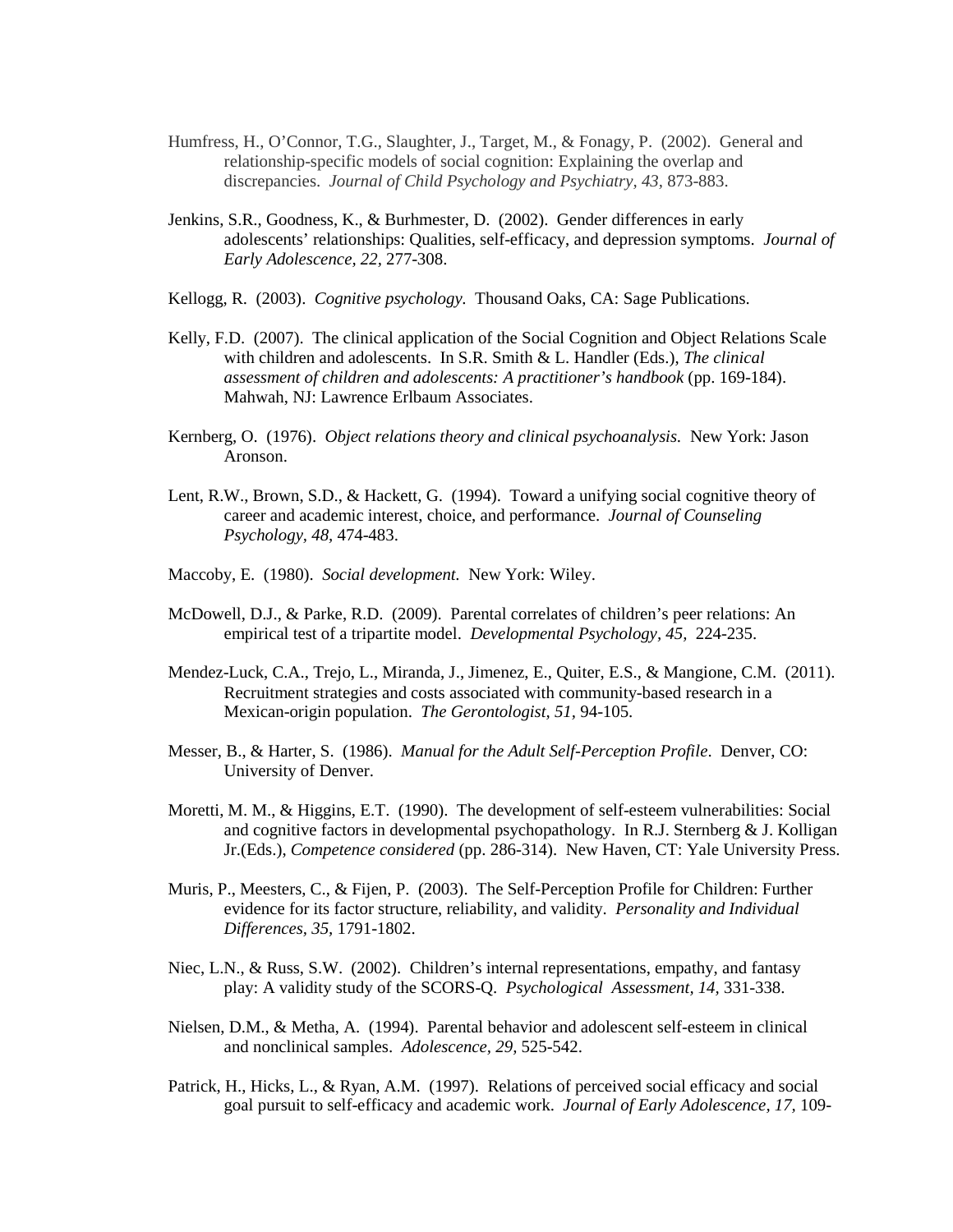- Pintrich, P.R., & Schunk, D.H. (2002). *Motivation in education: Theory, research, and applications* (2<sup>nd</sup> ed.). Upper Saddle, NJ: Prentice-Hall, Inc.
- Reitman, D., Rhode, P.C., Hupp, S.D., & Altobello, C. (2002). Development and validation of the Parental Authority Questionnaire-Revised. *Journal of Psychopathology and Behavioral Assessment, 24,* 119-127.
- Rodebaugh, T.L. (2006). Self-efficacy and social behavior. *Behaviour Research and Therapy, 44,* 1831-1838.
- Rollins, B.C., & Thomas, D.L. (1979). Parental support, power, and control techniques in the socialization of children. In W.R. Burr, R. Hill, F.I. Nye, & I.L. Reiss (Eds.), *Contemporary theories about the family* (Vol. 1, pp. 317-364). New York: Free Press.
- Rosenberg, M. (1979). *Conceiving the self.* New York: Basic Books.
- Ruble, D.N., & Frey, K.S. (1991). Changing patterns of comparative behavior as skills are acquired: A functional model of self-evaluation. In J. Suls & T.A. Willis (Eds.) *Social comparison: Contemporary theory and research* (pp. 70-112). Hillsdale, NJ: Lawrence Earlbaum Associates.
- Schunk, D.H. (1995). Self-efficacy and education and instruction. In J.E. Maddux (Ed.), *Self efficacy, adaptation, and adjustment: Theory, research, and applications* (pp. 281-303). New York: Plenum.
- Schunk, D.H., Hanson, A.R., & Cox, P.D. (1987). Peer-model attributes and children's achievement behaviors. *Journal of Educational Psychology, 81,* 201-209.
- Schunk, D.H., & Lilly, M.W. (1984). Sex differences in self-efficacy and attributions: Influence of performance feedback. *The Journal of Early Adolescence, 4,* 203-213.
- Schunk, D.H., & Meece, J.L. (2006). Self-efficacy development in adolescence. In F. Pajares & T. Urdan (Eds.), *Self-efficacy beliefs of adolescents* (pp. 71-96). Greenwich, CT: Information Age.
- Seligman, M.E., Kaslow, N.J., Alloy, L.B., Peterson, N., Tanenbaum, R.L, & Abramson, L.Y. (1984). Attributional style and depressive symptoms among children. *Journal of Abnormal Psychology, 93,* 235-238.
- Silver, W.S., Mitchell, T.R., & Gist, M.E. (1995). Responses to successful and unsuccessful performance: The moderating effect of self-efficacy on the relationship between performance and attributions. *Organizational Behavior, 62,* 286-299.
- Smith, H., & Betz, N.E. (2000). Development and evaluation of a measure of social self-efficacy in college students. *Journal of Career Assessment, 8,* 232-302.
- Tuber, S. (1992). Empirical and clinical assessments of children's object relations and object representations. *Journal of Personality Assessment, 58,* 179-197.